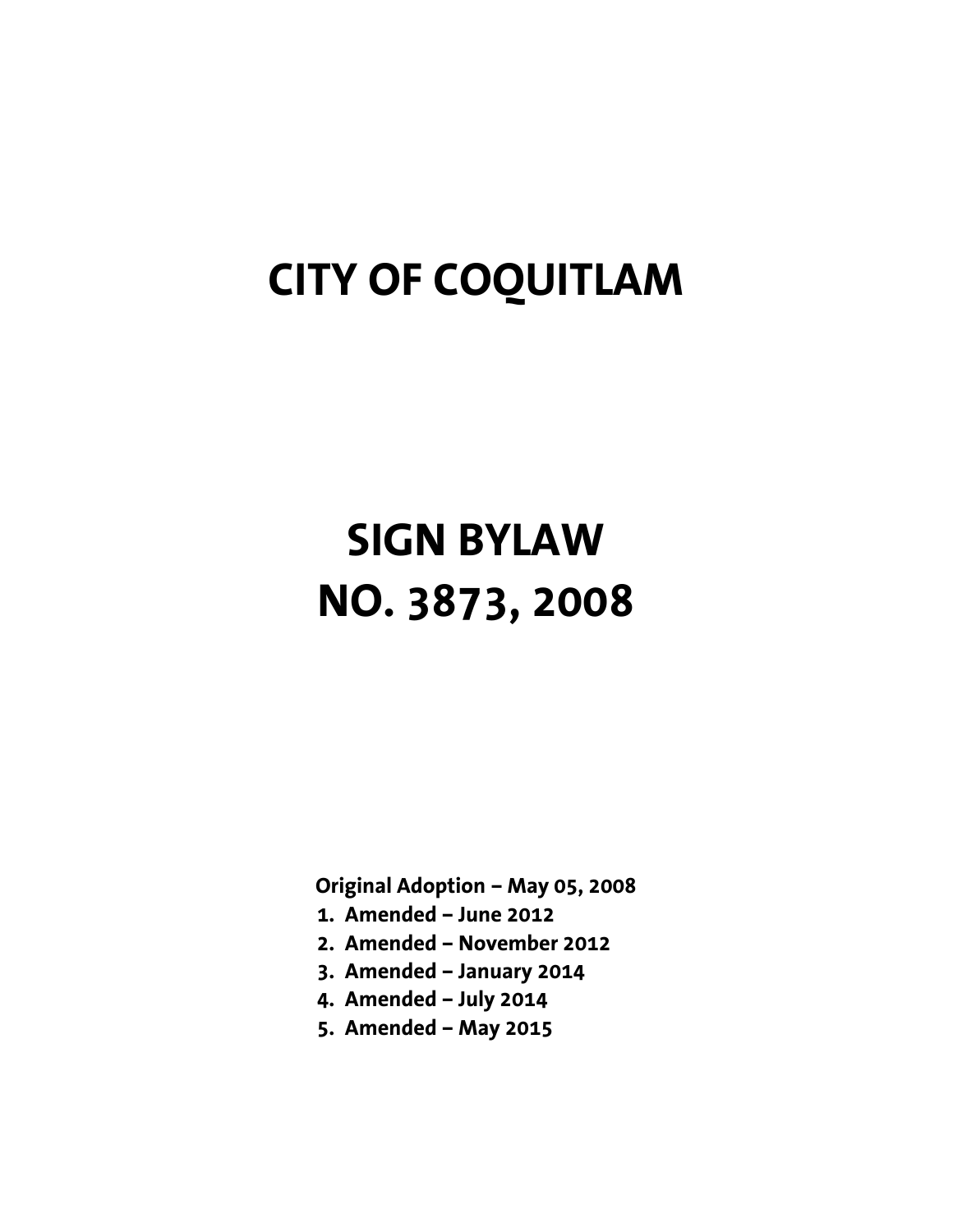# **PART 1 INTRODUCTION**

### **1.0 Name of Bylaw**

 This Bylaw may be cited for all purposes as the "City of Coquitlam Sign Bylaw No. 3873, 2008."

## **2.0 Repeal of Existing Bylaw**

 The City of Coquitlam Sign Bylaw No. 3500, 2000, as amended, is hereby repealed in its entirety.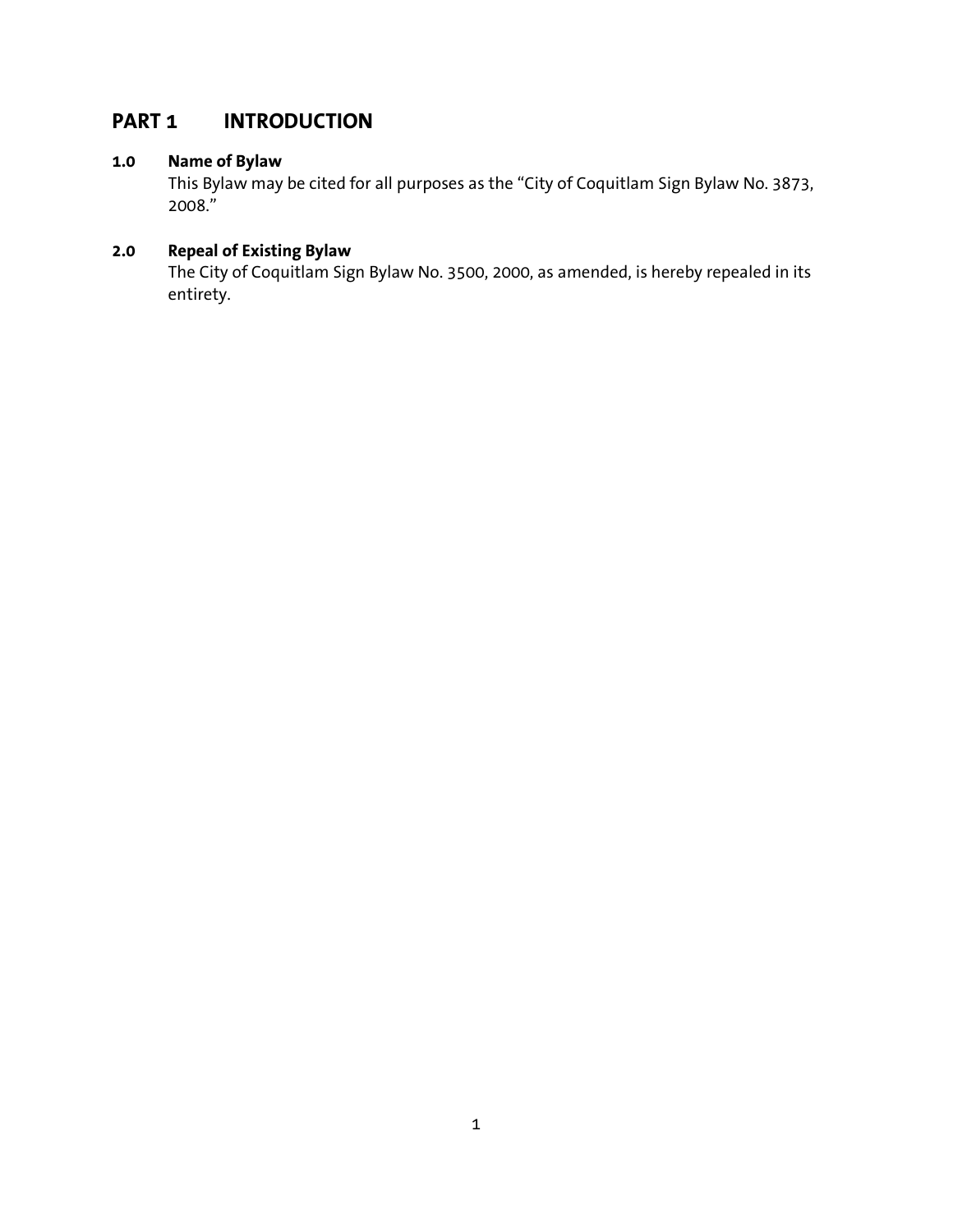3.1 In this Bylaw, unless the context otherwise requires, the following words have the following meanings:

*ABANDONED SIGN* **means** any *sign* which no longer correctly advertises or identifies a bona fide *business*, owner, lessor, product, service, or activity associated with a *lot, premises*, or *building* on which such *sign* is situated.

*ADVERTISING SIGN* means any *sign* which advertises or identifies a *business*, service, or activity conducted within the *premises* or on the *lot* on which the *sign* is located, or which advertises or identifies goods or services for sale or otherwise obtainable within the *premises* or on the *lot* on which the *sign* is located.

*ANIMATED SIGN* means any *sign* which includes action, motion or multiple colour changes on all, or any part of, the *sign.*

*AWNING* means a weather protection device composed of non-rigid material supported entirely from the exterior wall of a *building* by a fixed or retractable frame, and where at least 80% of the *length* of the *awning* projects a minimum of 1.0 metre from the face of a *building*.

*AWNING SIGN* means a *sign* painted on or affixed flat against the surface of an *awning,* which does not extend vertically or horizontally beyond the limits of the *awning* on which it is painted on, or affixed to.

*BALCONY SIGN* means a *sign* mounted on, or supported on, a balcony or balcony railing.

*BALUSTRADE* means a protective barrier at the edge of openings in floors, or at the side of stairs, landings, balconies, mezzanines, galleries, raised walkways, or other locations, to prevent accidental falls from one level to another, and may be solid or may have openings through it.

*BANNER SIGN* means a *sign* which is composed of lightweight material, including nylon, vinyl, c*lot*h, canvas or similar fabric, but does not include an *awning* affixed to a *building*, and either a free-flying flag or a decorative banner which contains no words or *logo*s.

*BENCH SIGN* means a *sign* forming part of a bench located on public property at a bus stop, rest area or park.

*BILLBOARD SIGN* means an exterior structure, painting, or display which contains only third-party advertising.

 *BUILDING* means a structure, wholly or partly enclosed by a *roof* supported by walls or columns, and used for the shelter or accommodation of *person*s, animals, chattels or things, but does not include tents or recreational vehicles.

*BUS SHELTER* means a covered structure intended to shelter bus patrons within or above public property located at a bus stop that is in *use* by buses operated by a public transit authority.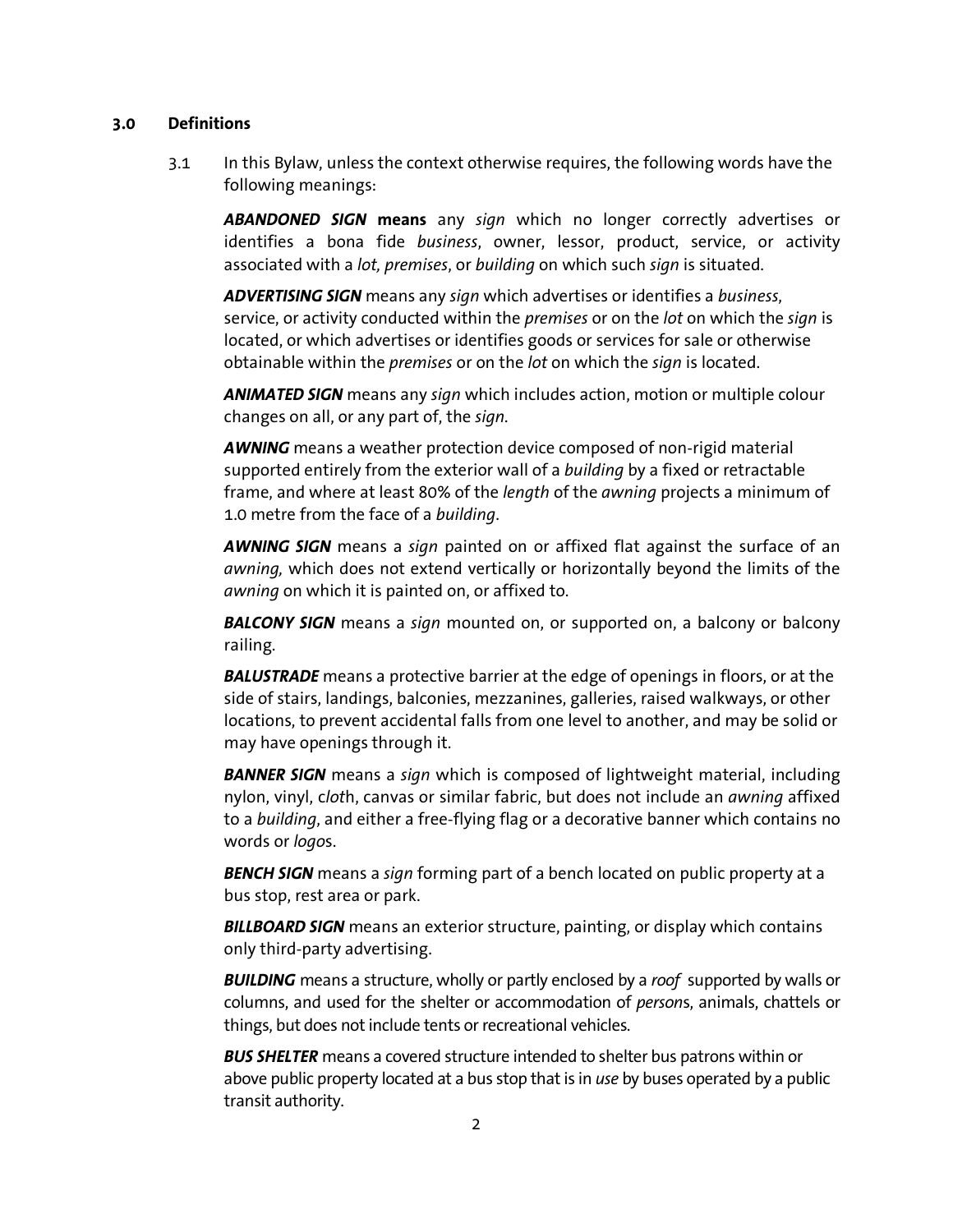3.1 *BUSINESS* means the carrying on of a commercial or industrial undertaking of any kind or nature, or the providing of professional or other services for the purpose of gain or profit.

*BYLAW ENFORCEMENT OFFICER* means a *Bylaw Enforcement Officer* appointed by *Council* from time to time, and any successor in title.

*CANOPY* means a rigid weather protection device which is supported entirely from a *building*, and projects beyond the *building* face to provide weather protection, and where at least 80% of the *length* of the *canopy* projects a minimum of 1.0 metre from the face of the *building*.

*CANOPY SIGN* means a *sign* which is painted on, attached to, or constructed in or on the face of a *canopy*.

*CHANGEABLE COPY (ELECTRONIC) SIGN* means a *sign* in or on which the information that is displayed can be changed automatically by means of the electronic switching of lamps or illuminated tubes in one colour.

*CHANGEABLE COPY (MANUAL) SIGN* means a *sign* in or on which the information that is displayed can be changed manually using detachable letters, characters, numbers, or graphics.

*CHARTER* means the Community *Charter*, S.B.C. 2003, c. 26, as amended from time to time.

*CITY* means the *City* of Coquitlam.

*CIVIC USE* means a *use* providing for public functions and includes, but is not limited to, federal, provincial and municipal offices, schools, colleges, hospitals, community centres, courts, police stations, jails, libraries, museums, parks, playgrounds, cemeteries, *streets*, works yards and waterways.

*CLEARANCE* means the minimum unobstructed vertical distance between the bottom of a *sign* and the *grade* beneath the *sign*.

 *COMPREHENSIVE SIGN PLAN* means a plan which coordinates all the *sign*s and *sign*  types for a *building*, a group of *building*s, or a multi-tenant complex on a *lot*, or a *sign* proposal for two or more adjoining *lots*.

*COPY* means the letters, characters, numbers or graphics which make up the message on a *sign*, but does not include the background colour.

*COPY AREA* means the area within a square, rectangle, triangle or circle, or a combination of these figures, which encloses all of the *copy* on a *sign*.

*COUNCIL* means the *City Council* of the *City* of Coquitlam.

*CURB LINE* means the line at the face of the curb closest to the *sign,* or in the absence of a curb, the edge of the road pavement closest to the *sign*.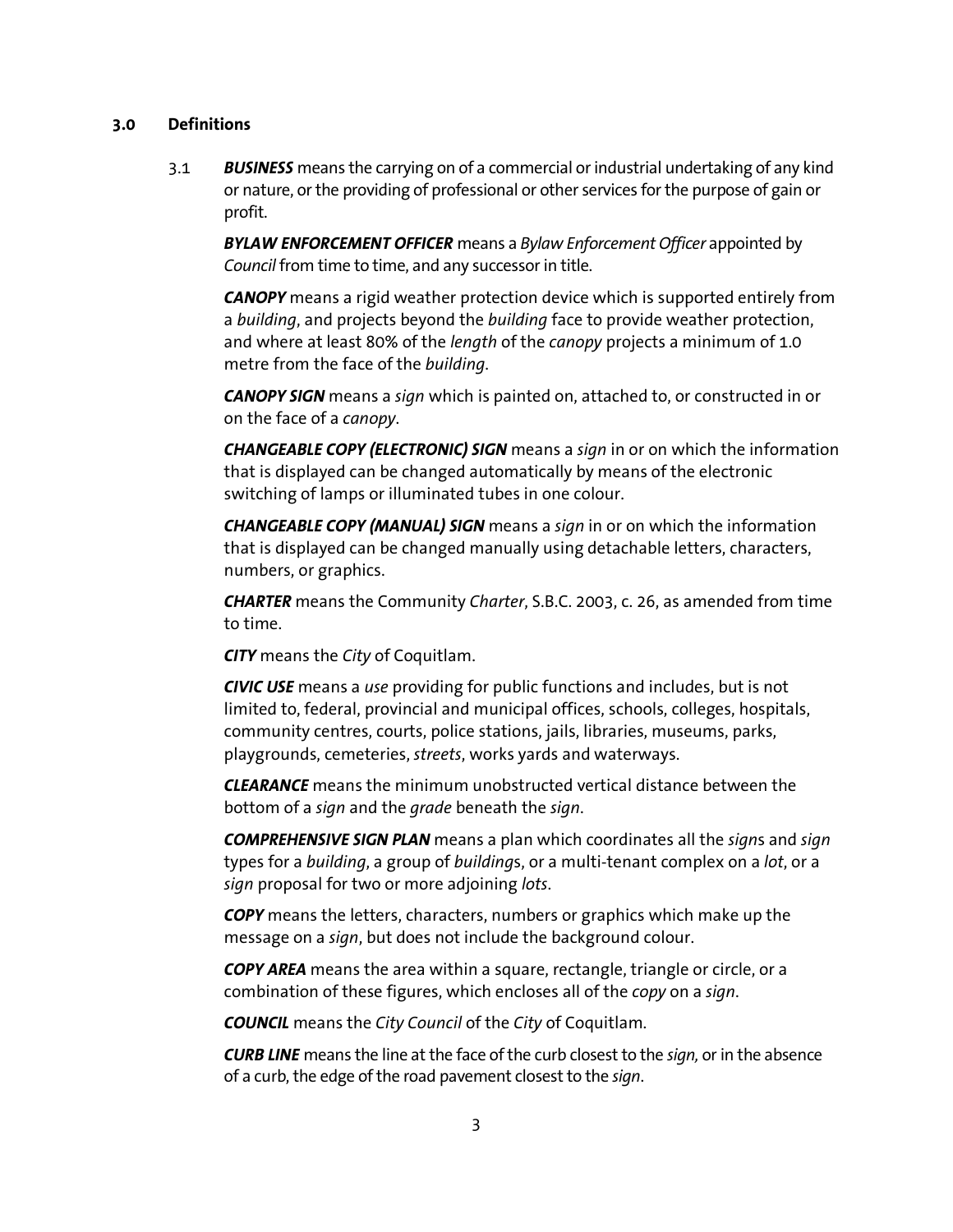3.1 *DEVELOPMENT SIGN* means a *sign* advertising a new development which may include the name, nature and particulars of the development, the names of the developer, contractors, subcontractors, consultants, and a *logo* identifying the project.

*DIRECTIONAL SIGN* means any *sign* which only communicates information regarding pedestrian or vehicular movement on the *premises* or *lot* on which the *sign* is located.

*DIRECTORY SIGN* means a *fascia sign, a window sign* or a *freestanding sign* which provides address information regarding the tenants in a multiple residential, commercial, or industrial or institutional development.

*EXISTING SIGN* means any *sign* lawfully placed on a *lot* or *premises* before adoption of this Bylaw.

*EXTERIOR LOT CORNER* means the point of intersection of the *exterior side lot line* and the *front lot line.*

*EXTERIOR SIDE LOT LINE* means the *lot line* or lines not being the front or rear *lot line*, common to the *lot* and a *street* or roadway. Where the *lot* is a *strata lot*, the *exterior side lot line* is defined by a roadway instead of a *street*.

*FASCIA SIGN* means any flat *sign* affixed or painted parallel to the face or wall of a *building*, which does not project more than 0.35 metres from the face of the wall to which it is attached, and does not extend beyond the horizontal *length* or above the *roof line* of the *building* to which it is attached.

*FLASHING SIGN* means a *sign* which contains an intermittent or flashing light source or which includes the illusion of intermittent or flashing light by means of animation or an externally mounted light source, but does not include a *changeable copy (electronic) sign*.

 *FREESTANDING SIGN* means a *sign* which is attached to the ground and independent of any *building* or structure located on the same *lot* on which the *sign*  is situated, including a free-flying flag with words and/or *logo*s, but not including a *billboard sign*.

*FRONT LOT LINE* means the *lot line* or lines common to the *lot* and a fronting *street*, or where there is more than one fronting *street*, the *lot line* or lines common to either one of the fronting *streets*. For a panhandle-shaped *lot*, the *lot line* which is the rear *lot line* of the *lot* adjacent to the panhandle portion is considered to be the *front lot line*. Where the *lot* is a *strata lot*, the front line is defined by a roadway instead of a fronting *street*.

*FRONTAGE* means that *length* of a *lot* boundary which abuts a *street,* other than a *lane*.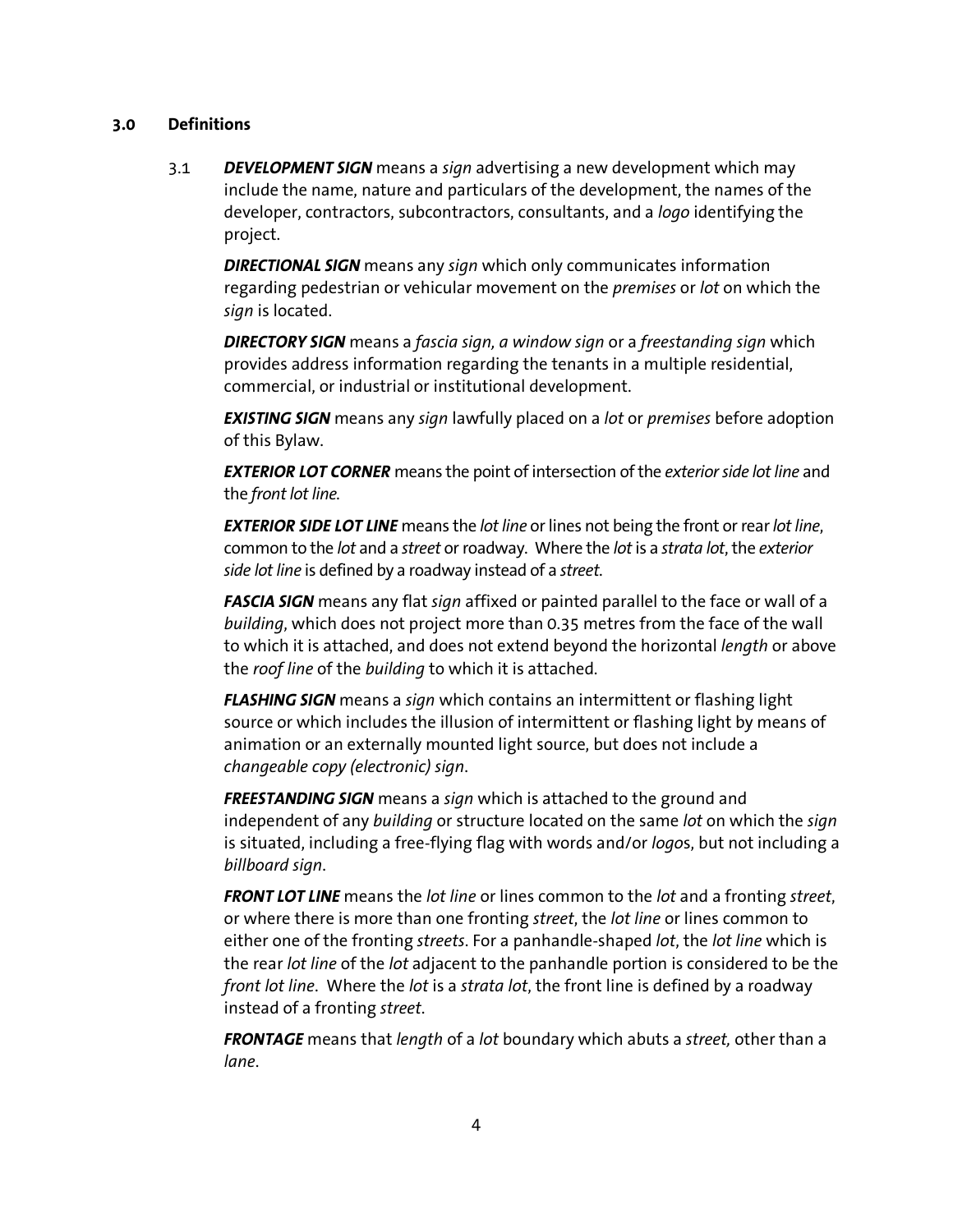3.1 *GENERAL MANAGER PLANNING AND DEVELOPMENT* means the *person* appointed from time to time by *Council* as the *General Manager Planning and Development*, and any successor in title, and his or her designate.

*GRADE* means the finished ground surface directly below the *sign*. For any *sign*  encroaching into a *street*, *grade* means the surface of the sidewalk or boulevard adjacent to the *sign.* 

*HEIGHT* means the vertical distance from the *grade* to the highest point of a *sign*.

*HOARDING SIGN* means a *sign* erected upon hoarding surrounding a development for the purpose of advertising during construction, which may include the name, logo, nature and particulars of the development, sales information, photographs or artistic renderings of the development, the names and logos of the developer, contractors, subcontractors, and consultants.

*HOME OCCUPATION SIGN* means a non-*illuminated sign* identifying the name and/or occupation of the occupant of a *building* carrying on an accessory home occupation *use* in accordance with the provisions of the *Zoning Bylaw*.

*IDENTIFICATION SIGN* means a *sign* which is limited to the name, *logo*, address, and/or number of a *building*, institution or *person,* and describes the activity carried on in the *building* or the occupation of the *person*, but does not contain any other advertising.

*ILLUMINATED SIGN* means a *sign* designed to give forth any artificial light, either directly from a source of light incorporated in, or connected with, such a *sign*, or indirectly from an artificial source, so shielded that no direct illumination will cause lighting overspill to residential units on upper floors in mixed *use* developments.

*INFLATABLE SIGN* means an inflated three-dimensional device which incorporates a *sign* or serves to attract attention for advertising purposes and is anchored or affixed to a *building* or *lot*.

 *INFORMATION PLAQUE* means a *sign* that conveys a message about a *building*, *lot*, historical event or object of interest.

*LANE* means every roadway, or right of way that is 8.0 metres or less in width which offers only a secondary means of access to a *lot* at its side or rear.

*LENGTH* means the horizontal distance measured from one outer limit to the other of the *sign*.

*LOGO* means a symbolic representation not including any words, names or numbers unless part of a registered trademark, which is used exclusively to simplify advertising of a product, *business*, service, or activity, and which contains no additional identification, information or message.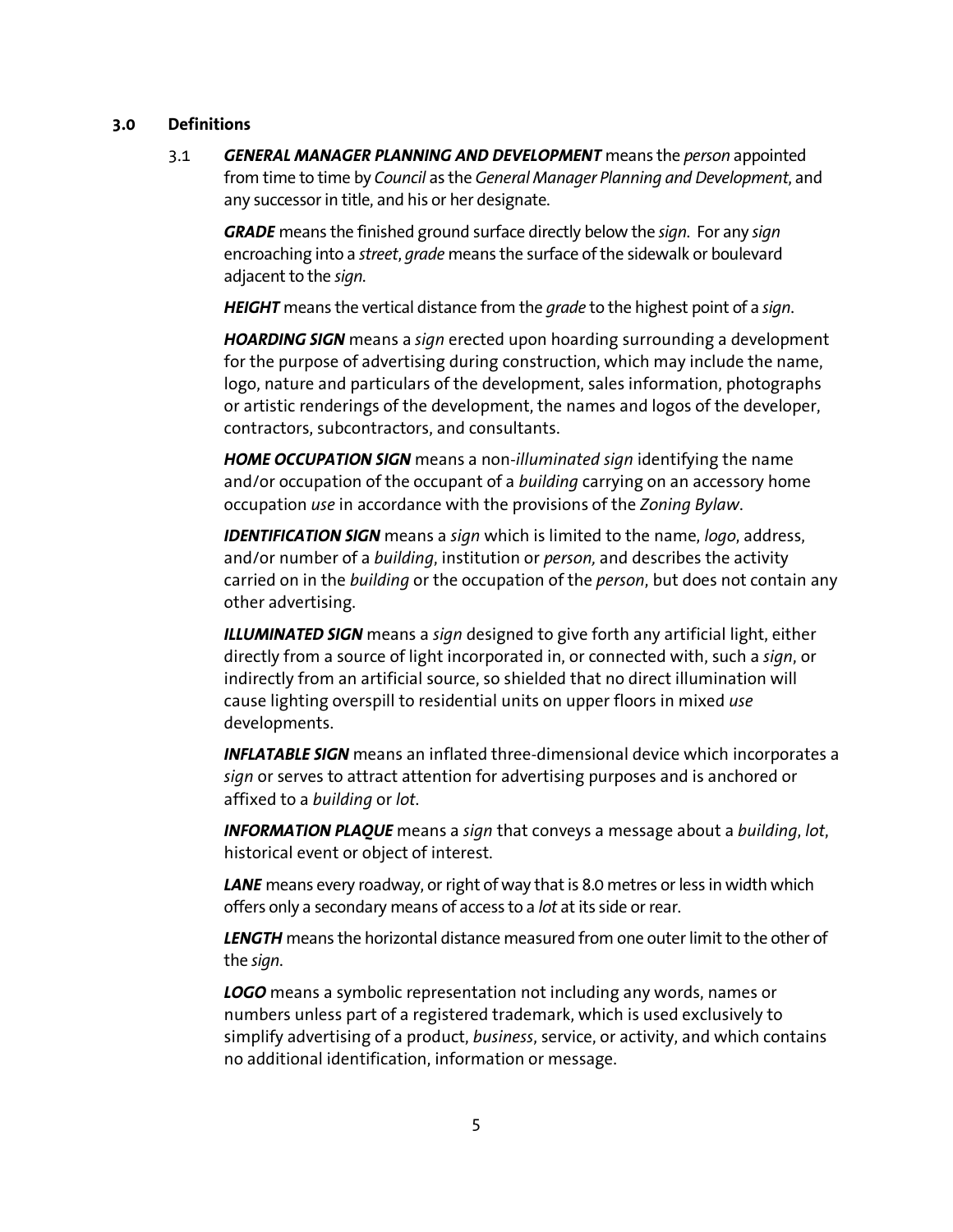3.1 *LOT* means any parcel, block or other area in which land is held or into which land is subdivided, including a *strata lot* as defined in the *Zoning Bylaw*.

*LOT LINE* means the boundary of a *lot*.

*MANAGER BYLAW AND ANIMAL CONTROL* means the *person* appointed from time to time by *Council* as the *Manager Bylaw and Animal Control*, and any successor in title, and his or her designate.

*MANSARD ROOF* means any portion of a *roof* which has a pitch of 30 degrees or less when measured against a vertical p*lane*.

*MAXIMUM CLEARANCE HEIGHT SIGN* means a *sign* in the form of a *freestanding* or *fascia sign* which is only used to communicate information about the maximum vehicle clearance height.

*MENU SIGN* means a *sign* painted on or affixed to a *vending cart* or *vending vehicle*, a *sign* in the form of a *freestanding* or *fascia sign* erected as part of a drive-in *business* or drive-in restaurant, used to display and order products available in association with the *business*.

*NON-COMPLIANT SIGN* means any *sign* that is not wholly in conformity with this Bylaw.

*PARAPET* means an extension of a vertical wall upwards above the *roof* line, including a mansard-type structure.

*PERMIT* means an authorization in writing issued by the *General Manager Planning and Development* pursuant to this Bylaw.

*PERSON* means any legal entity, including an individual, firm, society, co-operative, association, organization, partnership, trust company, or corporation.

**PORTABLE SIGN** means a *sign* which is self-supporting, easily moved, and not permanently attached to the ground, a *building*, or a vehicle.

**POSTER** means any bill or notice, including, but not limited to, those constructed of paper, cardboard, cloth, canvas, plastic, or similar non-rigid material, whether intended to be temporary or permanent, and which is affixed to public property and not installed by the *City*, and which contains direction, information, identification or advertisement, but does not include a permanent *sign* for which a *permit* is required and has been issued by the *City* in accordance with this bylaw, as amended, or any successor bylaws, or material related to a court order or court process.

*PRE-MENU SIGN* means a *sign* in the form of a *freestanding* or *fascia sign* erected as part of a drive-in *business* or drive- in restaurant and only used to display products available in association with the *business*.

*PREMISES* means an area of land, or a *building*, or portion of a *building*.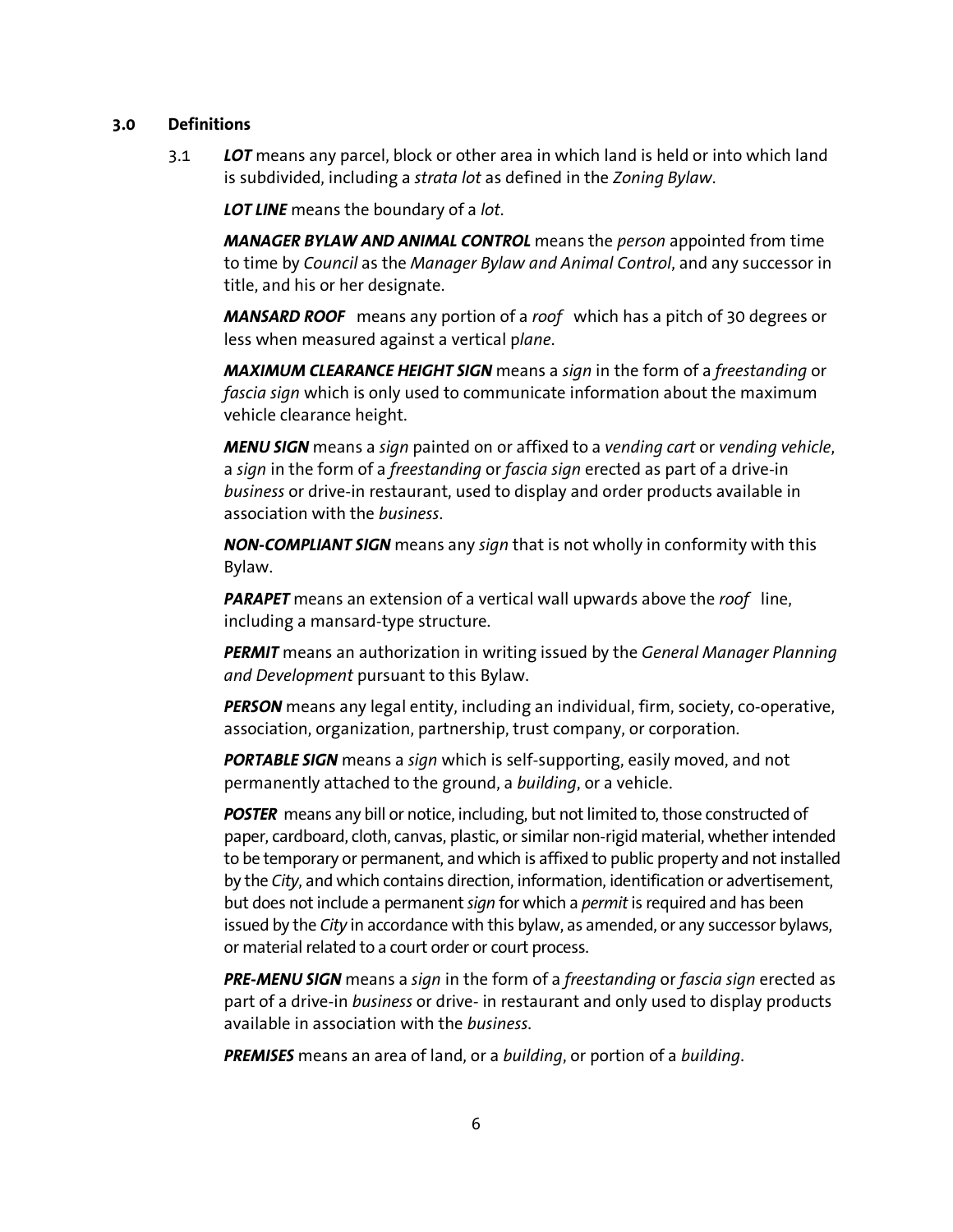3.1 *PREMISES FRONTAGE* means the *length* of the side of a *building*, regardless of the number of storeys, which abuts or faces a *street or* contains main pedestrian entrances to the *building* or portion of the *building*.

*PRINCIPAL USE* means the main purpose for which land, *buildings*, or structures are used.

*PROFESSIONAL ENGINEER* means an engineer in good standing registered with the Association of *Professional engineer*s of British Columbia.

**PROHIBITORY SIGN** means a *sign* erected by a federal, provincial, or municipal government that prohibits certain *use*s or activities on a public or private property by virtue of powers granted by law to the relevant authority.

*PROJECTING SIGN* means a *sign,* other than an *awning*, a *canopy* or a *fascia sign*, which is attached to and projects from a structure or a *building* face or wall.

*REAL ESTATE SIGN* means any *sign* indicating that the *building*, *premises* or the *lot* on which the *sign* is located is for sale, rent or lease.

 *REVOLVING SIGN* means any *sign* or portion of a *sign* which revolves or partly revolves.

*ROOF* means the top enclosure of any *building*, and includes any extension or overhang of such enclosure beyond an exterior wall.

 *ROOF LINE* means the higher of either the line which is made by the intersection of an exterior wall of a *building*, including penthouses, and the *roof* covering, or the top outline of a *parapet* wall or of a *mansard roof* and such a line or outline located on a *building* face.

 *ROOF SIGN* means a *sign* erected upon or above a *roof* or *parapet* of a *building*, or a *sign* affixed to a *building* and extending above the *roof line* of the *building*.

 *SANDWICH BOARD SIGN* means any one or two or multi-faced non-*illuminated sign*  which is portable and directs attention to a *business*, commodity, service or entertainment offered on the *premises* or *lot* on which the *sign* is located.

 *SEARCH LIGHT* means one or more permanently installed or portable devices housing a light source and/or reflectors for producing and projecting light beams and includes the projected light, aerial lights, beacon lights, laser lights, strobe lights, spotlights and beams, and other similar devices or special effects used to attract attention to a site by projecting or reflecting light into the sky.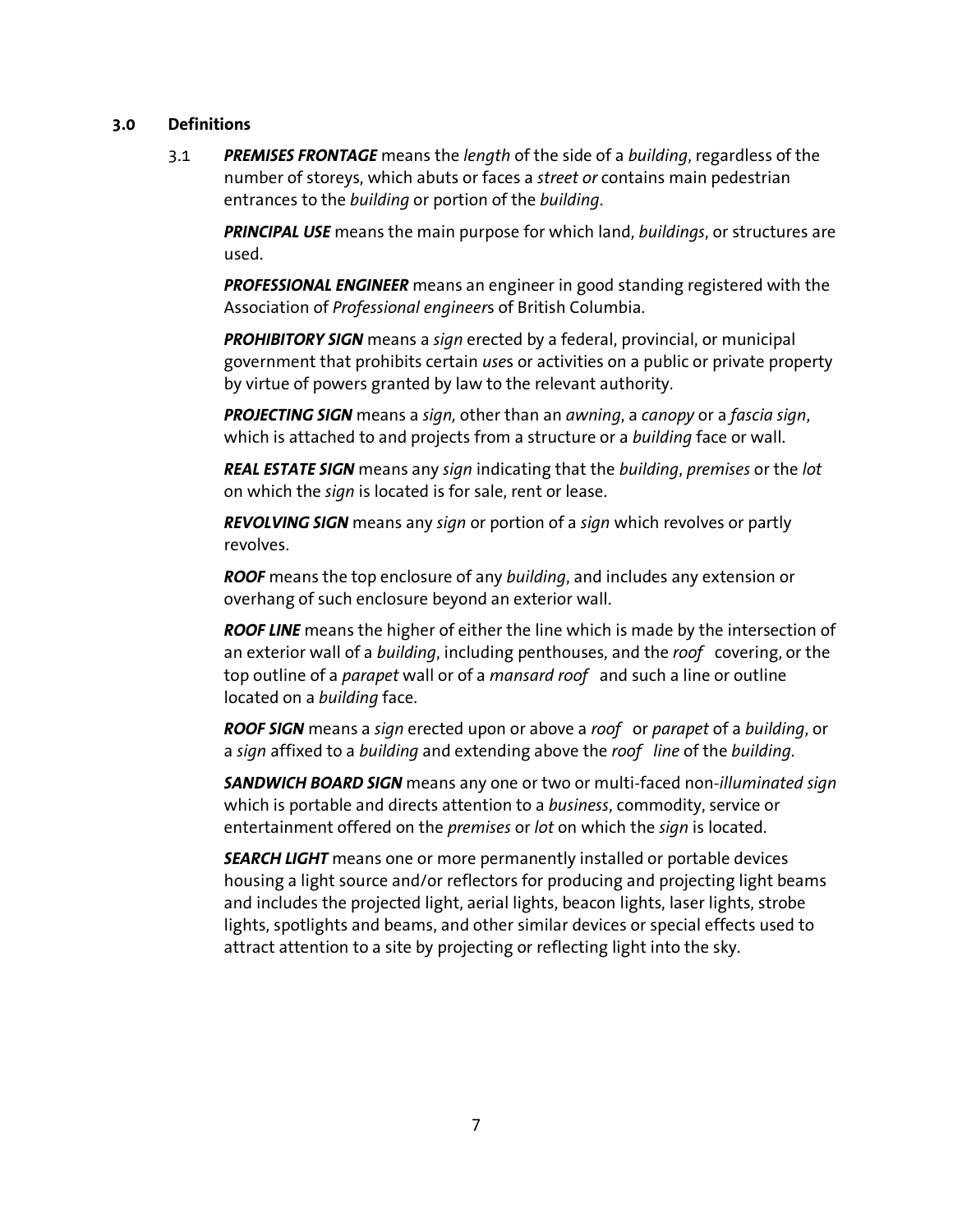3.1 *SIGHTLINE AREA* means the 6.0 metre by 6.0 metre triangular area at a *street* corner. The *sightline* will be measured from the intersection of the property lines adjoining the *streets* as illustrated below:



*SIGN* means any device, visual representation, notice or medium, including its structure and other components that is intended to advertise, identify, or communicate information or attract the attention of the public for any purpose. Without limiting the generality of the foregoing, *sign* includes any symbols, letter, figures, illustrations or painted forms, but does not include either a free-flying flag, a decorative *banner* which contains no words or *logos*, or a *poster*.

 *SIGN AREA* means the total area calculated within the outer edge of the frame or border of the material on which advertising is placed, but does not include additions which are purely decorative or ornamental which are separately attached to the *sign* or supporting structure, to a maximum of 20% of the *sign area*, provided these additions do not contain a *logo,* symbol, representation, insignia, illustration or other form of advertising*.* 

Where a *sign* has no frame, border or background, the *sign area* is the area contained within the shortest line surrounding the whole group of letters, symbols, or figures.

Where the *sign* is a *freestanding sign, the sign area* is the total area of all *sign faces*.

 Where the *sign* is a three-dimensional *sign* with no easily measurable face, the *sign area* is one-half the total area of all the vertical *sign faces* encompassing the *sign*.

 *SIGN FACE* means the entire area of a *sign* on which the *sign copy* could be placed, and for a *freestanding sign* each surface with or without a message whether the front, back or side of the *sign*.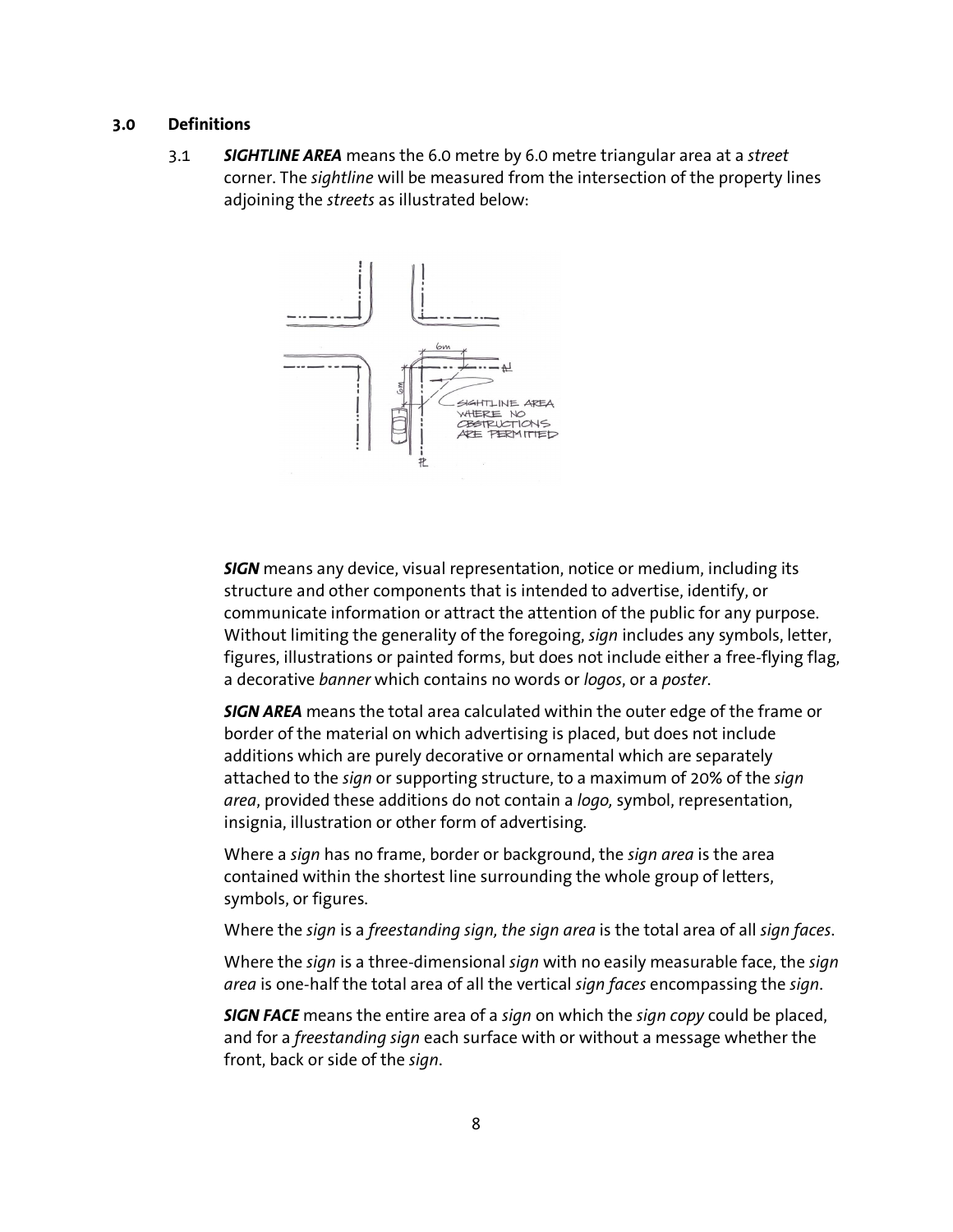3.1 *SPECIAL EVENT* means, for the purposes of this Bylaw only, the opening date of a place of *business*, a change of proprietorship, name or *use* of a *business*, or a sale or promotion for a *business*.

*STRATA LOT* means a *strata lot* contained within a bare land strata plan as defined in the Strata Property Act, S.B.C. 1998, c. 43, as amended from time to time.

*STREAMER SIGN* means a *sign* made of one or more ribbons attached at one end.

*STREET* means every highway, road, or right-of-way greater than 8.0 metres in width, *designed* or intended for or used by the general public for the passage of pedestrians or vehicles, and over which the *City* has control.

 *SUBDIVISION ENTRY SIGN* means a permanent *sign* affixed to the ground that provides identification of a residential subdivision.

*THIRD PARTY SIGN* means a *sign* which directs attention to a *business*, commodity, service or entertainment which is conducted, sold or offered elsewhere than on the *premises*, *lot* or *street* on which the *sign* is located.

*TIME-LIMITED SIGN* means a *sign* which is *permit*ted for a limited period of time as specified in this Bylaw, and includes *election signs*.

*TRANSIT SIGN* means any *sign* painted or affixed to a *bus shelter*, or a courtesy bus bench, or a bike rack.

*UNDER-AWNING SIGN* means a *sign* which is suspended from and entirely under the *awning*.

*UNDER-CANOPY SIGN* means a *sign* which is suspended from and entirely under the *canopy*.

*USE* means the purpose for which any *lot*, *building* or structure is designed, arranged or intended, or for which it is occupied or maintained.

*VEHICLE SIGN* means a *sign* erected on or attached to a vehicle where the principal purpose of the vehicle is to serve as a *sign* or a *sign* support structure.

*VENDING CART* means a self-contained mobile apparatus or other non-motorized vehicle, excluding a *vending vehicle*, used for the sale of goods, wares, merchandise or foodstuffs, that remains stationary, even when not serving customers.

*VENDING VEHICLE* means a self-contained motorized vehicle used for the sale of goods, wares, merchandise or foodstuffs that remains stationary, even when not serving customers.

*WINDOW SIGN* means any *sign* painted on, attached to or installed in the inside or outside of a window or glazed area of a door for the purpose of viewing from outside the *premises*, but does not include the merchandise located in the window.

*ZONE* means a *zone* established pursuant to the *Zoning Bylaw*.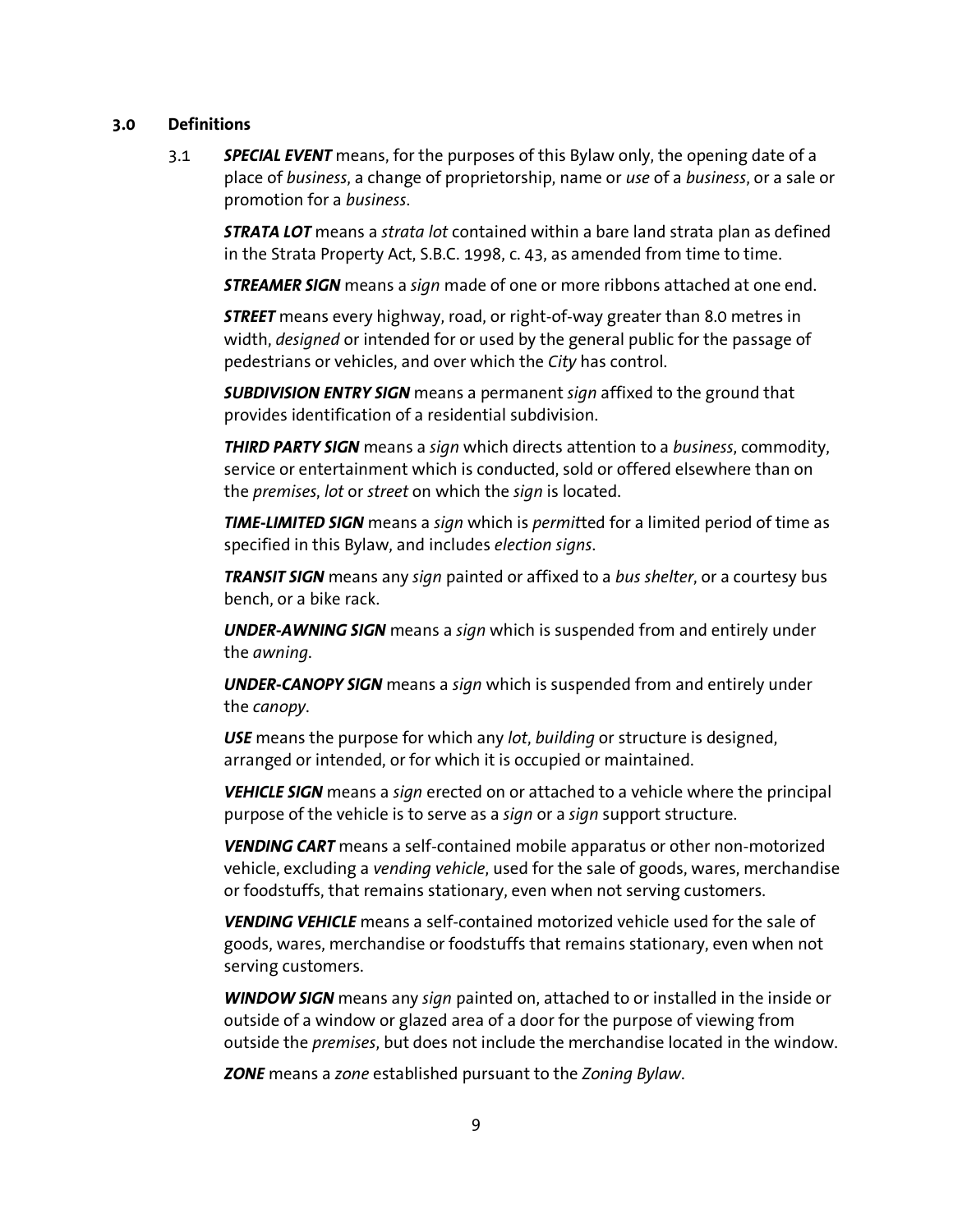3.1 *ZONING BYLAW* means the *City* of Coquitlam *Zoning Bylaw* No. 3000, 1996, as amended from time to time.

Words that are not defined in this Bylaw will have the definition assigned to them in the *Zoning Bylaw*, if defined in that bylaw.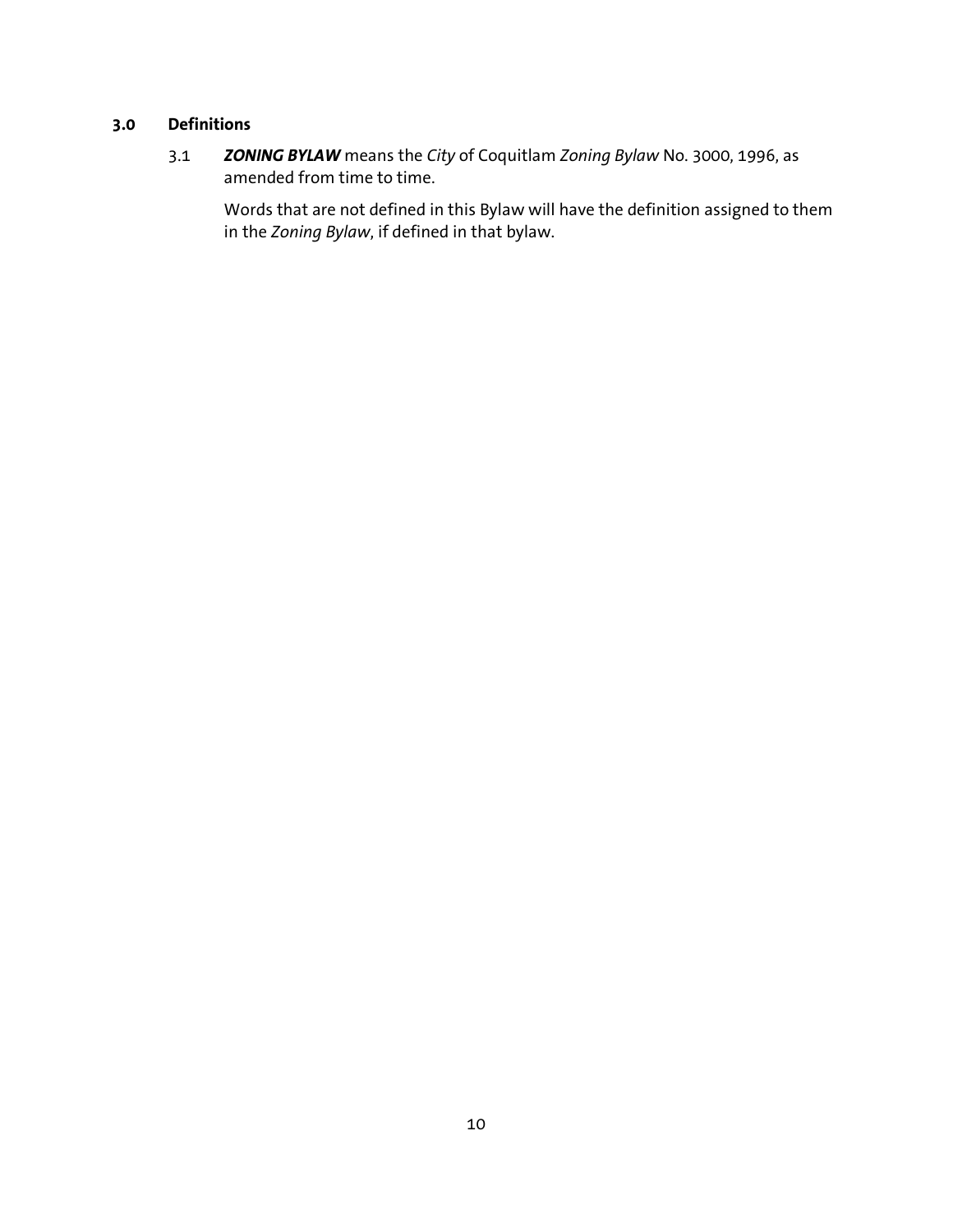# **PART 2 GENERAL PROVISIONS**

# **4.0 Application of Bylaw**

4.1 This Bylaw applies to regulate all signs located in the *City*.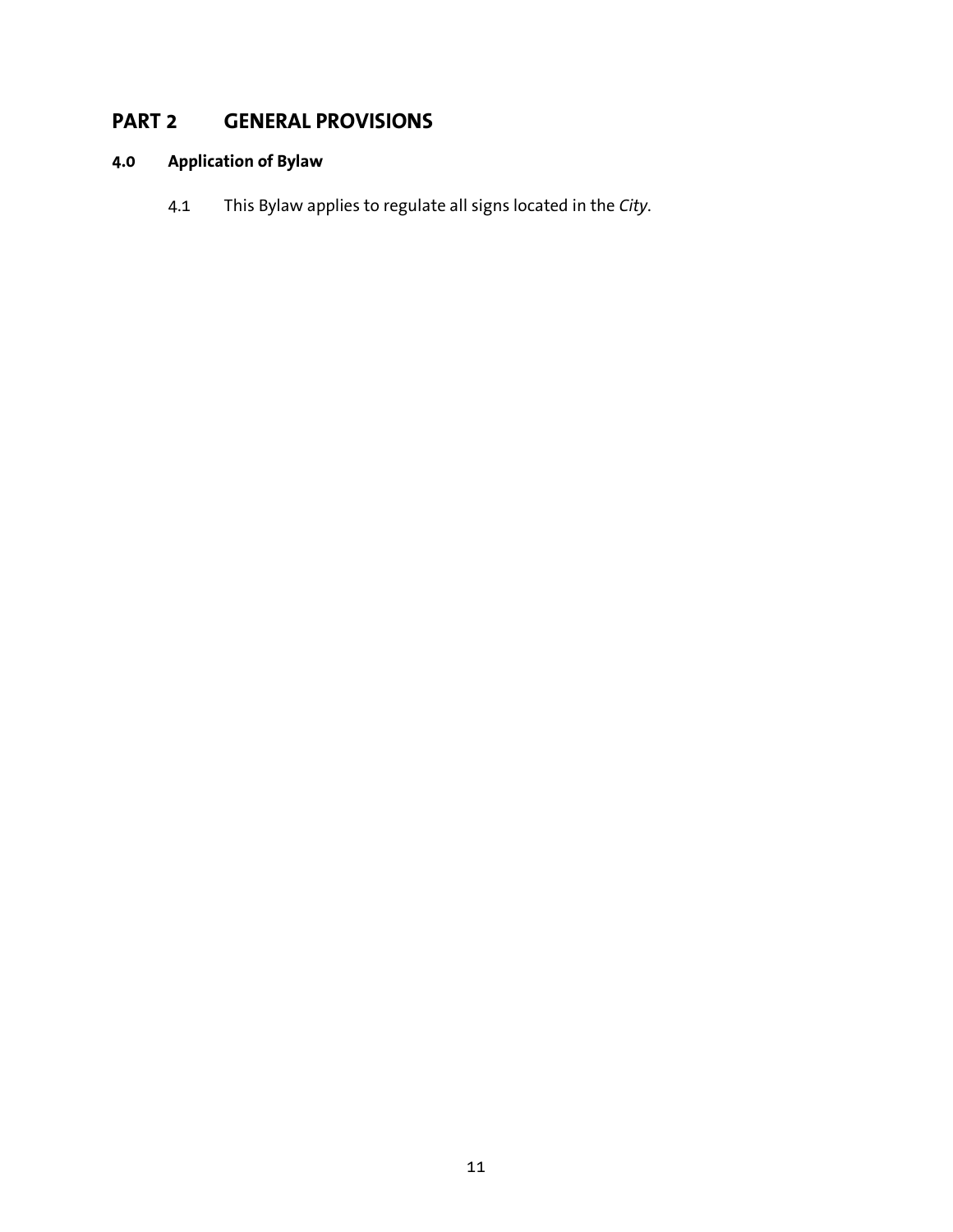## **5.0 Authority**

Except as otherwise provided, the *General Manager Planning and Development* is authorized to administer this *Bylaw*, which includes the authority to receive applications for *Sign Permits*, to approve *Sign Permit* applications with or without conditions, or to reject such applications, to collect fees and to issue *permits* in accordance with part 6 of the *Bylaw.*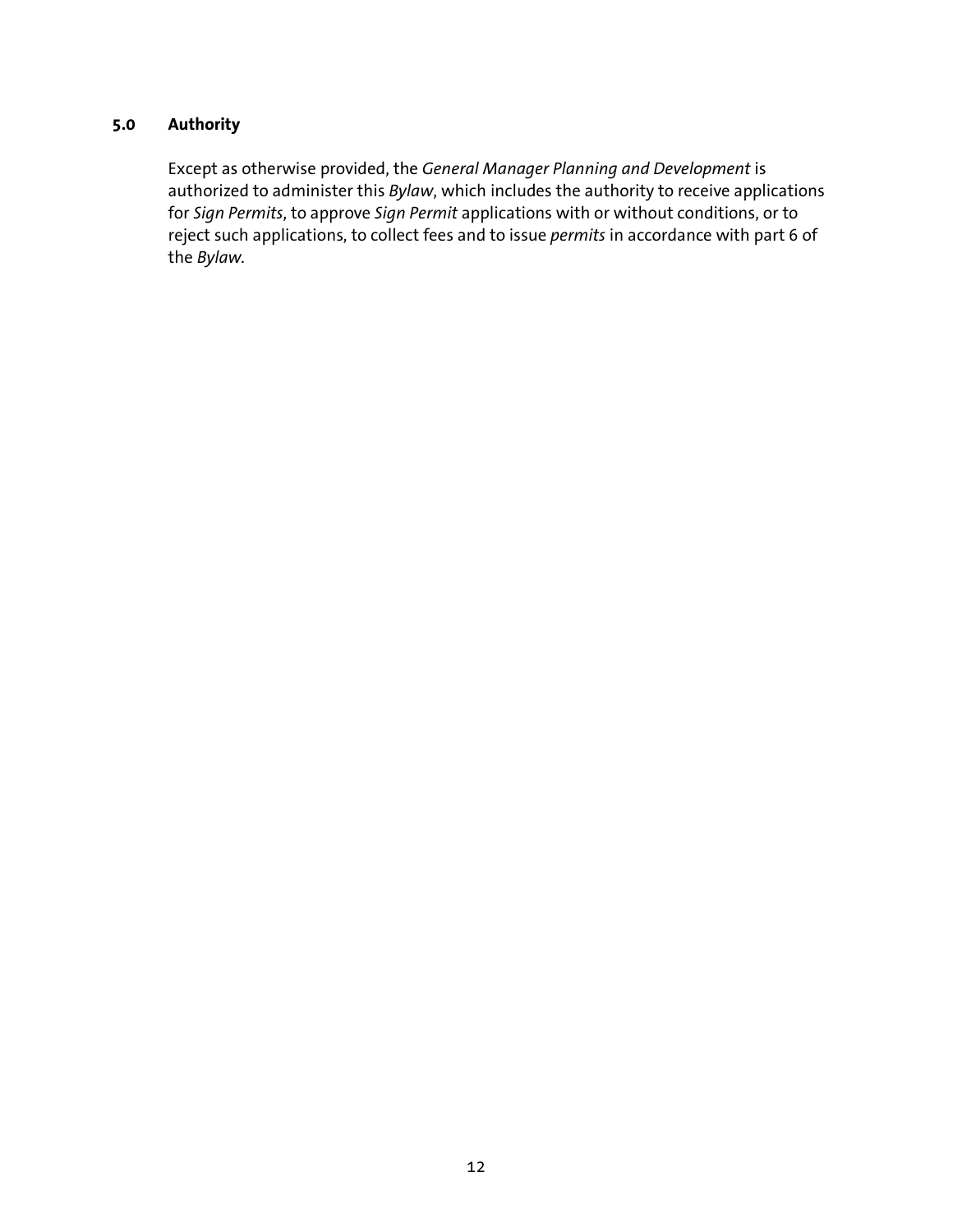## **6.0 Application of Zoning Bylaw**

6.1 The *zones* described in the *Zoning Bylaw* are hereby included in this Bylaw. Where the regulations contained in this Bylaw concerning *signs* conflict with the regulations governing signs in the *Zoning Bylaw*, the regulations in the *Zoning Bylaw* will prevail.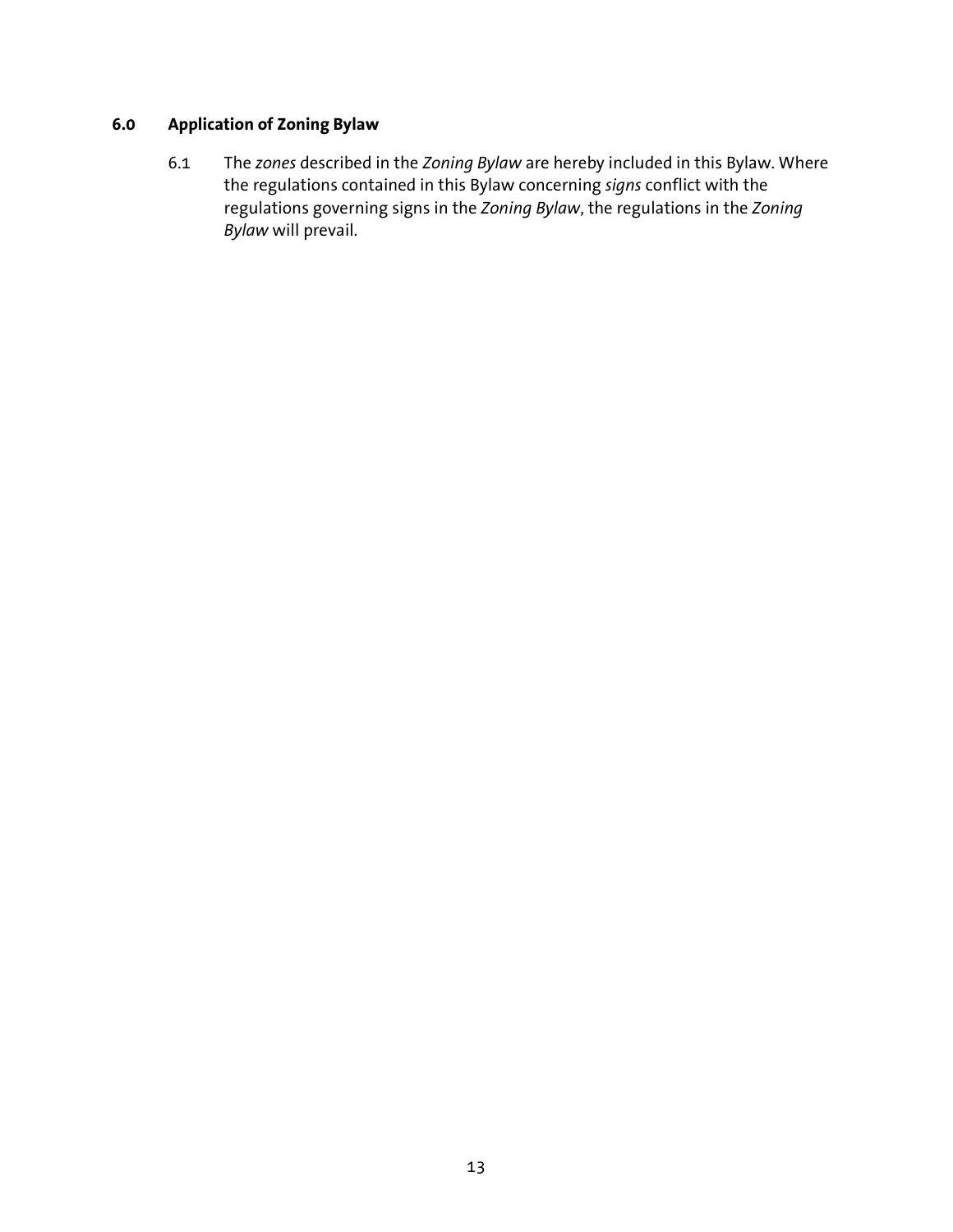#### **7.0 Existing Signs**

- 7.1 An *existing sign* may remain on that *lot* or *premises* after the adoption of this Bylaw as a legal non-conforming *existing sign*, even if the *sign* does not conform to the provisions of this Bylaw, provided that:
	- (a) the *existing sign* is not re-erected, altered, enlarged, up*grade*d or moved, or otherwise materially altered after the adoption of this Bylaw, unless such actions result in the *sign* fully conforming with this Bylaw; and
	- (b) the *existing sign* may be altered or a new *sign* added provided that:
		- i. plans for the *sign* have been approved and a *permit* issued; and
		- ii. the wording, size, construction and location of the *sign* fully conforms with this Bylaw.
	- (c) the *existing sign* is maintained in a safe condition. Determinations as to whether the *existing sign* is being maintained in a safe condition will be made by the *General Manager Planning and Development*, and that decision will be final.
- 7.2 For the purpose of sub-section 7.1(a), a change in letters, colour or plastic panel is not considered a material change to the sign, unless the change refers to a new *business* on a *lot* or *premises* or change in *principal use* on the *lot* or *premises.*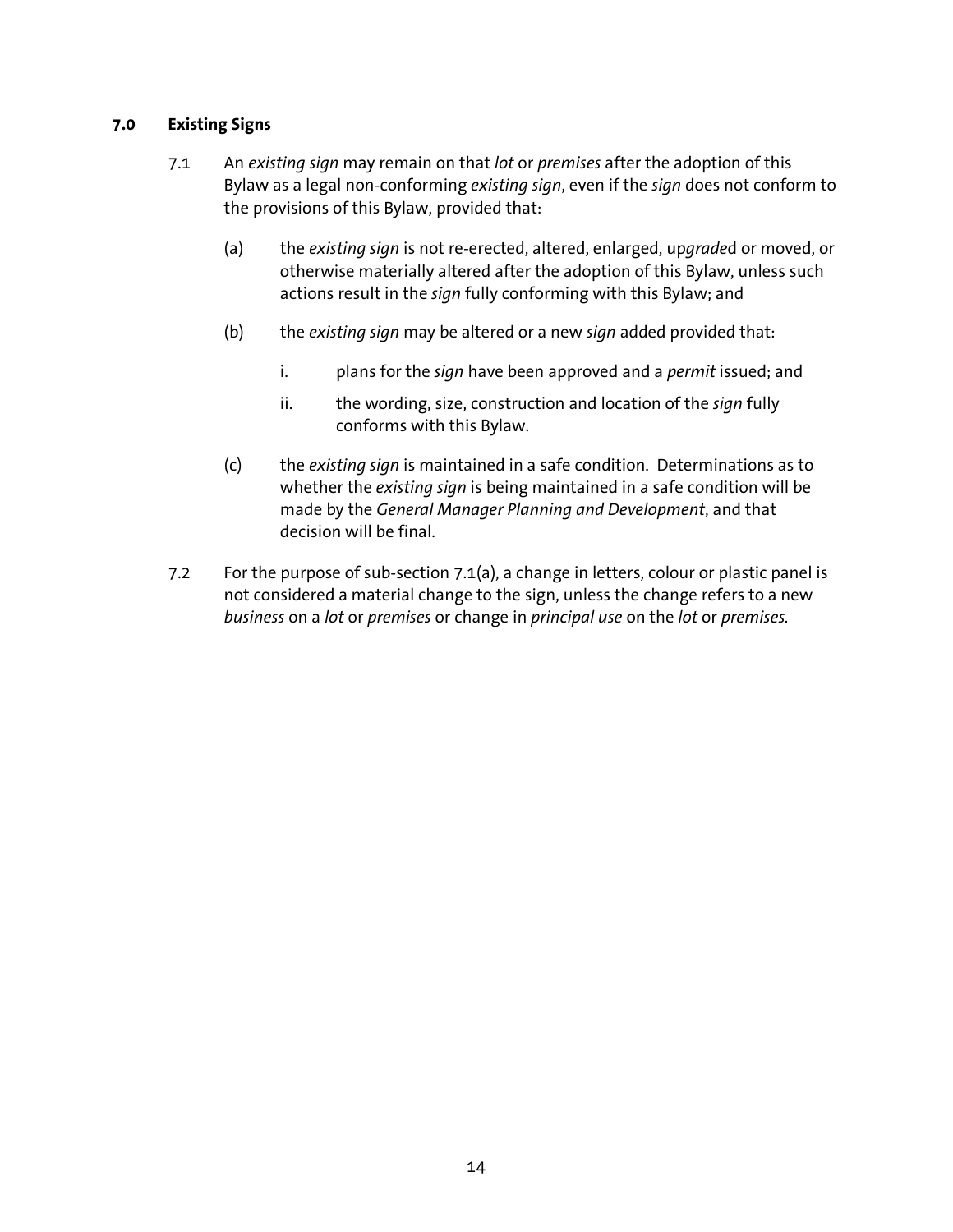## **8.0 Effective Date**

8.1 This Bylaw will come into force and take effect on the date of final adoption.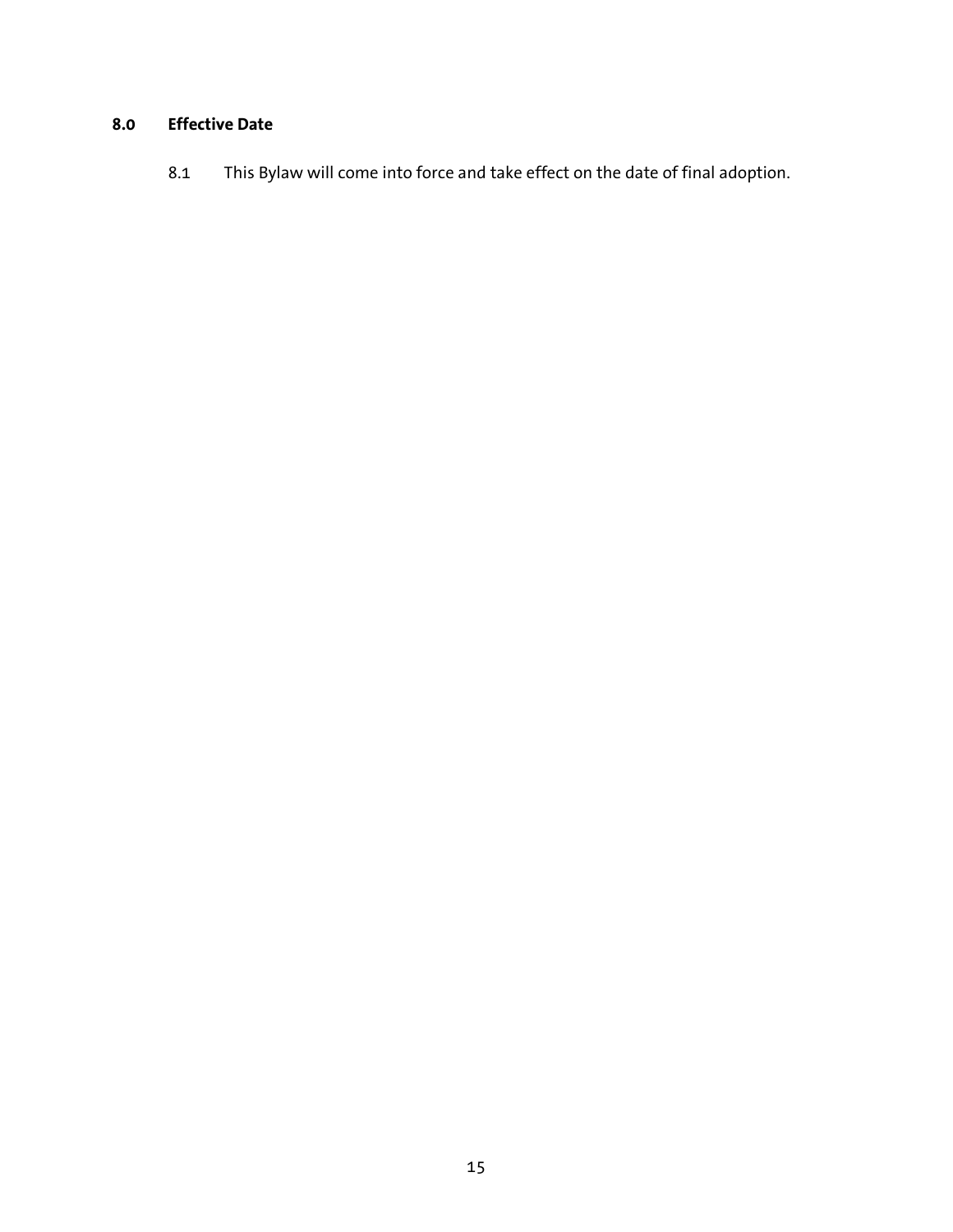## **PART 3 PROHIBITIONS**

#### **9.0 Prohibitions Concerning Signs**

- 9.1 No *person*, or owner or occupier of a *lot*, or *premises,* will erect, allow, or cause to be erected, a *sign* on any *lot*, *premises* or *street* unless this *sign* is erected in accordance with all of the provisions of this Bylaw.
- 9.2 No *person,* or owner or of a *lot,* or *premises* will erect, allow, or cause to be erected, any of the following types of *signs,* unless expressly otherwise *permit*ted in this Bylaw:
	- (a) a *sign* on a motor vehicle, except an *identification sign* or a *sign* placed on a taxicab;
	- (b) a *sign* having the shape or colour of a traffic control device (as referred to in the Motor Vehicle Act, as amended from time to time);
	- (c) a *sign* on a *street*;
	- (d) a *sign* which emits sound, odour or matter;
	- (e) a *sign* with a wind-activated device, ribbon or banner, excluding a freeflying flag;
	- (f) a *balcony sign*;
	- (g) a *banner sign*;
	- (h) a *roof sign*;
	- (i) a *streamer sign*;
	- (j) an *animated sign*;
	- (k) a *flashing sign*;
	- (l) a *revolving sign*;
	- (m) an *inflatable sign*;
	- (n) a *billboard sign*;
	- (o) a *third-party sign;*
	- (p) a *search light*;
	- (q) *portable signs;*
	- *(r) a sign* in a *sightline area;*
	- (s) a *sign* which interferes with a traffic control device*;*
	- (t) a *sign* which obstructs any means of access or egress including part of a door opening, window opening, passageway, fire escape, walkway, vehicular driveway or similar feature;
	- (u) a *sign* which interferes with the visibility at an access to or egress from a *street*, or at the intersection of *streets*;
	- (v) a *sign* which creates a potential or real hazard to the safe, efficient movement of vehicular or pedestrian traffic.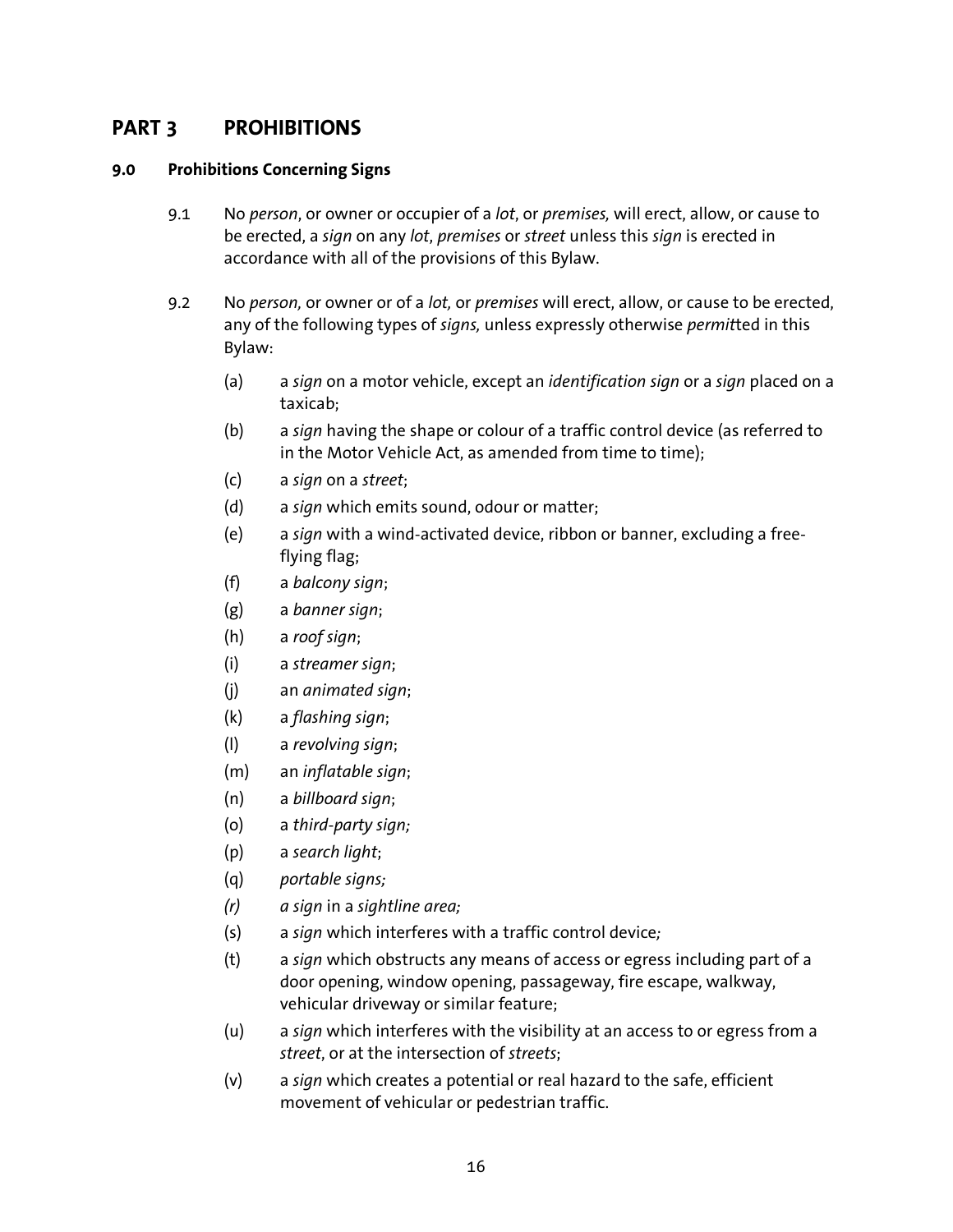#### **9.0 Prohibitions Concerning Signs**

- 9.3 *A third-party sign* for community associations that are proposed for a City-owned property or *street*, or an *animated sign* may be authorized by Council provided the signs are either in the form of a *freestanding sign* or a *fascia sign* and meet all other requirements in this bylaw including the *sign area*, *height*, dimensions and setbacks for *freestanding signs* or *fascia signs* of the *zone* for which they are proposed.
- 9.4 No *person*, or owner or occupier of a *lot* or *premises* will erect a *sign* located in a *street* under the jurisdiction of the Province of British Columbia, unless this *sign*  meets any requirements established by the Ministry of Transportation and Highways.
- 9.5 No *person*, owner or occupier of a *lot* or *premises* will erect or allow or cause to be erected a *sign*, guy, stay or attachment thereto, which interferes with, or comes within 0.6 metres at its outer edge from, any electric light, power, telephone or telegraph wires or their supports.
- 9.6 No *person*, owner or occupier of a *lot* or *premises*, will erect or allow or cause to be erected, a *sign* that is located within a right-of-way on any *lot*, unless written consent to do so has been obtained from all the parties to the right-of-way, and evidence of this consent in has been provided to the *City* in writing along with a title search for the *lot,* and copies of the right-of-way instrument, in advance of erecting the *sign*.
- 9.7 No *person, or* owner or occupier of a *lot* will allow an *abandoned sign* to be erected or maintained on a *lot* or *premises*.
- 9.8 No *person,* or owner of occupier of a *lot* or *premises* will allow a *time-limited sign*  for which a *permit* has been obtained to remain erected on a *lot* or *premises* for more than twenty-four (24) hours following the expiration of the *permit* or within ninety-six (96) hours of the termination of the event referred to in the *time-limited sign*, whichever occurs first.
- 9.9 No *person*, or owner or occupier of a *lot* or *premises* will *permit* a *sign* that is erected on the *lot* or *premises* to fall into disrepair, or become, or remain in, an unsightly, unclear, unsafe or hazardous condition.
- 9.10 No *person*, or owner or occupier of a *lot* or *premises* will *permit* the accumulation of weeds, debris, rubbish or other materials within 6.0 metres of the *sign*.
- 9.11 No *person*, or owner or occupier of a *lot*, or *premises* will *permit* the erection of a *sign* on that *lot* or *premises* that exceeds the *sign area* specified in the *permit* for that *sign* or *permit*ted in this Bylaw.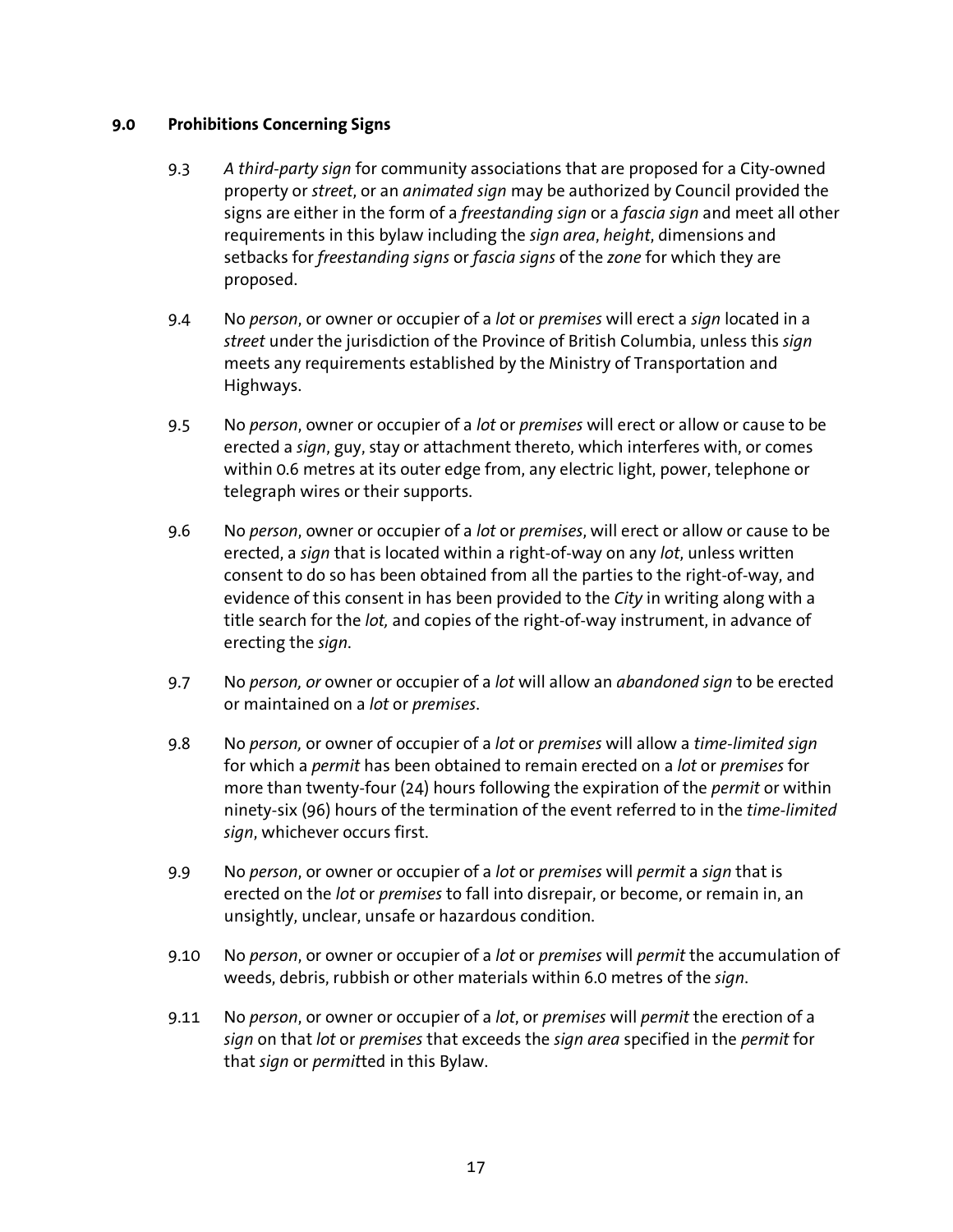#### **9.0 Prohibitions Concerning Signs**

- 9.12 No *person,* or owner or occupier of a *lot* or *premises* on which a *sign* is erected and for which p*roof* of insurance was required in order to obtain a *permit,* will allow the insurance policy for the *sign* in question to lapse during the life of that *sign*.
- 9.13 No *person*, or owner or occupier of a *lot* or *premises* on which a *sign* is erected and attached to a *building* or structure will *permit* the *sign* to be attached with guy wires, braces, brackets, frames or other supporting members that visibly project more than 0.35 metres beyond the *sign area .*
- 9.14 No *person*, or owner or occupier of a *lot* on which a *sign* that *use*s electricity is erected will *permit* such *sign* to be erected unless this sign:
	- (a) conforms to the specifications established by the Canadian Standards Association or Provincial Equivalent;
	- (b) is constructed, installed and approved in accordance with all applicable codes, including the BC Building Code;
	- (c) contains weatherproofing for all fixtures, switches, and wiring, except if the *sign* is contained in a permanent rigid sealed structure which ensures that the electrical installation is kept dry at all times;
	- (d) displays a label of *approval* in a prominent position on the *sign,* which label must contain the following information:
		- i. the name of the manufacturer;
		- ii. the date of manufacture:
		- iii. evidence of Canadian Standards Association;
		- iv. the operating amperage and voltage; and
		- v. unless the *sign* is a *freestanding sign,* the *gross* weight of the *sign.*
- 9.15 No *person*, or owner or occupier of a *lot* on which a *sign* that *use*s electricity will *permit* such *sign* to be erected unless the wiring is concealed, self contained or prewired to an adjacent power source. For greater certainty, overhead wiring for electrical signs is not permitted on any *sign*.
- 9.16 No *person*, or owner or occupier of a *lot*, will erect a *sign* in the *City* unless they have applied for, and obtained, a *permit* to do so as required by this Bylaw.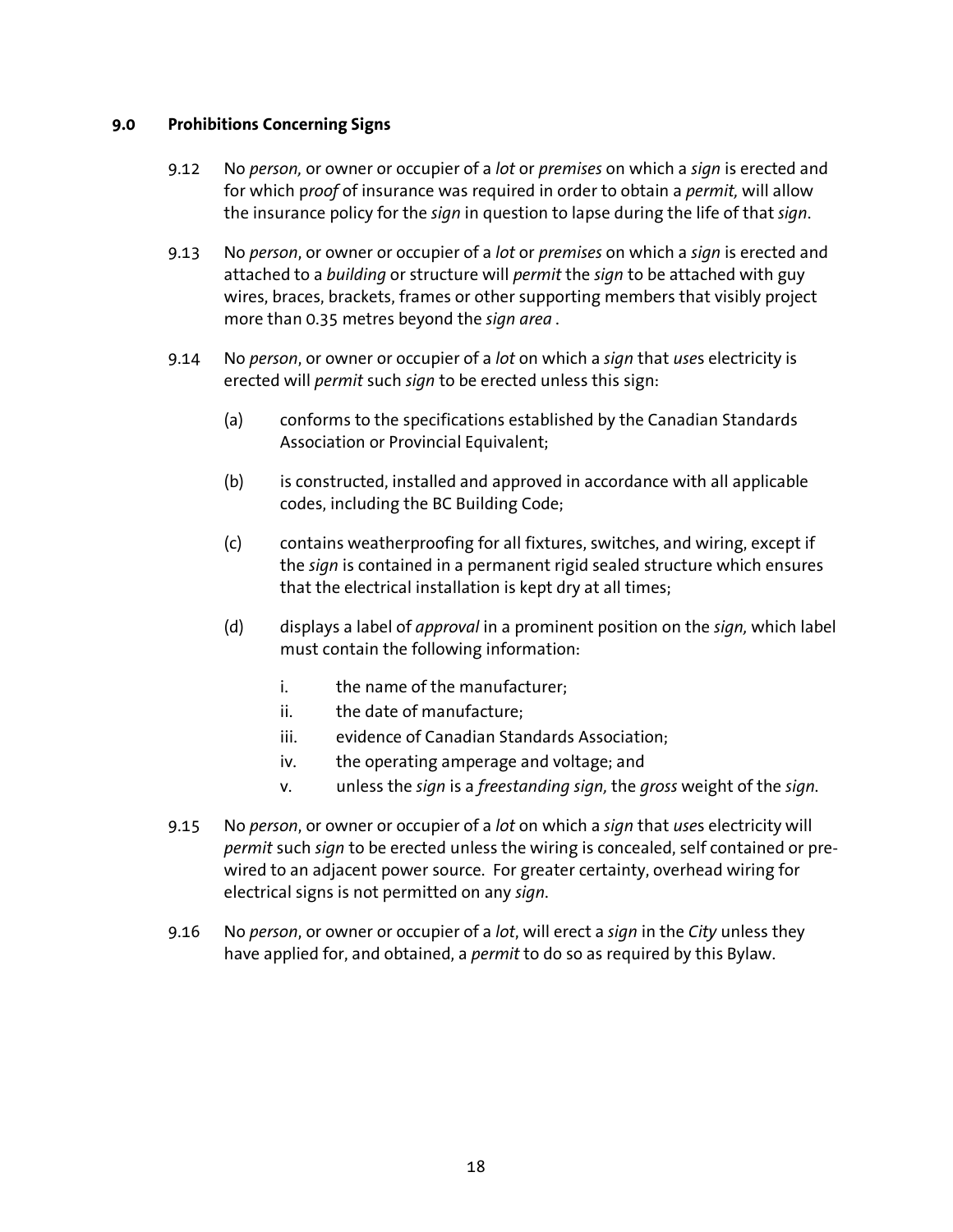## **PART 4 SIGNS NOT REQUIRING A PERMIT**

- 10.1 A *permit* is required for all *signs* erected in the *City*, except for the following *signs*, which are exempt from the requirement of a *permit,* provided these signs comply with all structural and safety requirements of the Bylaw:
	- (a) a notice issued by the Government of Canada, the Government of British Columbia, a court, or the *City*;
	- (b) a *sign* erected by the *City* for any municipal purpose;
	- (c) a *sign* located wholly within the interior of a *building*;
	- (d) a *sign* erected by Ministry of Transportation exclusively for highway purposes, which *sign* may be illuminated or flashing as required for safety reasons;
	- (e) a flag or emblem of a government, civic, philanthropic, educational or religious organization;
	- (f) an *information plaque*, or memorial and historical plaque and/or cornerstone, provided that:
		- i. the maximum *sign area* of the plaque does not exceed 1.5 square metres; and
		- ii. not more than 20% of the *sign area* on the plaque is used to identify or advertise any sponsoring organization.
	- (g) a *prohibitory sign*;
	- (h) an *identification sign* placed on a motor vehicle, including a taxicab;
	- (i) one *identification sign* of not more than 0.1 square metres as a *fascia* or *window sign*, is *permit*ted for each *business*;
	- (j) a *sign* warning of a danger, hazard or other safety condition, when it is erected by a public officer in the performance of his or her duty;
	- (k) a "Neighbourhood Watch" or "Block Parent"-type *sign*;
	- (l) a *sign* indicating on-site security systems, provided that the maximum *sign area* for each *sign* does not exceed 0.1 square metre;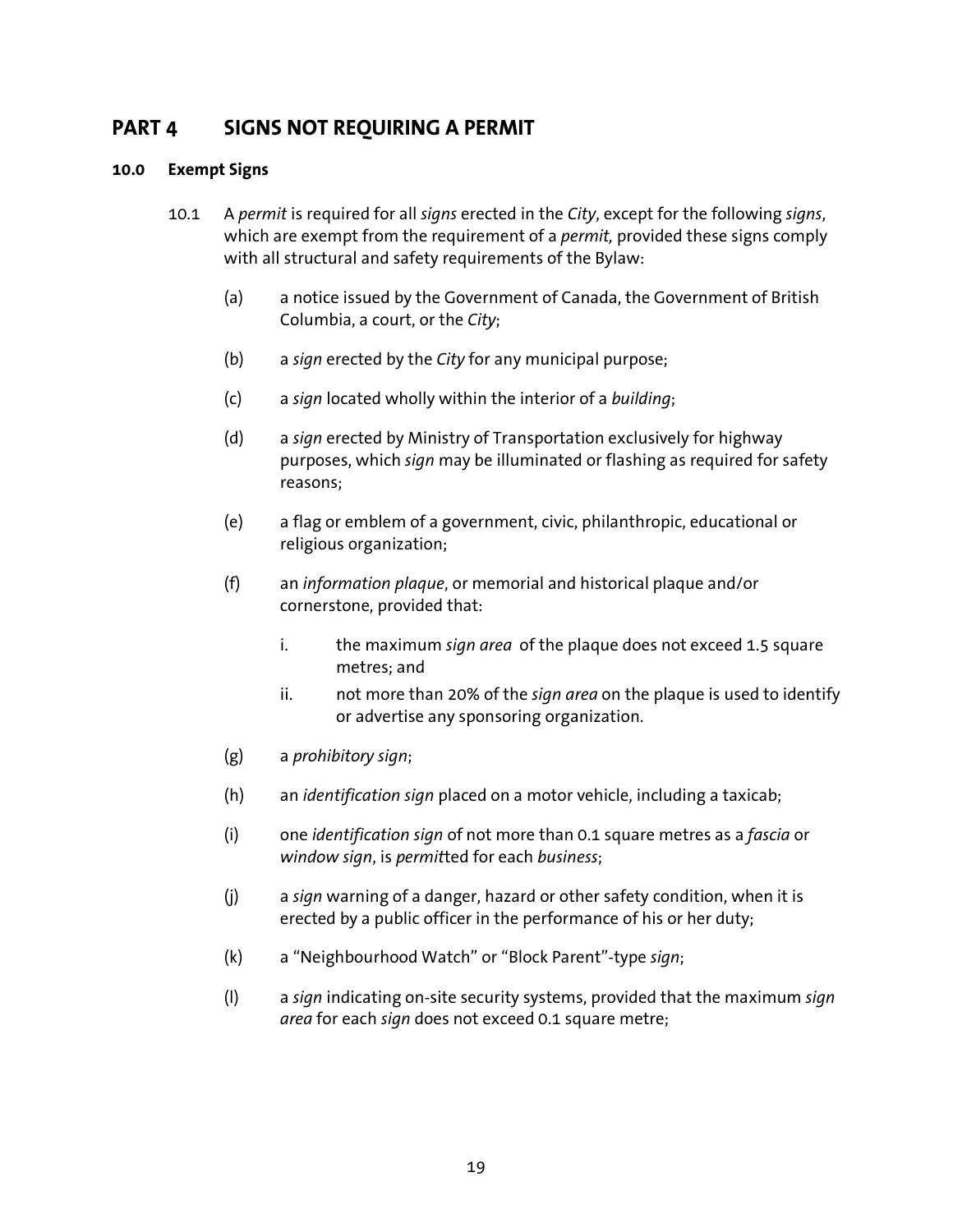- (m) a *transit sign*, provided that:
	- i. a maximum of four *transit sign*s are erected or placed on any *bus shelter* or courtesy bus bench or bike rack;
	- ii. the total *sign area* of all *transit sign*s on a *bus shelter* does not exceed 4.5 square metres;
	- iii. the total *sign area* of all *transit sign*s on a courtesy bus bench does not exceed 1.5 square metres; and
	- iv. the total *sign area* of all *transit sign*s on a bike rack does not exceed a maximum of 0.55 square metres, and each *sign* must not exceed a maximum vertical dimension of 0.3 metres, by a maximum horizontal dimension of 0.9 metres.
- (n) a *sign* stating "Beware of Dog", "No Trespassing", "No Discharge of Firearms" and/or "No Dumping", provided that the maximum *sign area*  for each *sign* does not exceed 0.2 square metre;
- (o) a *directional sign* in a parking *lot* or parking area, to a maximum of four *directional signs* at each entrance and/or exit to a *street* or *lane* from the parking *lot,* provided that the *directional sign*:
	- i. is a *fascia sign* or *freestanding sign*;
	- ii. does not have a *sign area* greater than 0.5 square metres, except for those *sign*s designated by the Manual of Uniform Traffic Control Services of Canada; and
	- iii. is placed wholly on the *lot* or *premises* where the parking *lot* is located.
- (p) a *development sign,* to a maximum of one *development sign* per *lot*, provided the *development sign*:
	- i. indicates only the name and nature of a development, construction or demolition project, and/or names of the contractors, subcontractors and professional advisors working on the development project;
	- ii. is placed wholly on the *lot* or *lots* comprising of the development;
	- iii. does not have a *sign area* greater than 6.5 square metres;
	- iv. if a *freestanding sign*, has a maximum *height* of 4.0 metres; and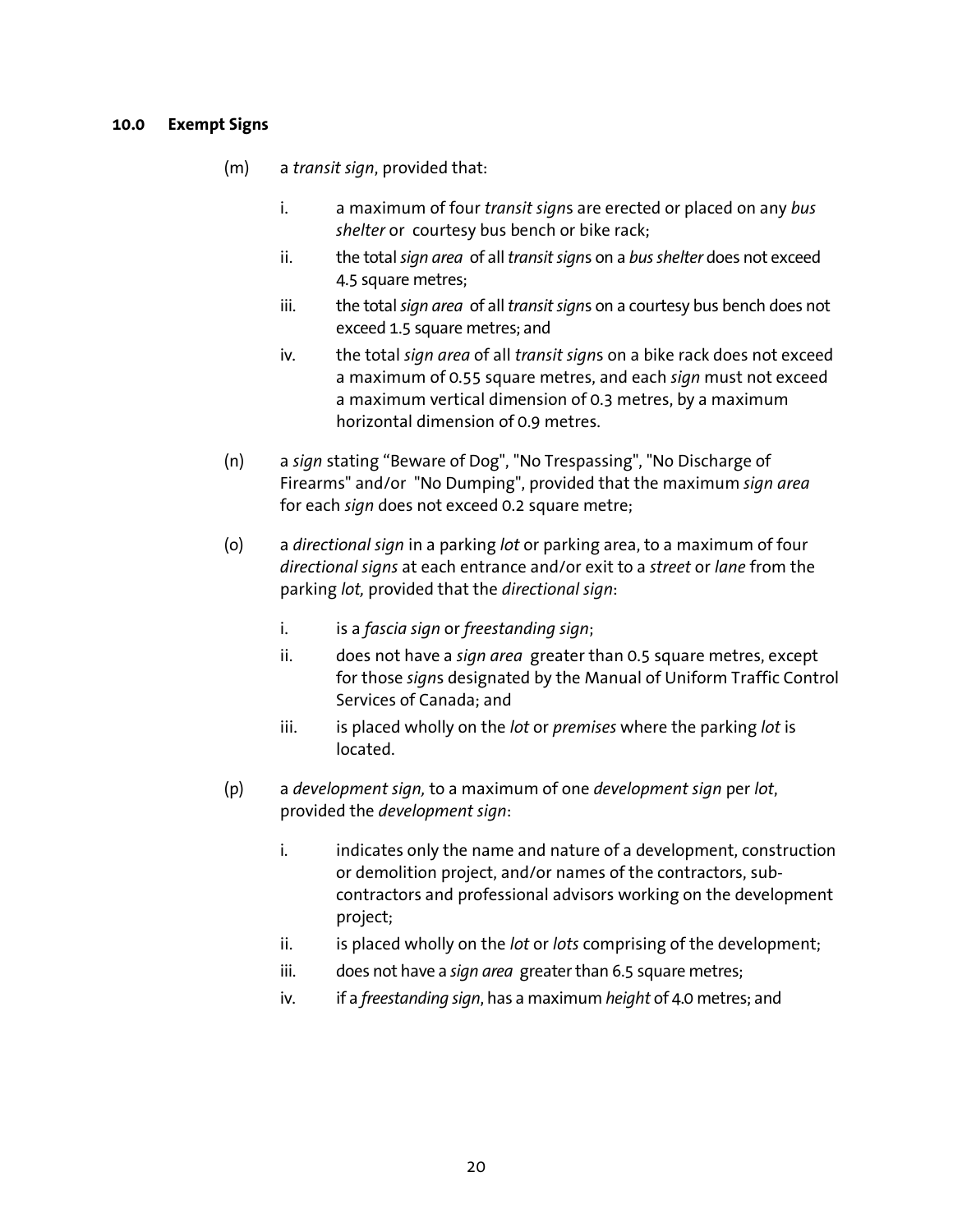- v. if located:
	- a. in a residential *zone,* is removed within thirty (30) days of the final occupancy *permit* for the development having been issued by the *City*, or upon the sale of 90% of the *lots* or units in a subdivision or multi-family development, whichever occurs first; or
	- b. in an agricultural and resource *zone*, a commercial *zone,* an industrial *zone* or an institutional *zone*, is removed within thirty (30) days of the final occupancy *permit* for the development having been issued by the *City*.
- (q) an on-site *real-estate sign* for the duration of the sale of a *building*, *premises* or *lot*, to a maximum of one *real-estate sign* for each *street frontage* of a *building*, *premises* or *lot*, and a maximum of four *real-estate signs* per *building*, *premises* or *lot*, and provided that the *real-estate sign*:
	- i. is a *fascia sign,* a *freestanding sign* or a *window sign*;
	- ii. is not illuminated;
	- iii. if located:
		- a. in an agricultural and resource *zone*, a commercial *zone*, an industrial *zone*, or an institutional *zone*, does not exceed a *sign area* of 1.o square metre per *real-estate sign*;
		- b. in a residential *zone* on a *lot* with one-family or two-family dwelling *use*, the *sign area* , when all *real-estate signs* on the *building, premises* or *lot* are combined, does not exceed a *sign area* of 1.0 square metre;
		- c. in a residential *zone* on a *lot* other than those with a one-family or two-family dwelling *use*, does not exceed a *sign area* of 3.5 square metres*,* when all *real-estate signs* on the *building, premises or lot* are combined; and
	- iv. except that only one on-site *freestanding real-estate sign* is permitted for subdivisions or a group of houses for sale within a housing project, provided that this *real-estate sign* does not exceed a *sign area* of 6.5 square metres, a *height* of 4.0 metres and a horizontal or vertical dimension of 4.0 metres.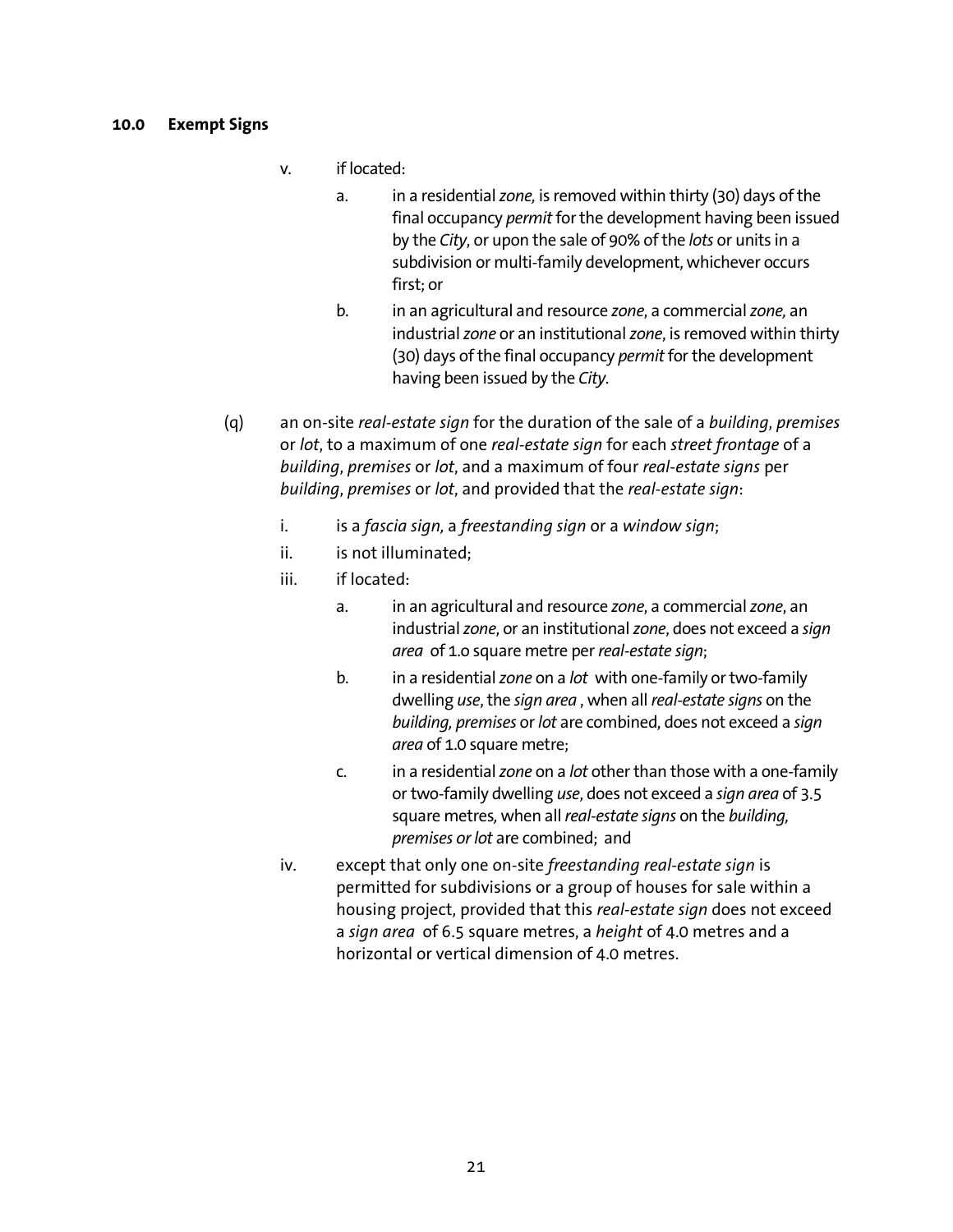- (r) an *advertising sign* in a *zone* permitting an agricultural *use*, advertising the sale of farm produce, to a maximum of one *sign* per *lot* for the duration of the growing season, provided that this *advertising sign* has a maximum *sign area* of 3.0 square metres.;
- (s) a *third-party sign* in an institutional *zone*, provided that it complies with the *City's* policy for advertising signage in *City* parks, *building*s and facilities;
- (t) a *pre-menu sign,* limited to one *pre-menu sign* per drive-through lane provided the *pre-menu sign* does not have a *sign area* greater than 6 square metres;
- (u) *menu signs*, except that for a drive-in *business* or drive-in restaurant they are limited to one *menu sign* per drive-through lane provided the *menu sign* does not have a *sign area* greater than 12 square metres;
- (v) a *maximum clearance height sign*.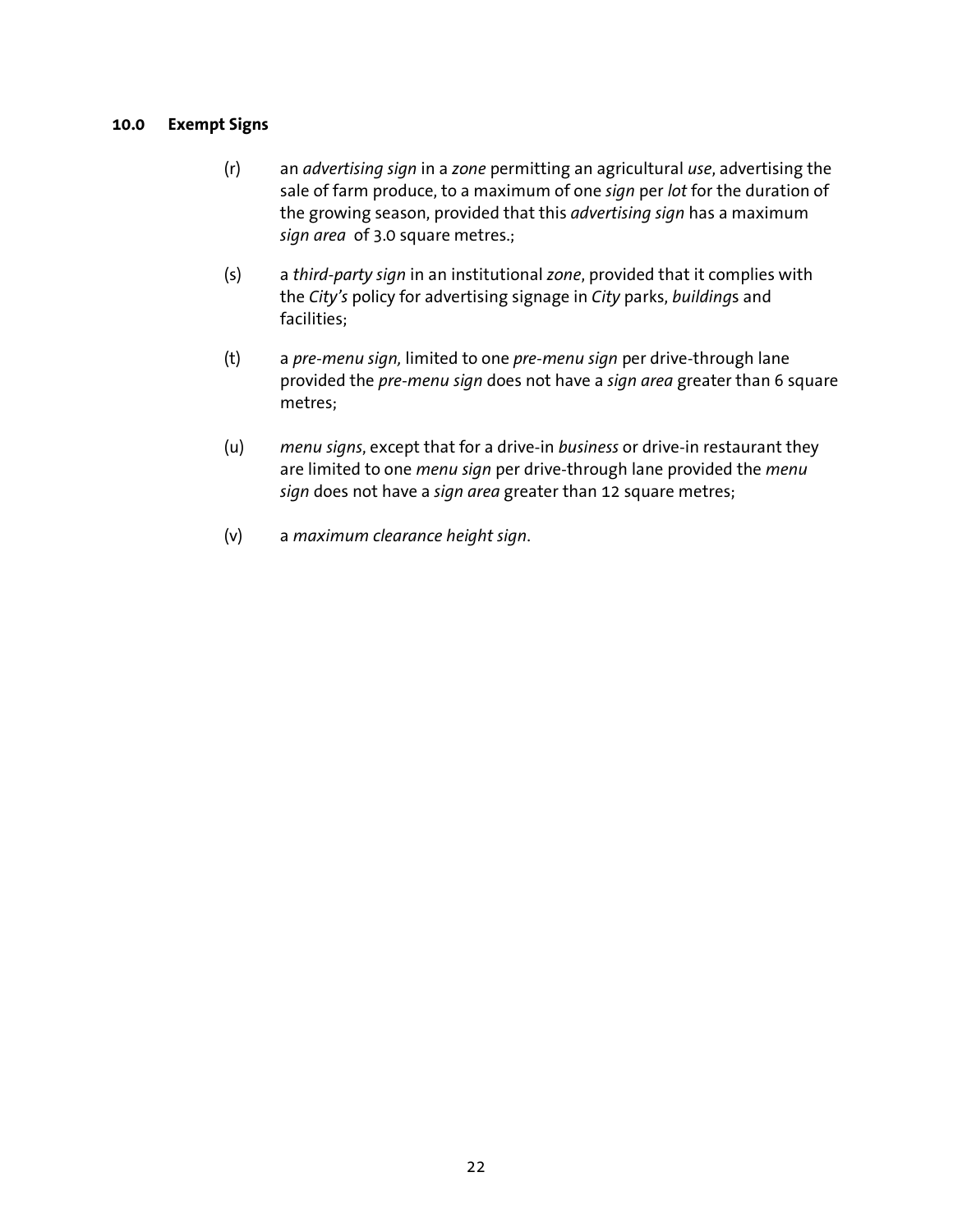# **PART 5 SIGNS PERMITTED BY ZONE**

#### **11.0 Signs Permitted in the Agricultural and Resource Zone and an Agricultural Use in the RS-2 Zone**

- 11.1 Provided that a *permit* is obtained from the *City*, the following *signs*, and no others except those for which a *permit* is not required as set out in this Bylaw, are permitted in an Agricultural and Resource *Zone* and in RS-2 *Zone* when the *sign*  relates to an agricultural *use:* 
	- (a) an *identification sign,* to a maximum of one (1) *sign* per *lot,* provided that the *identification sign*:
		- i. is an *awning sign*, a *fascia sign*, or a *freestanding sign*;
		- ii. does not have a *sign area* greater than 3.0 square metres; and
		- iii. is not illuminated; and
		- iv. does not refer to a home occupation.
	- (b) a *home occupation sign*, to a maximum of one (1) *home occupation sign* per home occupation *business* on a *lot*, provided that the *home occupation sign*:
		- i. is a *fascia sign*;
		- ii. is situated wholly on the *lot* where the home occupation *business* takes place;
		- iii. refers to a home occupation duly licensed in the *City*;
		- iv. does not have a *sign area* greater than 0.2 square metres;
		- v. is not illuminated.
	- (c) a second or additional *advertising sign* advertising the sale of farm produce, provided that this *advertising sign* does not have a *sign area* greater than 3.0 square metres.
	- (d) an *awning sign,* to a maximum of one (1) *awning sign* per *building*  entrance for each *premises frontage* and provided that this *awning sign*:
		- i. has no more than one (1) *awning sign* per face of the *awning;*
		- ii. does not have a *sign area* greater than 1.o square metre;
		- iii. does not extend beyond the outer perimeter of the *awning* to which it is affixed;
		- iv. does not project more than 0.2 metres from the *awning* face;
		- v. is not illuminated**.**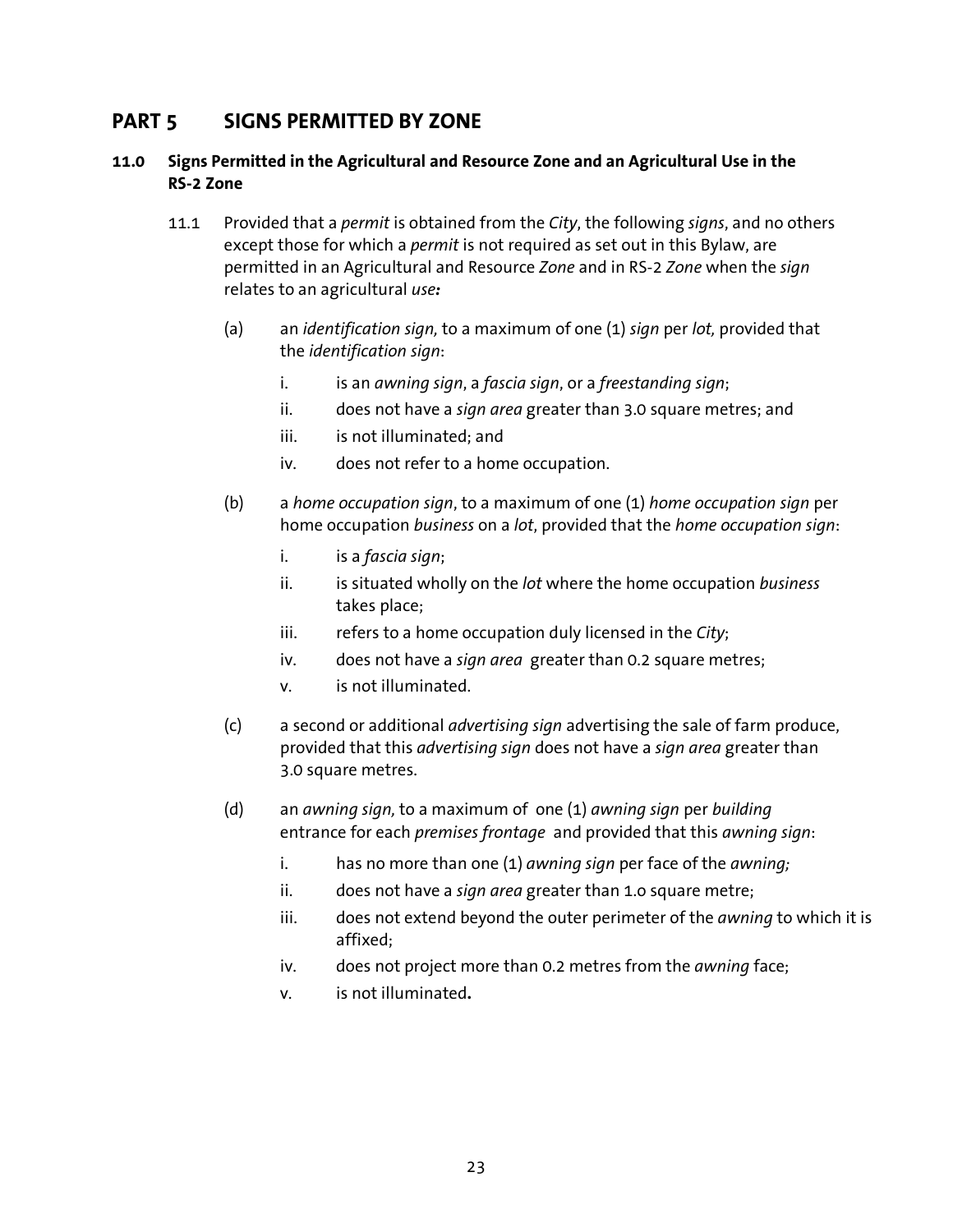### **11.0 Signs Permitted in the Agricultural and Resource Zone and an Agricultural Use in the RS-2 Zone**

- (e) a *canopy sign,* to a maximum of one (1) *canopy sign* per *building* entrance for each *premises frontage,* provided that this *sign*:
	- i. does not have a *sign area* greater than 1.o square metre;
	- ii. does not extend beyond the horizontal or vertical face of the *canopy* to which it is affixed;
	- iii. does not project more than 0.35 metres from the *canopy* face;
	- iv. is not illuminated;
	- v. if intersecting with another *canopy sign* at a *building* corner, overlaps with the other *canopy sign* such that the edge of one *canopy sign* is flush with the face of the other *canopy sign*, but the area of overlap will not be included in the calculation of the *sign area* for the purpose of section (i)*;*
- (f) an *under-canopy sign*, to a maximum of one (1) *under-canopy sign* per *premises*, provided that this sign:
	- i. does not have a *sign area* greater than 1.0 square metre;
	- ii. extends over an entrance to a *building* or *premises*;
	- iii. is perpendicular to the wall;
	- iv. is directly attached to the *canopy apron;*
	- v. does not project beyond the front edge or side edge of the *canopy;*
	- vi. has a minimum *clearance* of 2.2 metres between the bottom of the *under-canopy sign* and the *grade*;
	- vii. does not have a vertical dimension exceeding 0.3 metres;
	- viii. does not have a horizontal dimension exceeding 1.5 metres;
	- ix. has a space of no less than 0.05 metres between the top of the *under-canopy sign* and the lowest part of the *canopy*;
	- x. is not illuminated.
- (g) a *fascia sign*, to a maximum of one (1) *fascia sign* for each *street frontage* of a *lot*, provided that this *fascia sign*:
	- i. does not have a *sign area* greater than 3.0 square metres;
	- ii. does not project more than 0.35 metres from the face of a *building* wall to which it is attached;
	- iii. does not extend beyond the face of the *building* wall or the *parapet*;
	- iv. is not illuminated;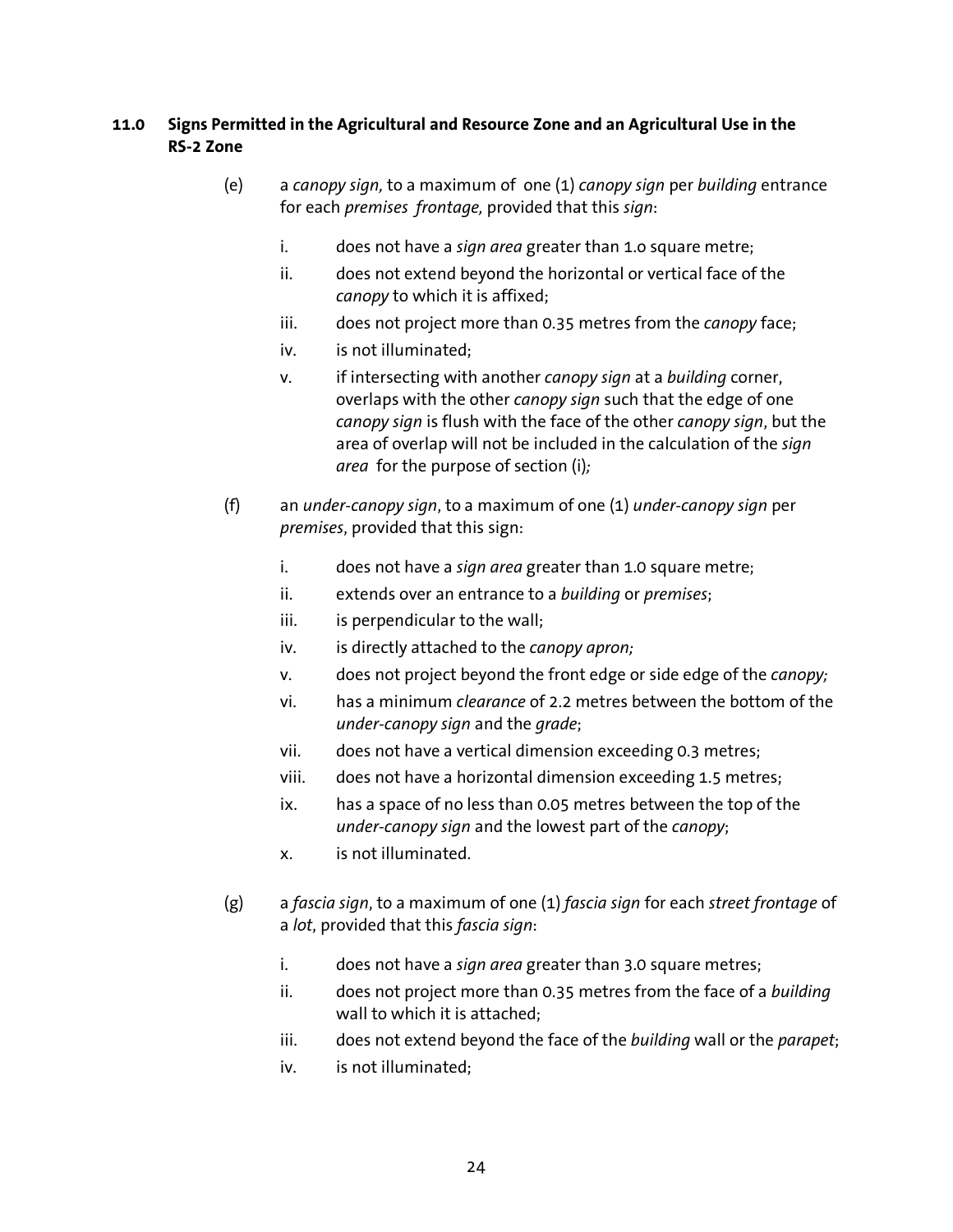#### **11.0 Signs Permitted in the Agricultural and Resource Zone and an Agricultural Use in the RS-2 Zone**

- v. if intersecting with another *fascia sign* at a *building* corner, overlaps with one of the two *fascia sign* edges being flush with the face of the other *fascia sign*, but the area of overlap will not be included in the calculation of the *sign area* for the purpose of section (i)*;*
- vi. if it is a *parapet fascia sign* for a mansard-type structure, must be attached parallel to the structure and must not project more than 0.35 metres along its bottom edge, or 1.0 metre along its top edge;
- (h) a *freestanding sign,* provided there is not also a *fascia sign* erected on the same *street frontage,* and provided that this *freestanding sign*:
	- i. does not have a *sign area* greater than 3.0 square metres;
	- ii. does not exceed a *height* of 2.5 metres, except when the *freestanding sign* is in the form of a free-flying flag with words and/or *logos* in which case provisions of the *Zoning Bylaw* regarding height exceptions may apply;
	- iii. is not illuminated;
- (i) a *time-limited sign* for the purpose of advertising a *special event*, to a maximum of three (3) *time-limited signs* per calendar year, per *lot, business,*  or *premises*, provided that this *time-limited sign:* 
	- i. is only erected for the time period specified on the *permit* obtained for that *time limited sign,* which may range from ten (10) to thirty (30) days, depending on the type of *permit* obtained;
	- ii. does not have a *sign area* greater than 6.0 square metres;
	- iii. is removed within twenty-four  $(24)$  hours of the expiry of the *permit*, or within ninety-six (96) hours of the termination of the event referred to in the *time-limited sign*, whichever occurs first;
	- iv. must be in the form of the following *sign* types:
		- a. *portable sign*;
		- b. *banner sign*; and
		- c. an *existing sign* which conforms with this Bylaw.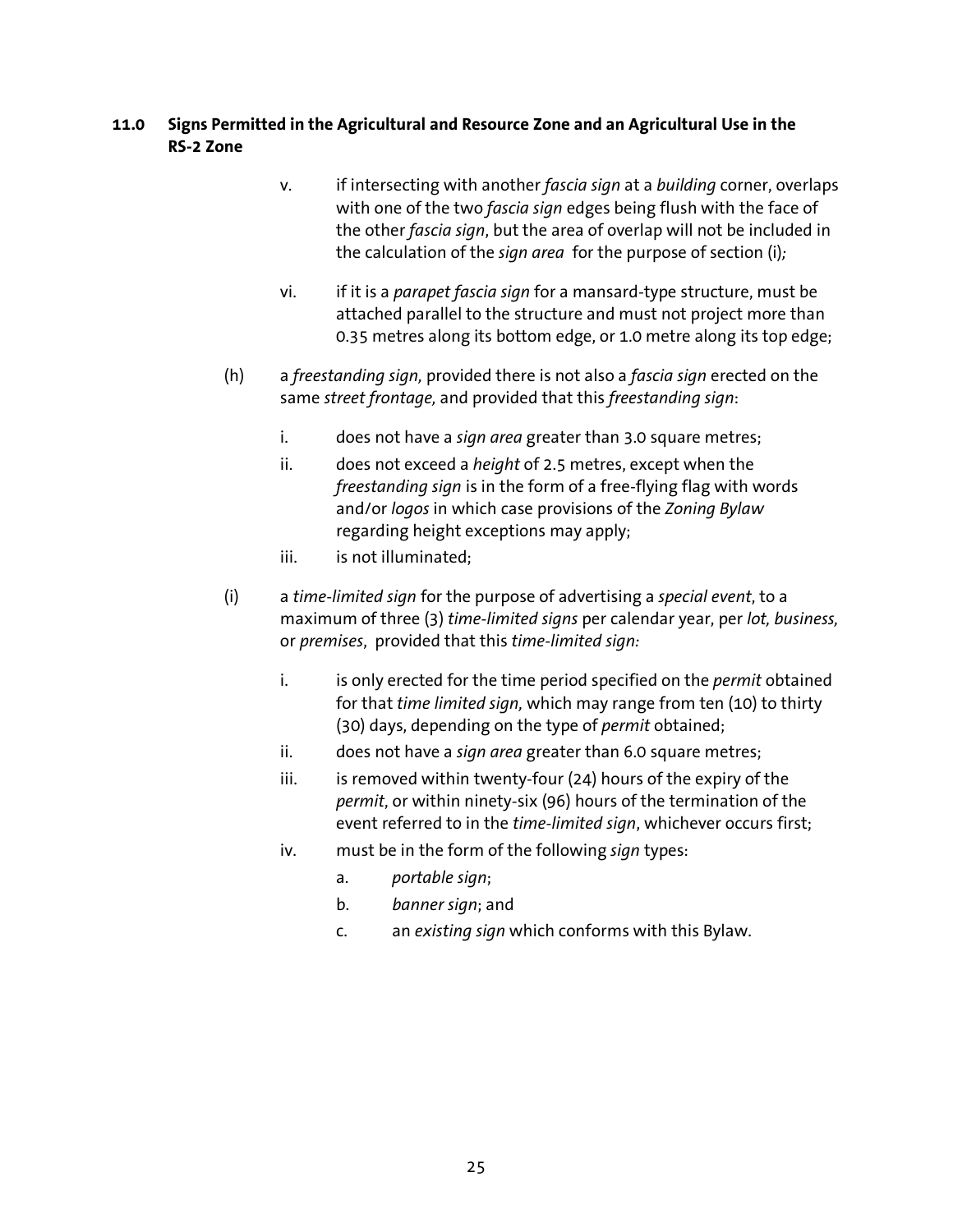#### **12.0 Signs Permitted in Residential Zones**

- 12.1 Provided that a *permit* is obtained from the *City*, the following *signs*, and no others except those for which a *permit* is not required as set out in this Bylaw, are *permit*ted in a Residential *Zone:* 
	- (a) an *identification sign,* to a maximum of one (1) *identification sign* per *lot,*  provided that this *identification sign:*
		- i. is an *awning sign*, a *fascia sign*, or a *freestanding sign*;
		- ii. does not have a *sign area* greater than 6.0 square metres;
		- iii. is not illuminated;
		- iv. does not refer to a home occupation.
	- (b) a *home occupation sign,* to a maximum of one (1) *home occupation sign*  per home occupation *business* located on a *lot,* provided that this *home occupation sign*:
		- i. is a *fascia sign*;
		- ii. is situated wholly on the *lot* where the home occupation *business* takes place;
		- iii. refers to a home occupation duly licensed in the *City*;
		- iv. does not have a *sign area* greater than 0.2 square metres;
		- v. is not illuminated.
	- (c) a *fascia sign*, to a maximum of one (1) *fascia sign* for each *street frontage*, which *fascia sign* is in addition to a *permit*ted *identification sign* and *home occupation sign* erected in accordance with 11.1(a) and (b), and provided that this *fascia sign:* 
		- i. does not have a *sign area* greater than 0.2 square metres;
		- ii. does not project more than 0.35 metres from the face of a *building* wall to which it is attached;
		- iii. does not extend beyond the face of the *building* wall or the *parapet*;
		- iv. is not illuminated;
		- v. if intersecting with another *fascia sign* at a *building* corner, overlaps with one of the two *fascia sign* edges being flush with the face of the other *fascia sign*, but the area of overlap will not be included in the calculation of the *sign area* for the purpose of section (i)*;*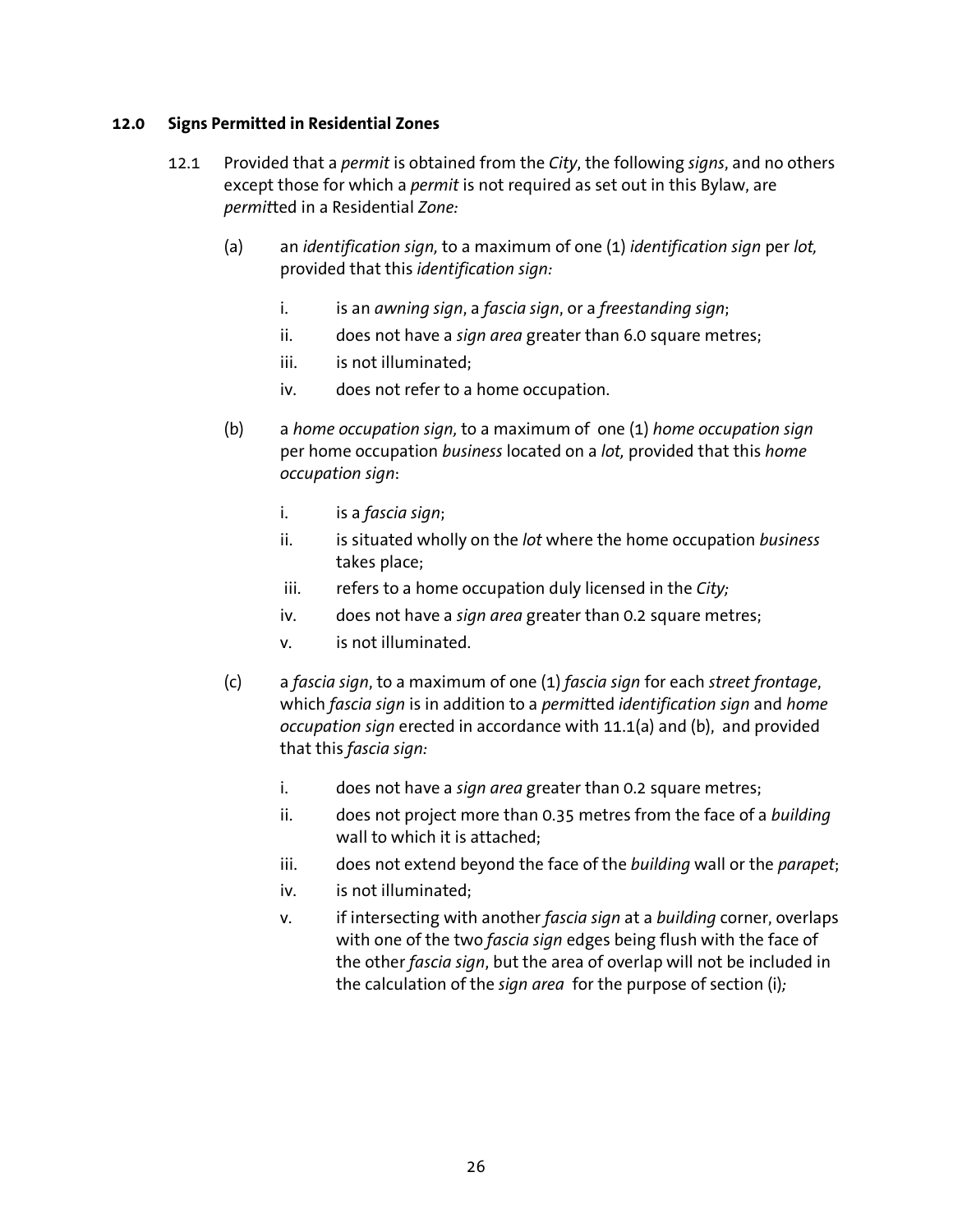#### **12.0 Signs Permitted in Residential Zones**

- vi. if it is a *parapet fascia sign* for a mansard-type structure, must be attached parallel to the structure and must not project more than 0.35 metres along its bottom edge, or 1.0 metre along its top edge.
- (d) a *subdivision entry sign*, to a maximum of one (1) *subdivision entry sign* per *street*, and a maximum of four *subdivision entry signs* per subdivision, provided that the *subdivision entry sign*:
	- i. does not exceed a *height* of 1.5 metres measured from *grade* or from the curb elevation of the fronting *street*, whichever is higher;
	- $ii.$  includes a landscaped area extending a minimum of 0.6 metres around the entire base of the *subdivision entry sign:*
	- iii. if located on a corner property fronting two *streets*, is angled to minimize view obstructions down each *street*;
	- iv. if illuminated, is illuminated by an external source and in a manner that does not disturb the surrounding residents or the driving public;
	- v. is not located on a *street* or public property, unless the applicant for the *permit* for such a *subdivision entry sign* has entered into an agreement with the *City* which authorizes the placement of the *subdivision entry sign* on a *street* or public property.
- (e) a *time-limited sign* for the purpose of advertising a *special event*, to a maximum of three (3) *time-limited signs* per calendar year, per *lot, business,*  or *premises*, provided that this *time-limited sign:* 
	- i. is only erected for the time period specified the *permit* for that *time limited sign,* which may range from ten (10) to thirty (30) days, depending on the type of *permit* obtained;
	- ii. does not have a *sign area* greater than 6.0 square metres;
	- iii. does not refer to a home occupation;
	- iv. is removed within twenty-four (24) hours of the expiry of the *permit*, or within ninety-six (96) hours of the termination of the event referred to in the *time-limited sign*, whichever occurs first;
	- v. must be in the form of the following *sign* types:
		- a. *portable sign*;
		- b. *banner sign*; and
		- c. an *existing sign* which conforms with this Bylaw.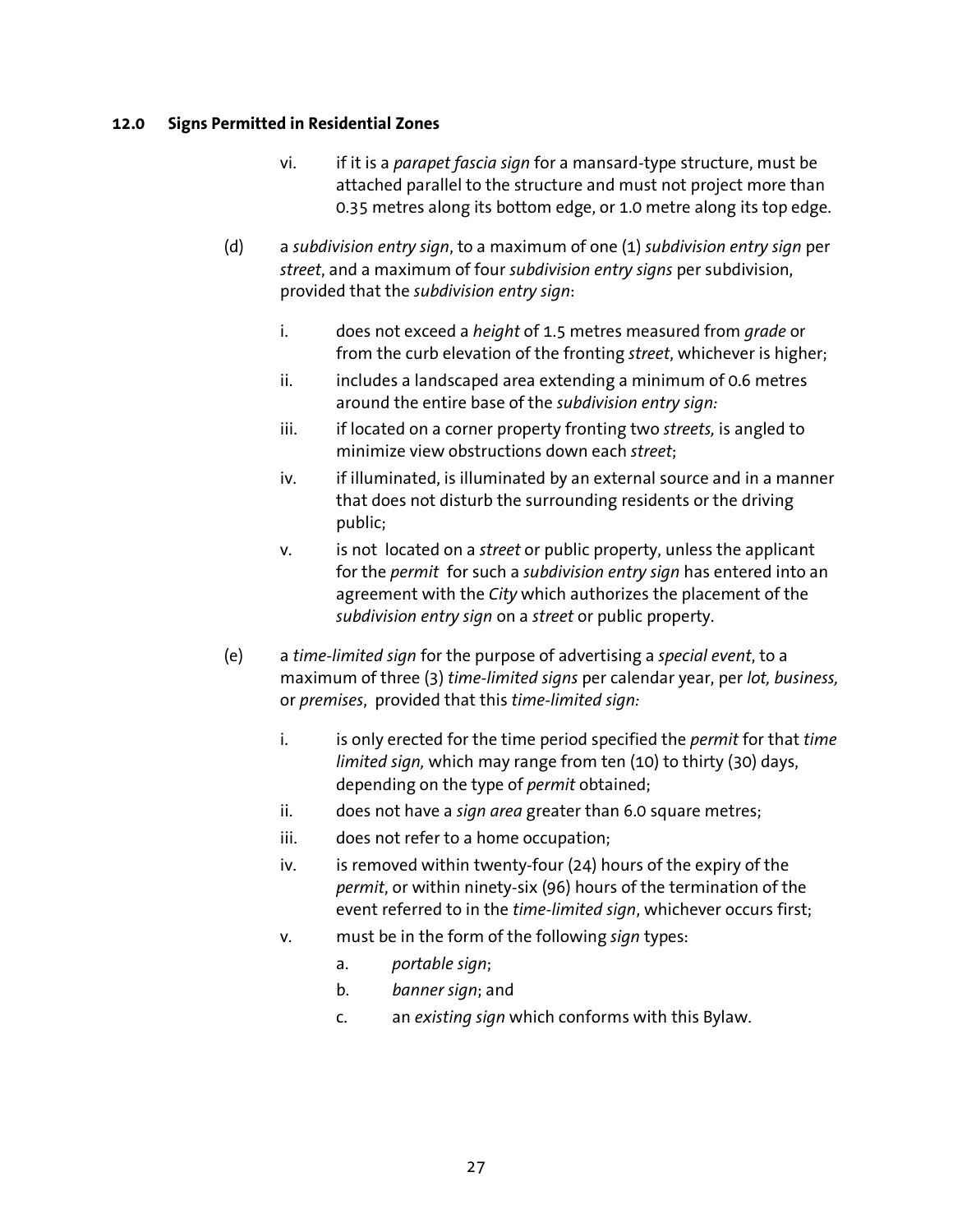#### **12.0 Signs Permitted in Residential Zones**

- (f) a *directory sign,* provided that this *directory sign*:
	- i. is a *fascia sign*, a *freestanding sign* or a *window sign*; and
	- ii. does not refer to a home occupation.
- (g) a *hoarding sign*, provided that the *hoarding sign*:
	- i. is fronting a *street*;
	- ii. does not have a *copy area* greater than 40% of the hoarding face area along the *street*;
	- iii. The *height* of the *copy area* does not exceed 1.4 metres;
	- iv. Is painted on or flush mounted on the hoarding;
	- v. is not illuminated; and
	- vi. Is placed wholly on the *premises* comprising the construction or development activity.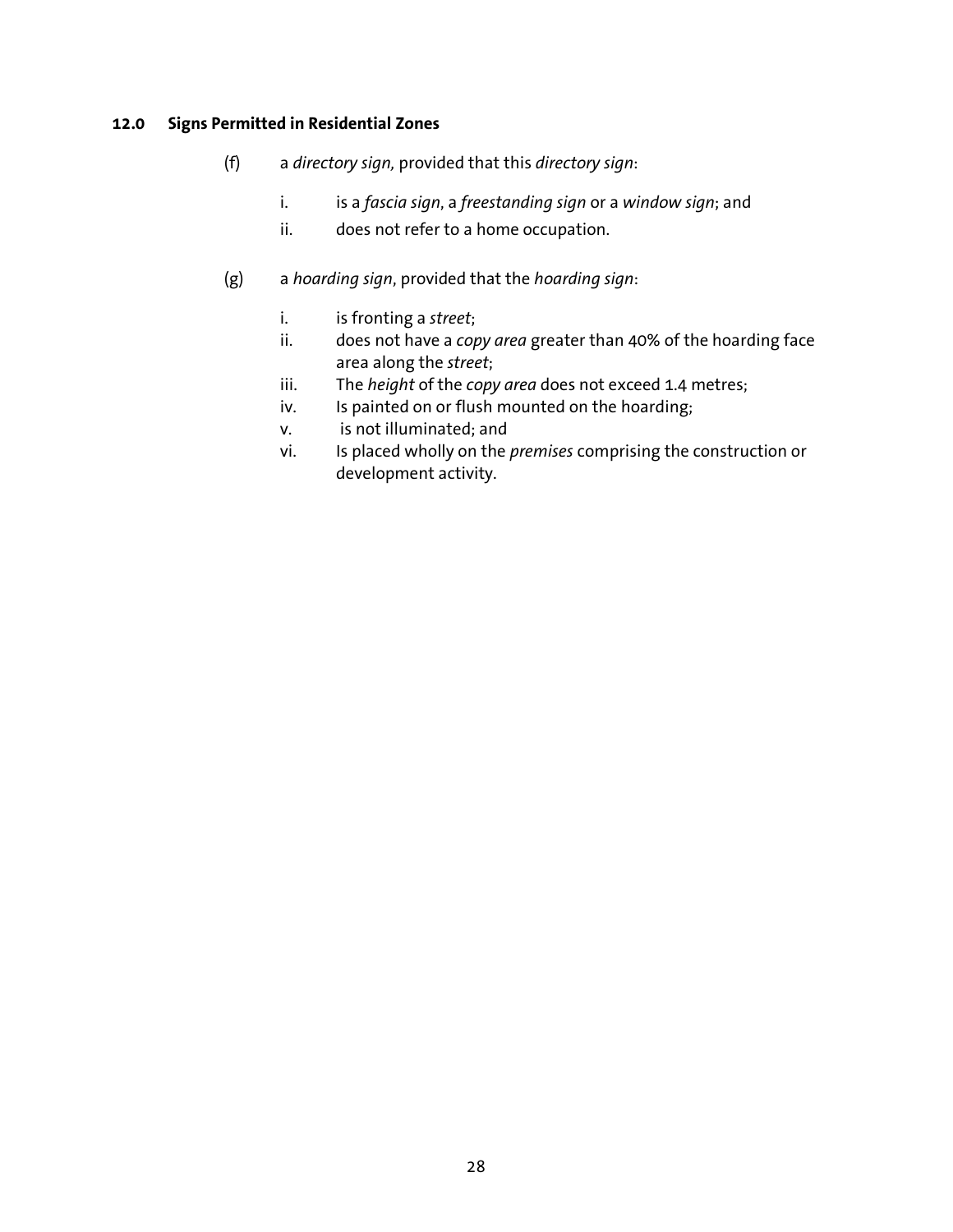- 13.1 The maximum combined *sign area* of all *signs,* excluding *freestanding signs, signs*  for which a *permit* is not required, *sandwich board signs,* and *time-limited signs,* on a *lot* or *premises* in a C-1, C-3, C-6, CS-3, CS-4 or SS-1 *zone*, must not exceed 0.33 square metres per lineal metre of *premises frontage.*
- 13.2 The maximum combined *sign area* of all signs, excluding *freestanding signs, signs*  for which a *permit* is not required, *sandwich board signs,* and *time-limited signs,* on a *lot* or *premises* in a C-2, C-4, C-5, C-7, CS-1, CS-2, SS-2 or SS-3 *zone*, must not exceed 0.66 square metres per lineal metre of *premises frontage.*
- 13.3 Provided that a *permit* is obtained from the *City*, the following signs, and no others except those for which a *permit* is not required as set out in this Bylaw, are *permit*ted in a Commercial *Zone*:
	- (a) an *awning sign*, provided that there is not also a *canopy* or *canopy sign* on the *building* or *premises*, to a maximum of one *awning sign* per *building* entrance for each *premises frontage*, and provided that this *awning sign*:
		- i. has a maximum of one *awning sign* per face of the *awning*, although where the *awning* has more than one face, the *awning sign* may continue around the perimeter of the *awning* and will be considered as one *awning sign*;
		- ii. does not have a *copy area* that exceeds 40% of the *awning* face area;
		- iii. is not supported with a support that projects more than 0.6 metres, measured horizontally, from any *curb line*;
		- iv. does not extend beyond the outer perimeter of the *awning* to which it is affixed;
		- v. does not project more than 0.2 metres from the *awning* face;
		- vi. has a minimum *clearance* of 2.75 metres between the bottom of the *awning* or *awning sign* and the *grade*, unless the *awning* or *awning sign* has a soft fringe on the *awning*, in which case it must have a minimum *clearance* of 2.3 metres between the bottom of the *awning sign* and the *grade*;
		- vii. if illuminated, must not be placed within 7.5 metres of an abutting *lot*, if the *lot* is located in an agricultural or residential *zone*.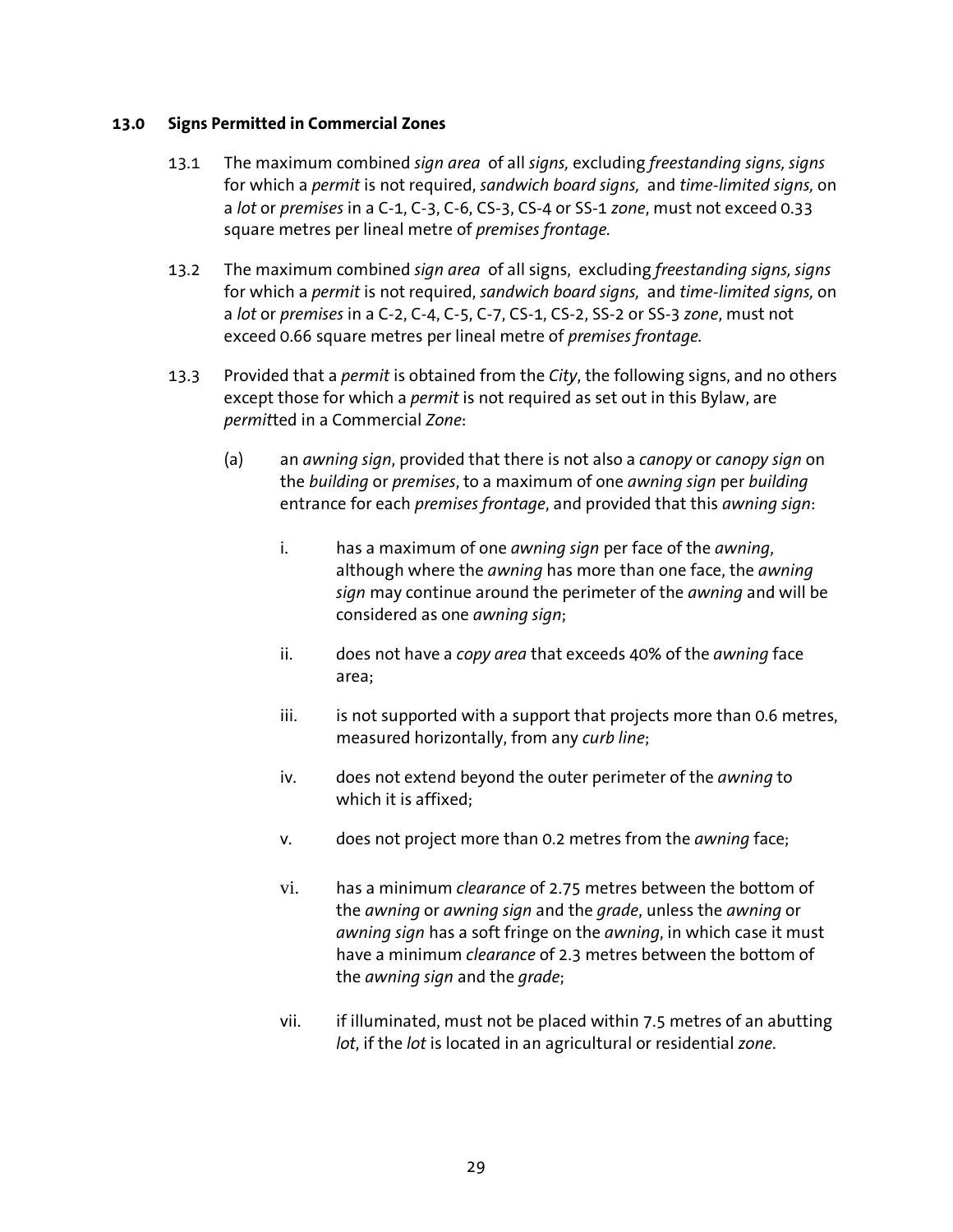- (b) an *under-awning sign*, to a maximum of one *under-awning sign* per *premises*, provided that this *under-awning sign*:
	- i. does not project beyond the front edge or side of the *awning*
	- ii. is perpendicular to the wall;
	- iii. has a minimum *clearance* of 2.75 metres between the bottom of the *under-awning sign* and the *grade*, unless the *under-canopy sign*  is made from a soft material (i.e. c*lot*h, canvas, flexible plastics etc.), in which case it must have a minimum of 2.3 metres between the bottom of the *under-awning sign* and the *grade*;
	- iv. does not have a vertical dimension exceeding 0.3 metres;
	- v. does not have a horizontal dimension exceeding 1.5 metres;
	- vi. has a space of no more than 0.05 metres between the top of the *under-awning sign* and the lowest part of the *awning*.
- (c) a *canopy sign*, provided that there is not already an *awning* or *awning sign*  on the *building* or *premises* , to a maximum of one *canopy sign* per *building*  entrance for each *premise frontage* provided that this *canopy sign*:
	- i. does not have a *copy area* greater than 50% of the *canopy* face area;
	- ii. is not located on the *canopy roof;*
	- iii. unless it is for a theatre or cinema, does not have a vertical dimension exceeding 1.0 metre, except that the maximum vertical dimension may be increased to 2.0 metres for a portion of the *canopy sign* not exceeding 20% of the horizontal dimension of the *canopy*;
	- iv. if for a theatre or cinema, does not have a vertical dimension exceeding 1.5 metres, except that the maximum vertical dimension may be increased to 3.0 metres for a portion of the *canopy sign* not exceeding 20% of the horizontal dimension of the *canopy*;
	- v. does not project within 0.6 metres of any *curb line*, measured horizontally;
	- vi. has a minimum *clearance* of 2.75 metres between the bottom of the *canopy* and the *grade;*
	- vii. does not extend beyond the outer perimeter of any *canopy* to which it is affixed, or project more than 0.35 metres from any *canopy* face;
	- viii. if illuminated, must not be placed within 7.5 metres of an abutting *lot,* if that *lot* is located in an agricultural or residential *zone*.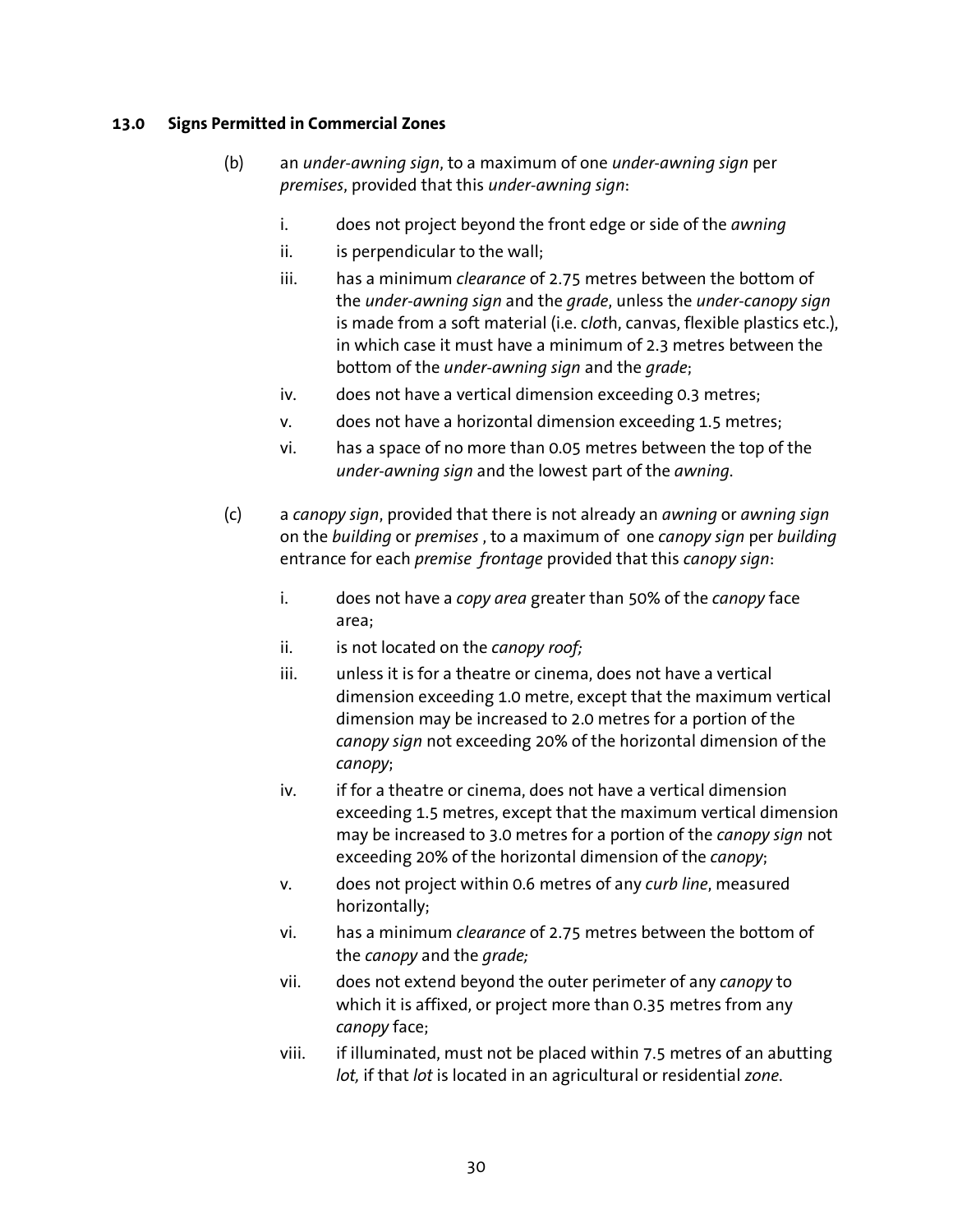- (d) an *under-canopy sign*, provided that this *under-canopy sign*:
	- i. is directly attached to the *canopy* apron;
	- ii. does not project beyond the front edge or side of the *canopy;*
	- iii. if located over a *lane*, has a minimum *clearance* of 4.5 metres between the bottom of the *under-canopy sign* and the *grade*;
	- iv. if not located over a *lane*, has a minimum clearance of 2.2 metres between the bottom of the *under-canopy sign* and the *grade*;
	- v. if illuminated, is not placed within 7.5 metres of an abutting *lot,* if that *lot* is located in an agricultural or residential *zone*.
- (e) a *changeable copy (electronic) sign,* provided that this *changeable copy (electronic) sign*:
	- i. is on a *lot* located in a C-2, C-4, C-5, C-6, CS-1, CS-2, CS-4, SS-1, SS-2 or SS-3 *zone*;
	- ii. if installed as part of a *fascia sign*:
		- a. does not have a *copy area* with a horizontal dimension or vertical dimension in excess of 7.0 metres;
		- b. does not have a *sign area* greater than 7.0 square metres;
		- c. shows the complete electronic message for a minimum of three (3) seconds before it is repeated; or
	- iii. if installed as part of a *freestanding sign*:
		- a. does not have a *copy area* exceeding 4.5 square metres, and the *copy area* must form an integral part of the *freestanding sign*;
		- b. shows the complete electronic message for a minimum of three (3) seconds before it is repeated;
		- c. does not display any advertising relating to a *business,*  commodity, service or entertainment which is conducted, sold or offered elsewhere than on the *lot* or *premises* on which the *changeable copy (electronic) sign* is located;
		- d. is not placed within 7.5 metres of an abutting *lot,* if that *lot* is located in an agricultural or residential *zone*; or
	- iv. if installed as part of an *under canopy sign* or *under-awning sign*:
		- a. also complies with all the provisions of this Bylaw governing *under-canopy signs* or *under-awning signs* as the case may be, in commercial *zone*s;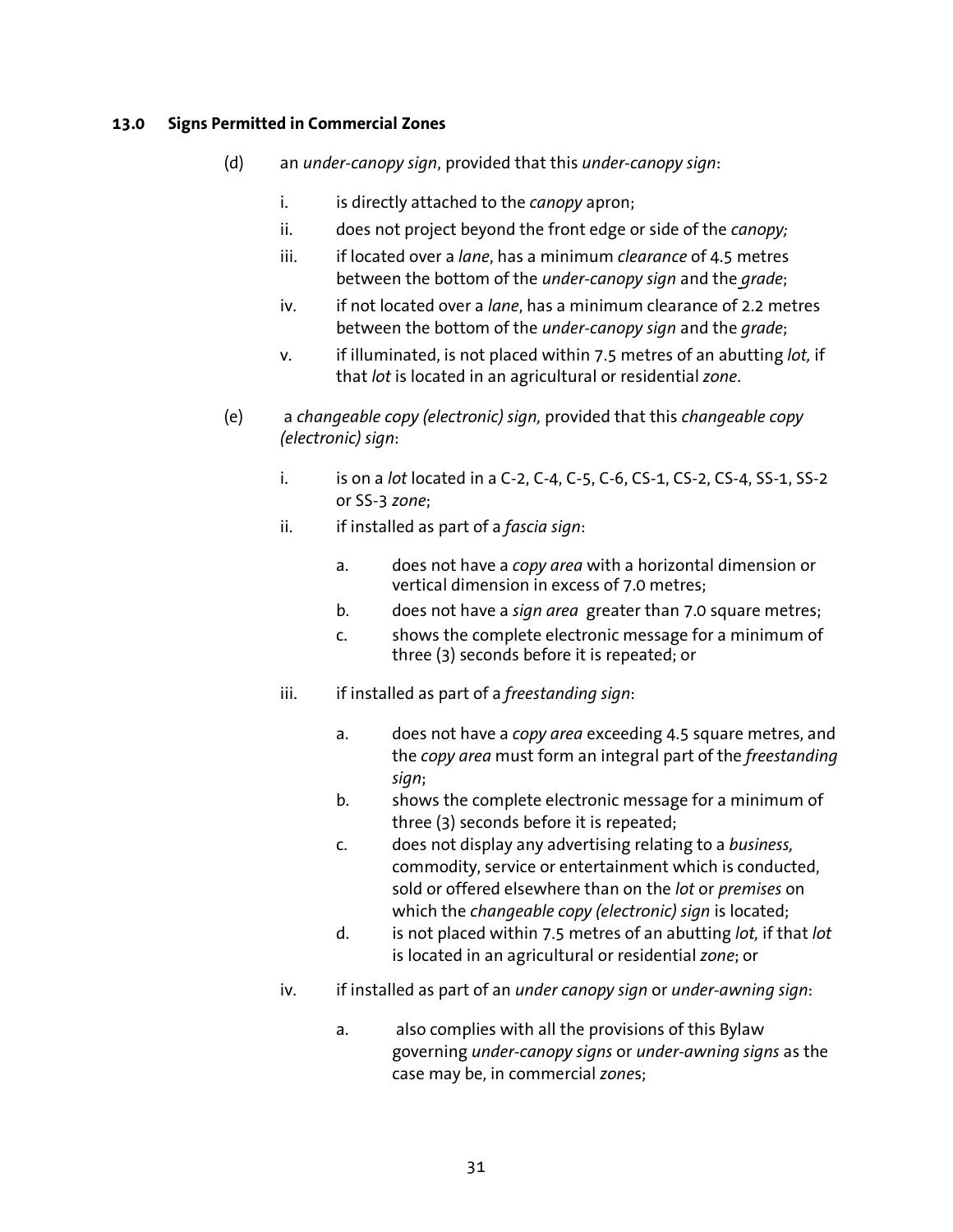- b. is not used to display, advertise or direct attention to a *business*, commodity, service or entertainment which is conducted, sold or offered elsewhere on the *premises* or *lot* on which the *changeable copy (electronic sign)* is located;
- c. shows the complete electronic message for a minimum of three (3) seconds before it is repeated;
- d. is not placed within 7.5 metres of an abutting *lot*, if that *lot* is located in an agricultural or residential *zone*.
- (f) a *changeable copy (manual) sign*, to a maximum of one *changeable copy (manual) sign* per *premises frontage*, provided that this *changeable copy (manual) sign*:
	- i. is installed as part of a *canopy sign*, a *fascia sign*, a *freestanding sign* or a *directory sign*;
	- ii. unless it is for a theatre of cinema, does not have a *copy area* greater than 80% of the *sign face;*
	- iii. if for a theatre or cinema, may have a *copy area* equal to the area of the *sign face;*
	- iv. does not have a *sign area* greater than 3.0 square metres;
	- v. if part of a *directory sign,* does not allocate more than 0.6 square metre of *sign area* to any one *premises* or activity.
- (g) a *directional sign,* to a maximum of one *directional sign* per door to a service bay, provided that this *directional sign*:
	- i. is located over a door to a service bay
	- ii. is a *fascia sign*;
	- iii. conveys information only pertaining to the service offered in the bay.
- (h) a *directory sign*, provided that this *directory sign*:
	- i. is a *fascia sign*, a *freestanding sign* or a *window sign*; and
	- ii. does not refer to a home occupation.
- (i) *fascia signs*, provided that the *fascia sign*:
	- i. if located over a *lane*, has a minimum *clearance* of 4.5 metres between the bottom of the *fascia sign* and the *grade*;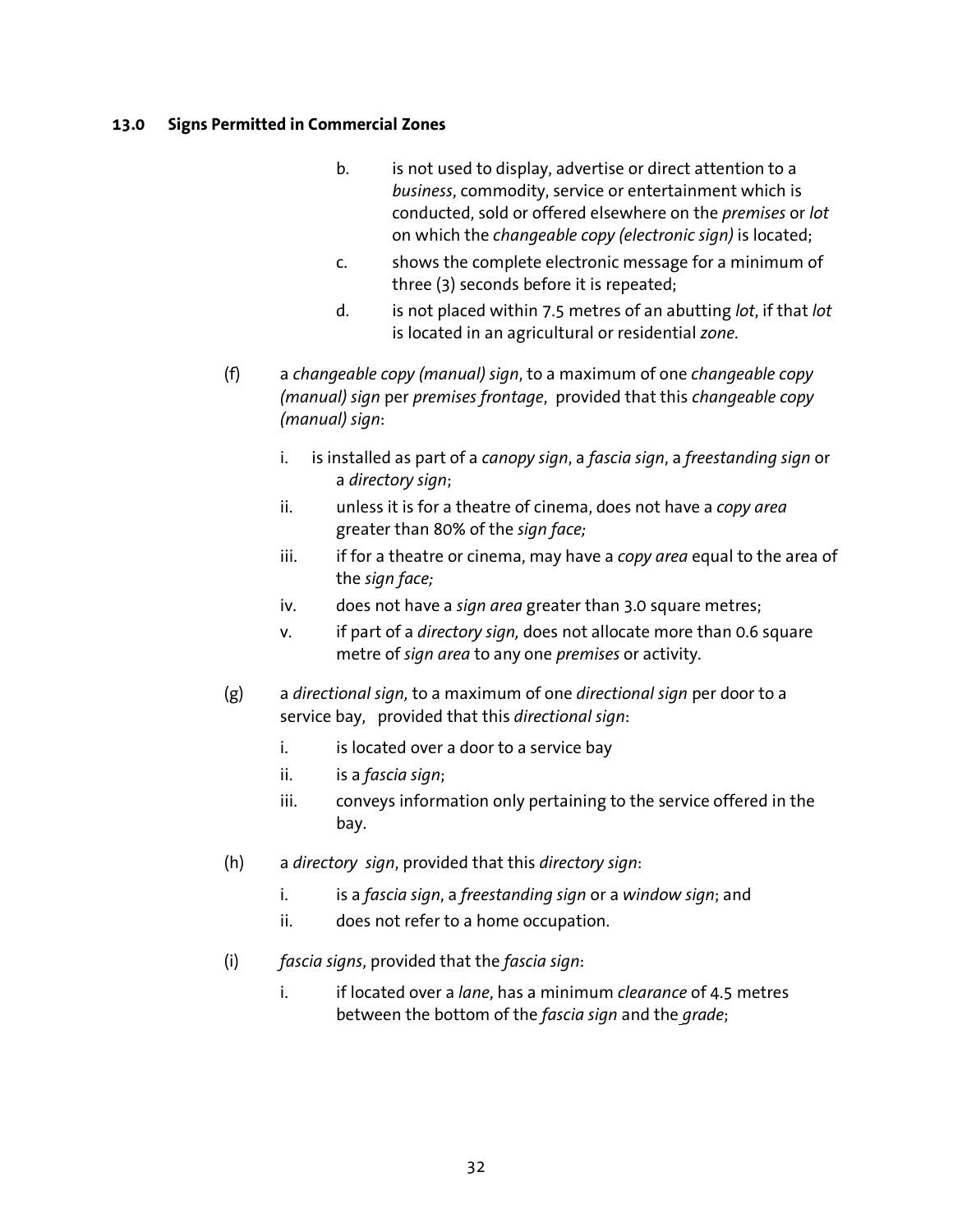- ii. if not located over a *lane,* has a minimum *clearance* of 2.75 metres between the bottom of the *fascia sign* and the *grade*, unless the *fascia sign* is:
	- a. painted on a *building;*
	- b. is located over a landscaped area wholly on private property; or
	- c. is entirely recessed into the wall of a *building*.
- iii. does not project more than 0.35 metres from the face of a *building* wall to which it is attached;
- iv. does not extend beyond the *roof line*, or if there is a *parapet* on the *building*, the *parapet*;
- v. if located on a one storey *building* may extend up to one metre above the *roof line* if there is a *parapet,* but must not extend above the *parapet;*
- vi. does not cover a *balustrade;*
- vii. if intersecting with another *fascia sign* at a *building* corner, overlaps with one of the two *fascia sign* edges being flush with the face of the other *fascia sign*, but the area of overlap will not be included in the calculation of the *sign area;*
- viii. if it is a *fascia sign* for a mansard-type structure, must be attached parallel to the structure and must not project more than 0.35 metres along its bottom edge, or 1.0 metre along its top edge;
- ix. if illuminated, is not placed within 7.5 metres of an abutting *lot,* if that *lot* is located in an agricultural or residential *zone*.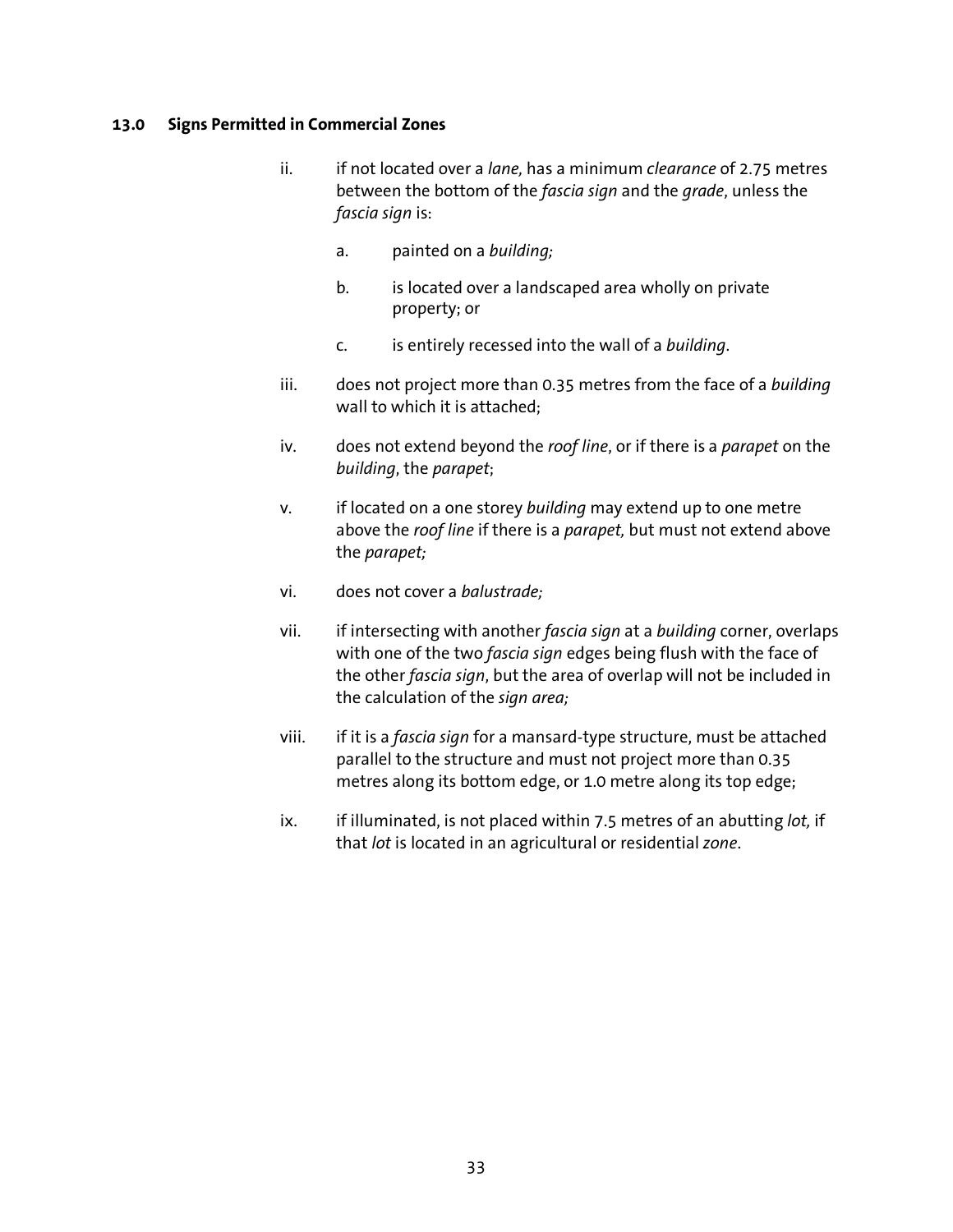- (j) a *freestanding sign*, provided there is not also a *projecting sign* erected on the same *street frontage* for the same *premises* or *business* and:
	- i. only one (1) *freestanding sign* is *permit*ted for each *street frontage*  (excluding *lane*s) on *lots* with a *frontage* of less than 30 metres;
	- ii. a maximum of two (2) *freestanding signs* are *permit*ted on *lots* with a *street frontage* of 30 metres or more, but these *freestanding signs*  must be separated by a minimum distance of 30 metres;
	- iii. for a *business* or *premises* on *lot*s with a *frontage* of less than 12 metres, the *freestanding sign* does not have a *sign area* greater than 3.6 square metres;
	- iv. for *freestanding signs* in the C-1, C-3, CS-3 and CS-4 *zone*s, the *freestanding sign* does not have a *sign area* greater than 4.0 square metres, and the maximum area per *sign face* does not exceed 2.0 square metres;
	- v. for *freestanding signs* in the C-2, C-4, C-5, C-6, CS-1, CS-2, SS-1, SS-2 and SS-3 *zone*s, the *freestanding sign* does not have a *sign area*  greater than 13.9 square metres, and on *lot*s where two such *freestanding signs* are *permit*ted along a *street frontage,* the combined *sign area* of the two *freestanding signs* does not exceed 20 square metres*;* where the *lot frontage* is greater than 30 metres and an additional *sign* is *permit*ted according to ii. above, one *sign*  no greater than 20 square metres is *permit*ted instead of and not in addition to;
	- vi. the maximum horizontal dimension of the *freestanding sign* does not exceed 6.5 metres;
	- vii. where a *freestanding sign* projects over vehicular traffic on private property, maintains a minimum *clearance* of 4.5 metres between the lowest portion of the *sign* and the *grade*;
	- viii. includes a landscaped area extending a minimum of 0.6 metres around the entire base of the *freestanding sign*;
	- ix. the owners of two or more adjoining *lots* may combine their *permit*ted *freestanding sign area s* to form one single *freestanding sign,* but the combined *sign area* for any such *freestanding sign*  does not exceed 20 square metres;
	- x. is not erected within the 6 metre triangular *sightline area* of a corner *lot*, or within 13.5 metres of the centerline of a major arterial *street*, as designated by the *City*;
	- xi. if illuminated, must not be placed within 7.5 metres of an abutting *lot,* if that *lot* is located in an agricultural or residential *zone*;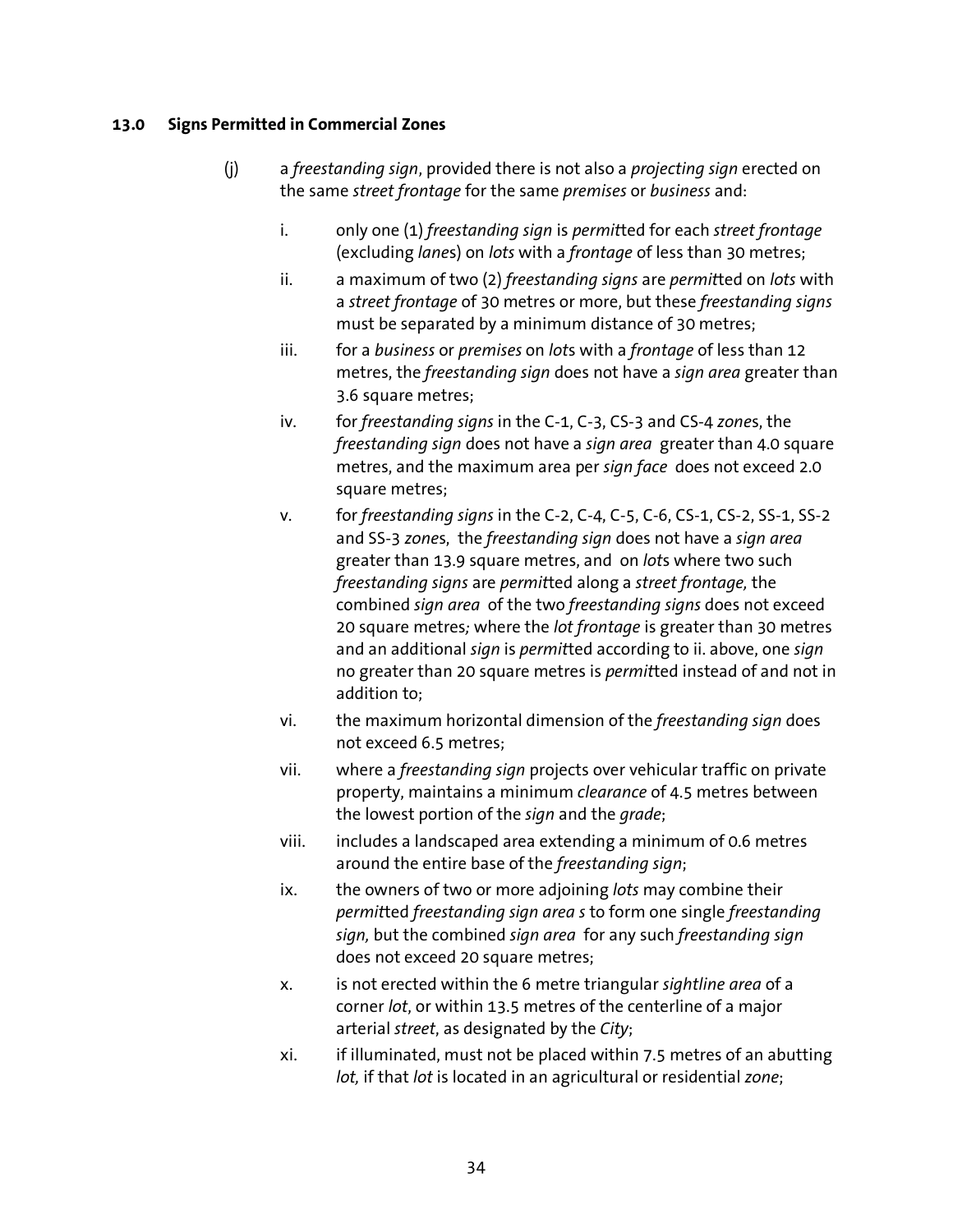- xii. if in the form of a free-flying flag with words and/or *logo*s, also complies with the provisions of the *Zoning Bylaw* regarding height exceptions; and
- xiii. does not exceed a *height* of 4.5 metres, except that:
	- a. for properties fronting on Lougheed Highway, the Barnet Highway and the TransCanada Highway, a *freestanding sign*  may not exceed a *height* of 7.6 metres; and
	- b. for properties fronting on the following arterial roads, a *freestanding sign* may not exceed a *height* of 6.0 metres:
		- 1. Austin Avenue between North Road and Mariner Way
		- 2. Bernatchey Street between Brunette Avenue and Lougheed Highway
		- 3. Blue Mountain Street between Brunette and Como Lake Avenues
		- 4. Brunette Avenue between Trans Canada Highway and Dawes Hill Road
		- 5. Clarke Road between North Road and Ingersoll Avenue
		- 6. Coast Meridian Road between Victoria Drive and Harper Road
		- 7. Como Lake Avenue between North Road and Mariner Way
		- 8. David Avenue between Port Moody boundary and Victoria Drive
		- 9. Dewdney Trunk Road between Mariner Way and Lougheed Highway
		- 10. Freemont Street between Port Coquitlam boundary and David Avenue
		- 11. Guildford Way between Port Moody boundary and Pipeline Road
		- 12. Johnson Street between Barnet Highway and Panorama Drive
		- 13. Lincoln Avenue between Pinetree Way and Oxford Street
		- 14. Mariner Way between United Boulevard and Barnet Highway
		- 15. North Road between Brunette River and Como Lake Avenue
		- 16. Ozada Avenue between Lincoln Avenue and Pipeline Road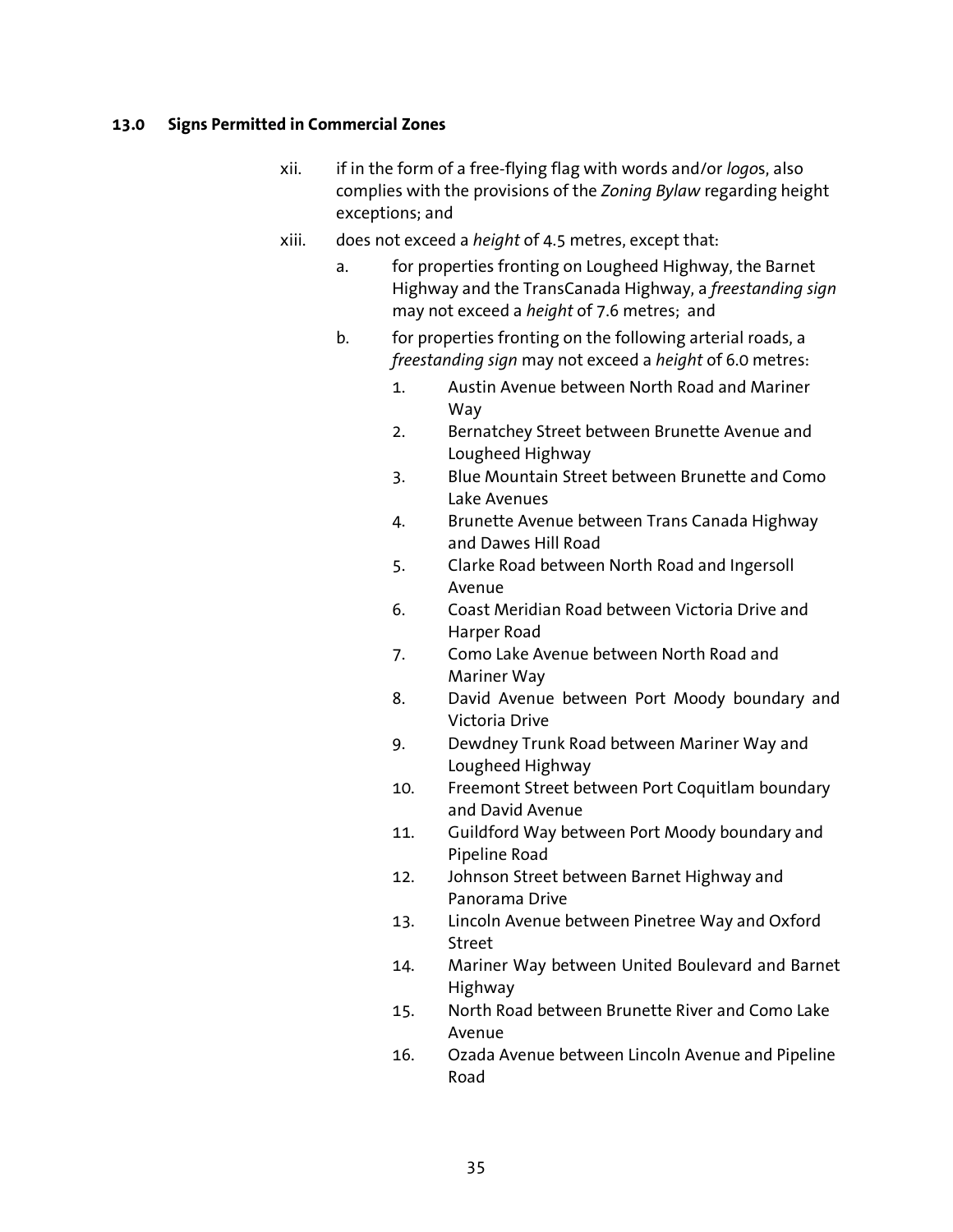- 17. Pinetree Way between Lougheed Highway and Robson Drive
- 18. Pipeline Road between Lincoln Avenue and Gallette Avenue
- 19. Schoolhouse Street between Trans Canada Highway and Brunette Avenue
- 20. United Boulevard between Braid Street and Trans Canada Highway
- 21. Victoria Drive between Coast Meridian Road and Calgary Drive
- 22. Westwood Street between Christmas Way and Glen Drive
- (k) a *home-occupation sign*, to a maximum of one *home-occupation sign* per home occupation on a *lot,* provided that the *home occupation sign*:
	- i. is a *fascia sign*;
	- ii. is situated wholly on the *lot* where the home occupation *business* takes place;
	- iii. refers to a home occupation duly licensed in the *City;*
	- iv. does not have a *sign area* greater than 0.2 square metres;
	- v. is not illuminated.
- (l) a *portable sign,* to a maximum of one *portable sign* per *business* on a *lot* or *premises,* provided that this *portable sign*:
	- i. is a *time-limited sign*;
	- ii. is not placed within a right-of-way;
	- iii. if it includes wiring, any such wiring is concealed, self-container or pre-wired to an adjacent power source (overhead wiring is not permitted);
	- iv. if it is placed on a wheeled conveyance, is not placed in any landscaped area.
- (m) a *projecting sign*, to a maximum of one *projecting sign* per ground floor *premises* or *business,* and provided that the *premises* or *business* does not already have a *freestanding sign*, an *awning sign* or a *canopy sign* on the *lot* where it is located, and provided that the *projecting sign*;
	- i. does not have a *sign area* greater than 2.8 square metres;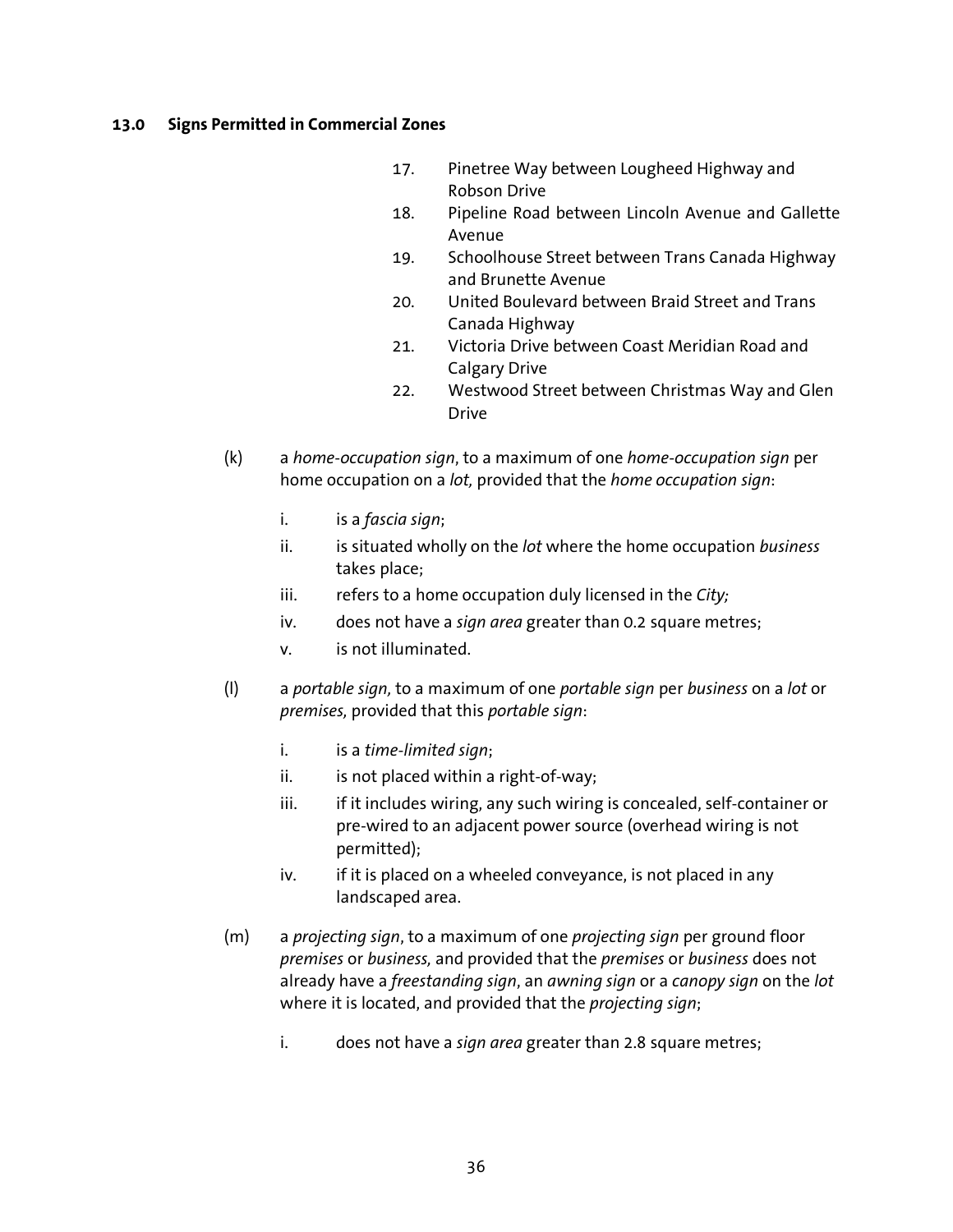- ii. does not have a *copy area* which exceeds 50% of the *sign area*;
- iii. does not project more than 3.0 metres from the exterior wall to which it is attached;
- iv. does not exceed a *height* of 9.0 metres;
- v. is attached to the *premises* or *business* to which it pertains;
- vi. is perpendicular to the face of the *building* to which it is attached, except that for corner sites, in which case it may be placed at equal angles to the two *frontage*s;
- vii. does not project more than 0.6 metres, measured horizontally, from any *curb line;*
- viii. unless for a theatre or cinema, does not extend above the lowest part of the *roof line* of the *building* to which it is attached, and the supporting structure of the *projecting sign* must not project more than 0.3 metres above the same *roof line*;
- ix. if for a theatre or cinema, does not extend above the lowest part of the *roof line* of the *building* to which it is attached, and the supporting structure of the *projecting sign* does not extend project more than 1.5 metres above the same *roof line*;
- x. does not project over public property unless the subject of an executed encroachment agreement with the *City*, and is covered by a \$3,000,000 liability insurance policy which names the *City* as an insured;
- xi. has a minimum *clearance* of 2.75 metres between the bottom of the *projecting sign* and the *grade*, unless the *projecting sign* projects over vehicular traffic in which case, it must have a minimum *clearance* of 4.5 metres between the bottom of the *projecting sign*  and the *grade*;
- xii. if illuminated, must not be placed within 7.5 metres of an abutting *lot,* if that *lot* is located in an agricultural or residential *zone*.
- (n) a *sandwich board sign*, to a maximum of one *sandwich board sign* per *business*, provided that this *sandwich board sign*;
	- i. is only displayed during the operating hours of the *business* to which it refers;
	- ii. is located entirely on private property in front of the *business* or *premises* to which it refers;
	- iii. is not located in a parking *lot* or loading area;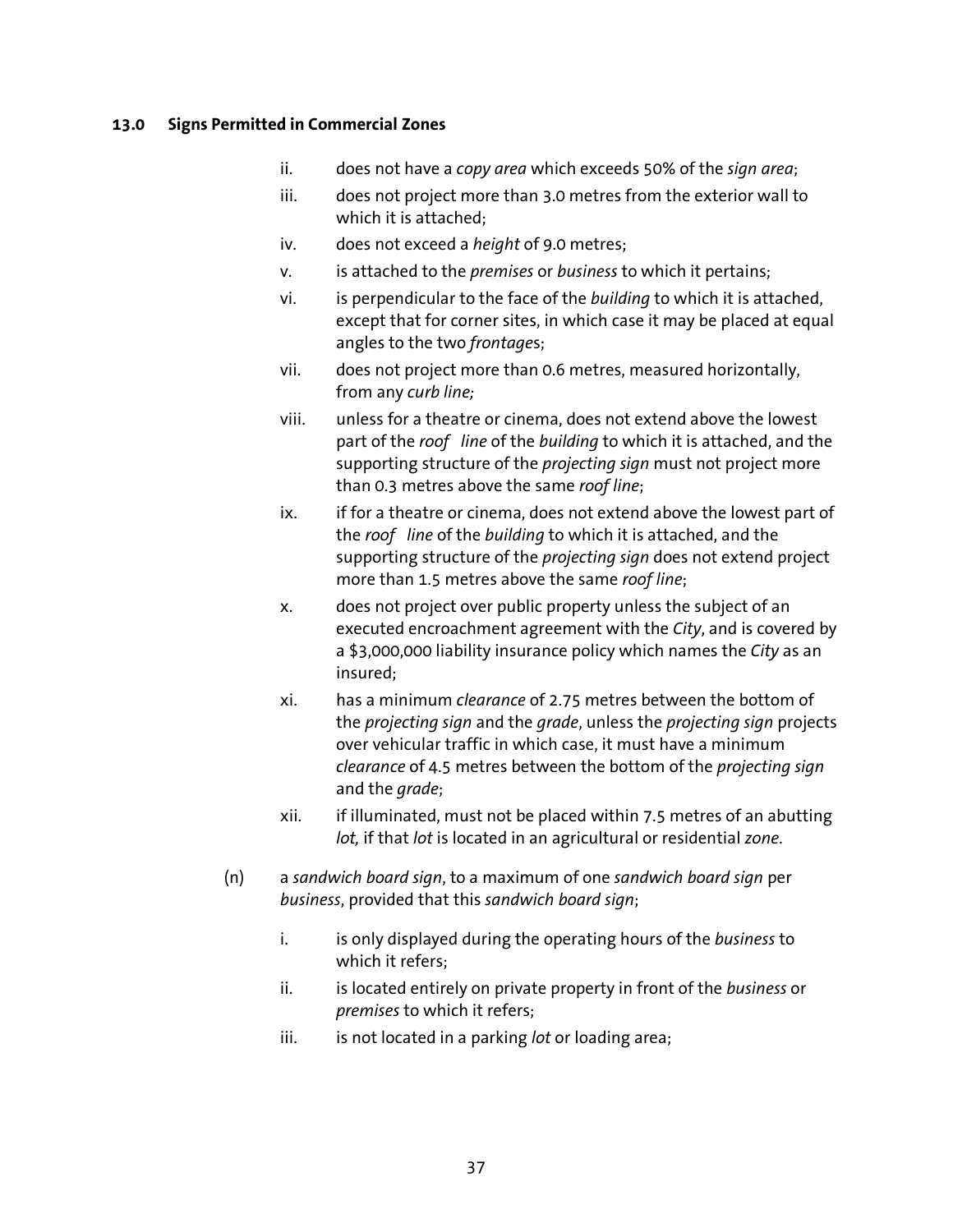- iv. is not placed on public property unless the *sandwich sign* is the subject of an executed encroachment agreement with the *City*, and is covered by a \$3,000,000 liability insurance policy which names the *City* as an insured;
- v. does not have a *sign area* greater than 1.5 square metres;
- vi. does not have a *sign face* greater than 0.75 square metres;
- vii. does not exceed a *height* of 1.05 metres, a width of 0.76 metres, or a footprint of 0.76 metres by 0.76 metres;
- viii. does not cause a nuisance or obstruct pedestrian or vehicular movement and in particular must:
	- a. leave a minimum of 2.0 square metres of unencumbered area adjacent to a curb, property line, landscape feature, or structure; and
	- b. is not placed within 15 metres of an intersection or 1.05 metres of a curb.
- ix. does not contain any electrical components;
- x. is not illuminated.
- *(o) window signs*, to a maximum *sign area* of 20% of the window area.
- (p) a *time-limited sign* for the purpose of advertising a *special event*, to a maximum of three *time-limited signs* per calendar year, per *lot, business* or *premises*, and provided that this *time-limited sign:* 
	- i. is only erected for the time period specified in the *permit* obtained for that *time limited sign,* which may range from ten (10) to thirty (30) days, depending on the type of *permit* obtained;
	- ii. does not have a *sign area* greater than 6.0 square metres;
	- iii. is removed within twenty-four  $(24)$  hours of the expiry of the *permit*, or within ninety-six (96) hours of the termination of the event referred to in the *time-limited sign*, whichever occurs first;
	- iv. must be in the form of the following *sign* types:
		- a. *portable sign*;
		- b. *banner sign*; and
		- c. an *existing sign* which conforms with this Bylaw.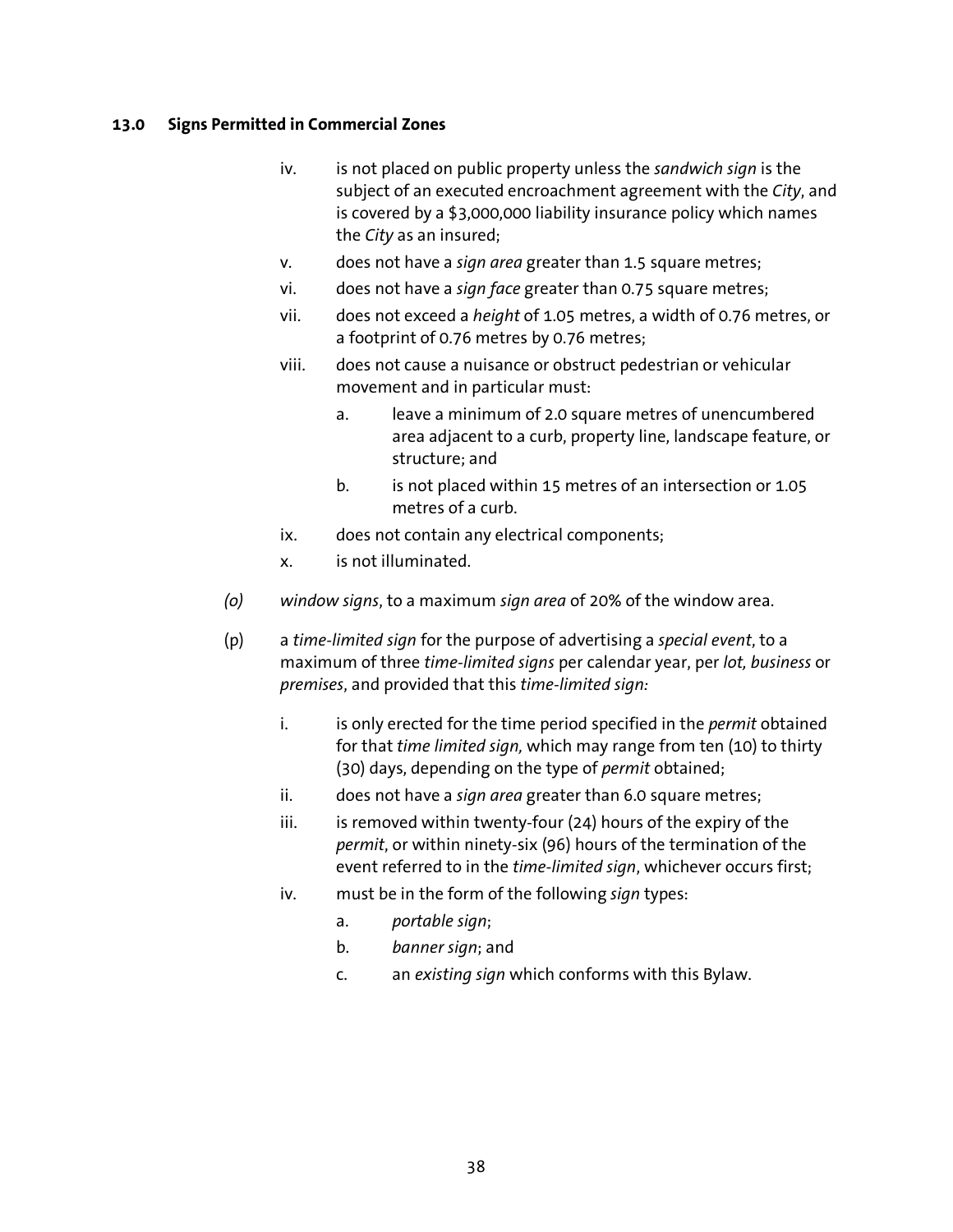- v. if an *illuminated sign* must not be placed within 7.5 metres of an abutting *lot,* if that *lot* is located in an agricultural or residential *zone*.
- (q) a *hoarding sign*, provided that the *hoarding sign*:
	- i. is fronting a *street*;
	- ii. does not have a *copy area* greater than 40% of the hoarding face area along the *street*;
	- iii. the *height* of the *copy area* does not exceed 1.4 metres;
	- iv. is painted on or flush mounted on the hoarding;
	- v. is not illuminated; and
	- vi. is placed wholly on the *premises* comprising the construction or development activity.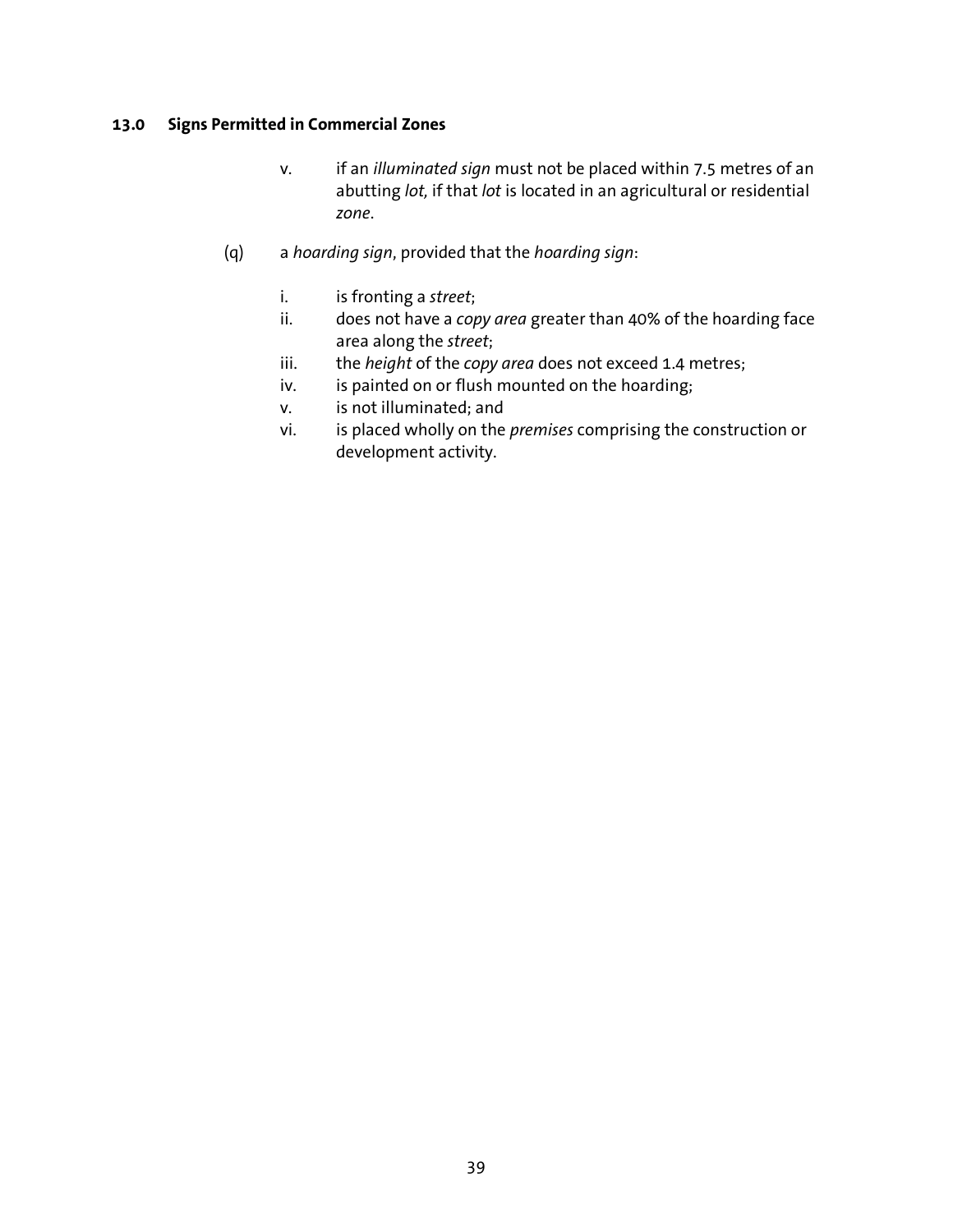- 14.1 The maximum combined *sign area* of all *signs*, excluding *freestanding signs, signs* for which a *permit* is not required, *sandwich board signs*, and *time-limited signs*, on a *lot* or *premises* in an M-1 *zone*, must not exceed 0.33 square metres per lineal metre of *premises frontage*.
- 14.2 The maximum combined *sign area* of all *signs*, excluding *freestanding signs*, *signs* for which a *permit* is not required, *sandwich board signs*, and *time-limited signs*, on a *lot* or *premises* in a M-2 and B-1 *zone*, must not exceed 0.66 square metres per lineal metre of *premises frontage*.

For properties outlined in bold on Schedule 'A', additional *sign area* will be permitted for the north *building* façade to a maximum of 0.66 square metres per lineal metre of *building* length provided that the *sign area* on any *building* façade is not greater than 60% of the total permitted *sign area* of the *building*."

- 14.3 Provided that a *permit* is obtained from the *City*, the following *signs*, and no others except those for which a *permit* is not required as set out in this Bylaw, are *permit*ted in an Industrial *Zone*:
	- (a) an *awning sign,* provided that there is not also a *canopy* or *canopy sign* on the *building* or *premises,* to a maximum of one *awning sign* per *building*  entrance for each *premises frontage* and provided that this *awning sign*:
		- i. has a maximum of one *awning sign* per face of the *awning*, although where the *awning* has more than one face, the *awning sign* may continue around the perimeter of the *awning* and will be considered as one *awning sign*;
		- ii. does not have a *copy area* that exceeds 40% of the *awning* face area;
		- $iii.$  is not supported with a support that projects more than 0.6 metres, measured horizontally, from any *curb line*;
		- iv. does not extend beyond the outer perimeter of the *awning* to which it is affixed;
		- v. does not project more than 0.2 metres from the *awning* face;
		- vi. has a minimum *clearance* of 2.75 metres between the bottom of the *awning* or *awning sign* and the *grade*, unless the *awning* or *awning sign* has a soft fringe on the *awning*, in which case it must have a minimum *clearance* of 2.3 metres between the bottom of the *awning sign* and the *grade*;
		- vii. if illuminated, must not be placed within 7.5 metres of an abutting *lot*, if that *lot* is located in an agricultural or residential *zone*.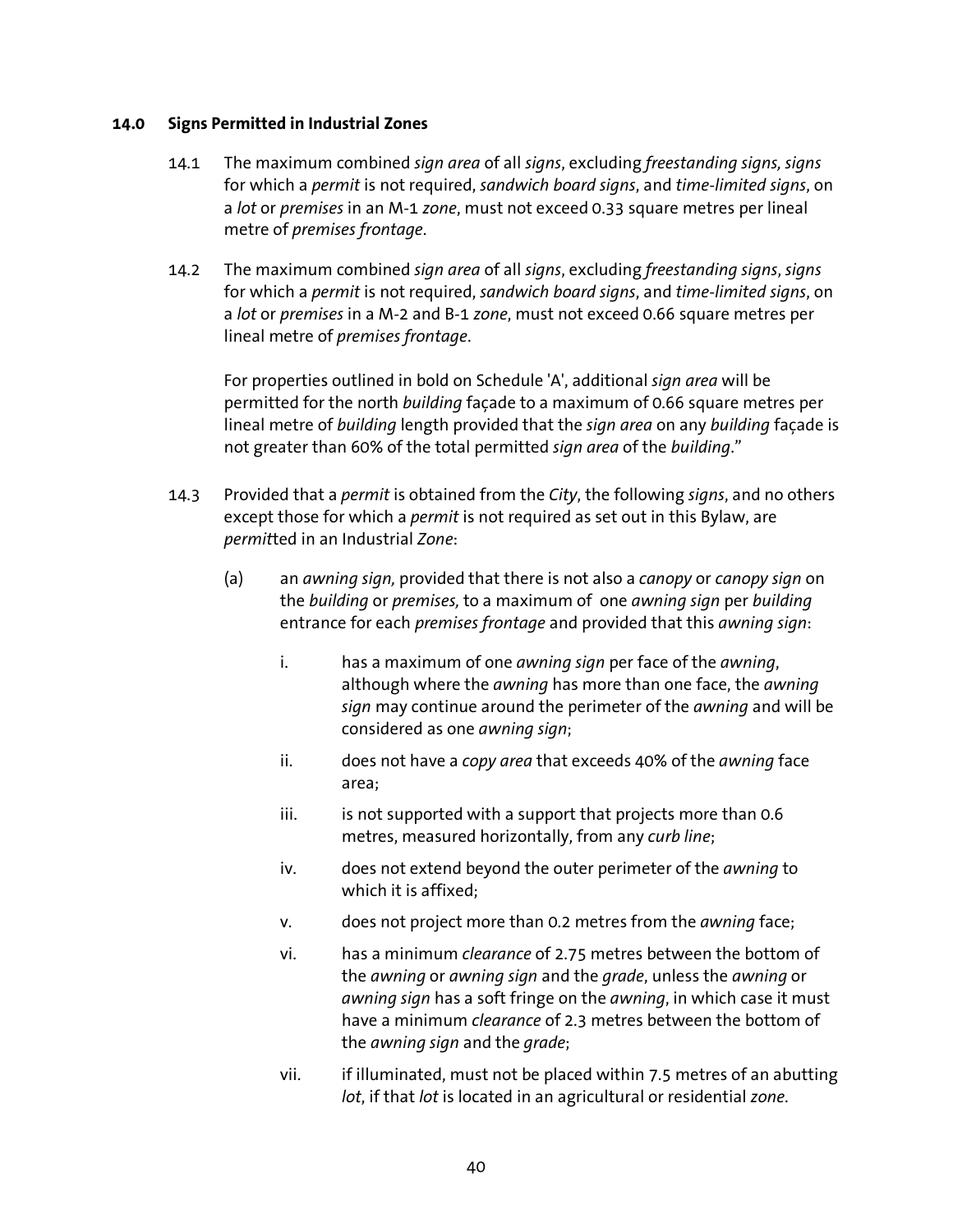- (b) an *under-awning sign*, to a maximum of one *under-awning sign* per *premises*, provided that this *under-awning sign*:
	- i. does not project beyond the front edge or side of the *awning*;
	- ii. is perpendicular to the wall;
	- iii. has a minimum *clearance* of 2.75 metres between the bottom of the *under-awning sign* and the *grade*, unless the *under-canopy sign*  is made from a soft material (i.e. c*lot*h, canvas, flexible plastics etc.), in which case it must have a minimum of 2.3 metres between the bottom of the *under-awning sign* and the *grade*;
	- iv. does not have a vertical dimension exceeding 0.3 metres;
	- v. does not have a horizontal dimension exceeding 1.5 metres;
	- vi. has a space of no more than 0.05 metres between the top of the *under-awning sign* and the lowest part of the *awning*;
- (c) a *canopy sign*, provided that there is not already an *awning* or *awning sign*  on the *building* or *premises* , to a maximum of one *canopy sign* per *building*  entrance for each *premise frontage,* provided that this *canopy sign*:
	- i. does not have a *copy area* greater than 50% of the *canopy* face area;
	- ii. is not located on the *canopy roof*;
	- iii. does not have a vertical dimension exceeding 1.0 metre, except that the maximum vertical dimension may be increased to 2.0 metres for a portion of the *canopy sign* not exceeding 20% of the horizontal dimension of the *canopy*;
	- iv. does not project within 0.6 metres of any *curb line*, measured horizontally;
	- v. has a minimum *clearance* of 2.75 metres between the bottom of the *canopy* and the *grade*;
	- vi. does not extend beyond the outer perimeter of any *canopy* to which it is affixed, or project more than 0.35 metres from any *canopy* face;
	- vii. if illuminated, must not be placed within 7.5 metres of an abutting *lot,* if that *lot* is located in an agricultural or residential *zone*.
- (d) an *under-canopy sign*, provided that this *under-canopy sign*:
	- i. is directly attached to the *canopy* apron;
	- ii. does not project beyond the front edge or side of the *canopy;*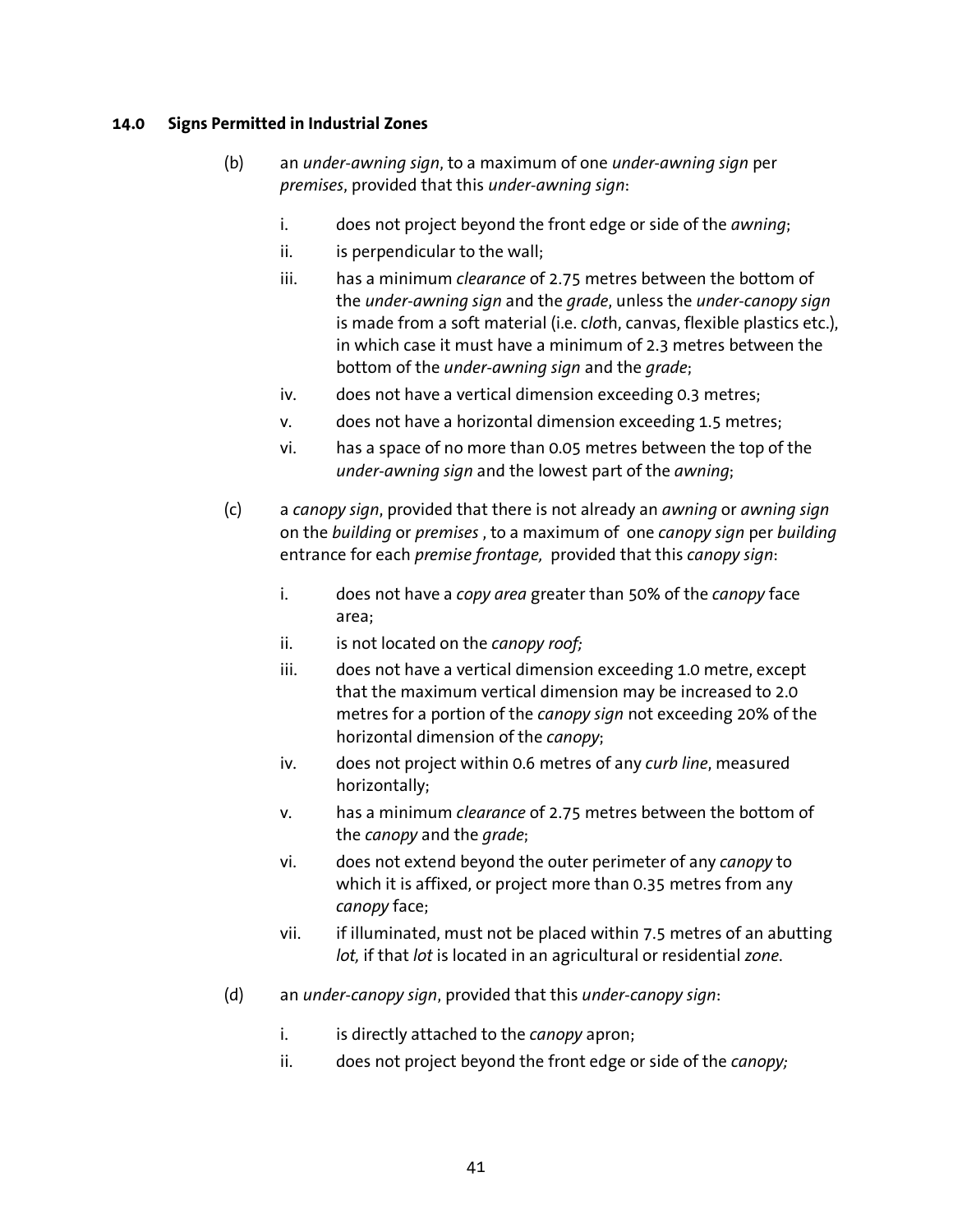- iii. if located over a *lane*, has a minimum *clearance* of 4.5 metres between the bottom of the *under-canopy sign* and the *grade*;
- iv. if not located over a *lane*, has a minimum *clearance* of 2.2 metres between the bottom of the *under-canopy sign* and the *grade*;
- v. if illuminated, is not placed within 7.5 metres of an abutting *lot,* if that *lot* is located in an agricultural or residential *zone*.
- (e) a *changeable copy (electronic) sign,* provided that this *changeable copy (electronic) sign*:
	- i. if installed as part of a *fascia sign*:
		- a. does not have a *copy area* with a horizontal dimension or vertical dimension in excess of 7.0 metres;
		- b. does not have a *sign area* greater than 7.0 square metres;
		- c. shows the complete electronic message for a minimum of three (3) seconds before it is repeated; or
	- ii. if installed as part of a *freestanding sign*:
		- a. does not have a *copy area* exceeding 4.5 square metres, and the *copy area* must form an integral part of the *freestanding sign*;
		- b. shows the complete electronic message for a minimum of three (3) seconds before it is repeated;
		- c. does not display any advertising relating to a *business,*  commodity, service or entertainment which is conducted, sold or offered elsewhere than on the *lot* or *premises* on which the *changeable copy (electronic) sign* is located;
		- d. is not placed within 7.5 metres of an abutting *lot,* if that *lot* is located in an agricultural or residential *zone*; or
	- iii. if installed as part of an *under canopy sign* or *under-awning sign*:
		- a. also complies with all the provisions of this Bylaw governing *under-canopy signs* or *under-awning signs* as the case may be, in industrial *zone*s;
		- b. is not *use*d to display to advertise or direct attention to a *business,* commodity, service or entertainment which is conducted sold or offered elsewhere than on the *premises*  or *lot* on which the *changeable copy (electronic) sign* is located;
		- c. shows the complete electronic message for a minimum of three (3) seconds before it is repeated;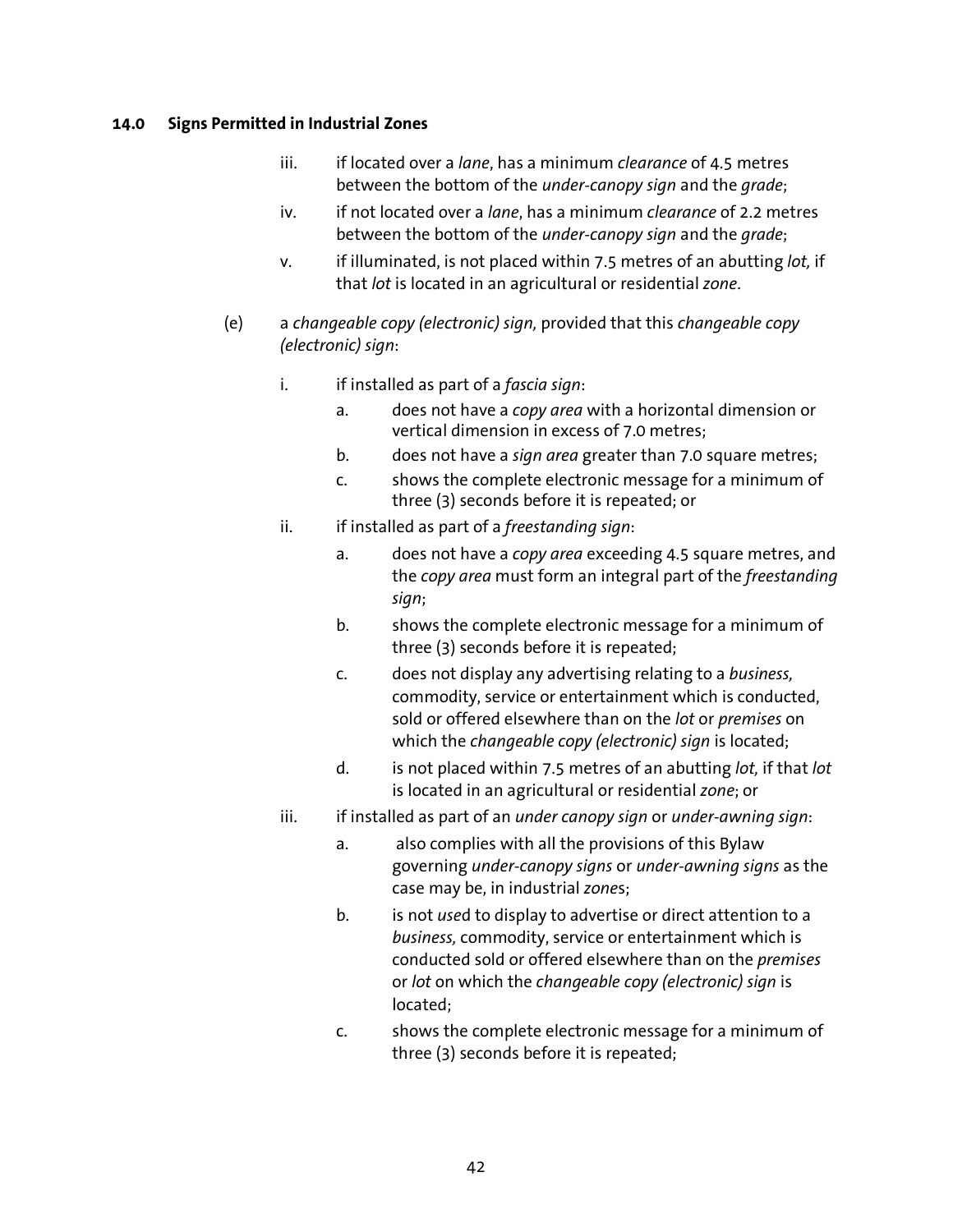- d. is not placed within 7.5 metres of an abutting *lot,* if that *lot* is located in an agricultural or residential *zone.*
- (f) a *changeable copy (manual) sign*, to a maximum of one *changeable copy (manual) sign* per *premises frontage*, provided that this *changeable copy (manual) sign*:
	- iv. is installed as part of a *canopy sign*, a *fascia sign*, a *freestanding sign*, or a *directory sign*;
	- v. does not have a *copy area* greater than 80% of the *sign face;*
	- vi. does not have a *sign area* greater than 3.0 square metres;
	- vii. if part of a *directory sign,* does not allocate more than 0.6 square metre of *sign area* to any one *premises* or activity.
- (g) a *directional sign,* to a maximum of one *directional sign* per door to a service bay, provided that this *directional sign*:
	- i. is located over a door to a service bay;
	- ii. is a *fascia sign*;
	- iii. conveys information only pertaining to the service offered in the bay.
- (h) a *directory sign*, provided that this *directory sign* is a *fascia sign*, a *freestanding sign* or a *window sign*;
- (i) *fascia signs*, provided that the *fascia sign*:
	- i. if located over a *lane*, has a minimum *clearance* of 4.5 metres between the bottom of the *fascia sign* and the *grade*;
	- ii. if not located over a *lane*, has a minimum clearance of 2.75 metres between the bottom of the *fascia sign* and the *grade*, unless the *fascia sign* is:
		- a. painted on a *building;*
		- b. is located over a landscaped area wholly on private property; or
		- c. is entirely recessed into the wall of a *building*;
	- iii. does not project more than 0.35 metres from the face of a *building* wall to which it is attached;
	- iv. does not extend beyond the *roof line*, or if there is a *parapet* on the *building*, the *parapet*;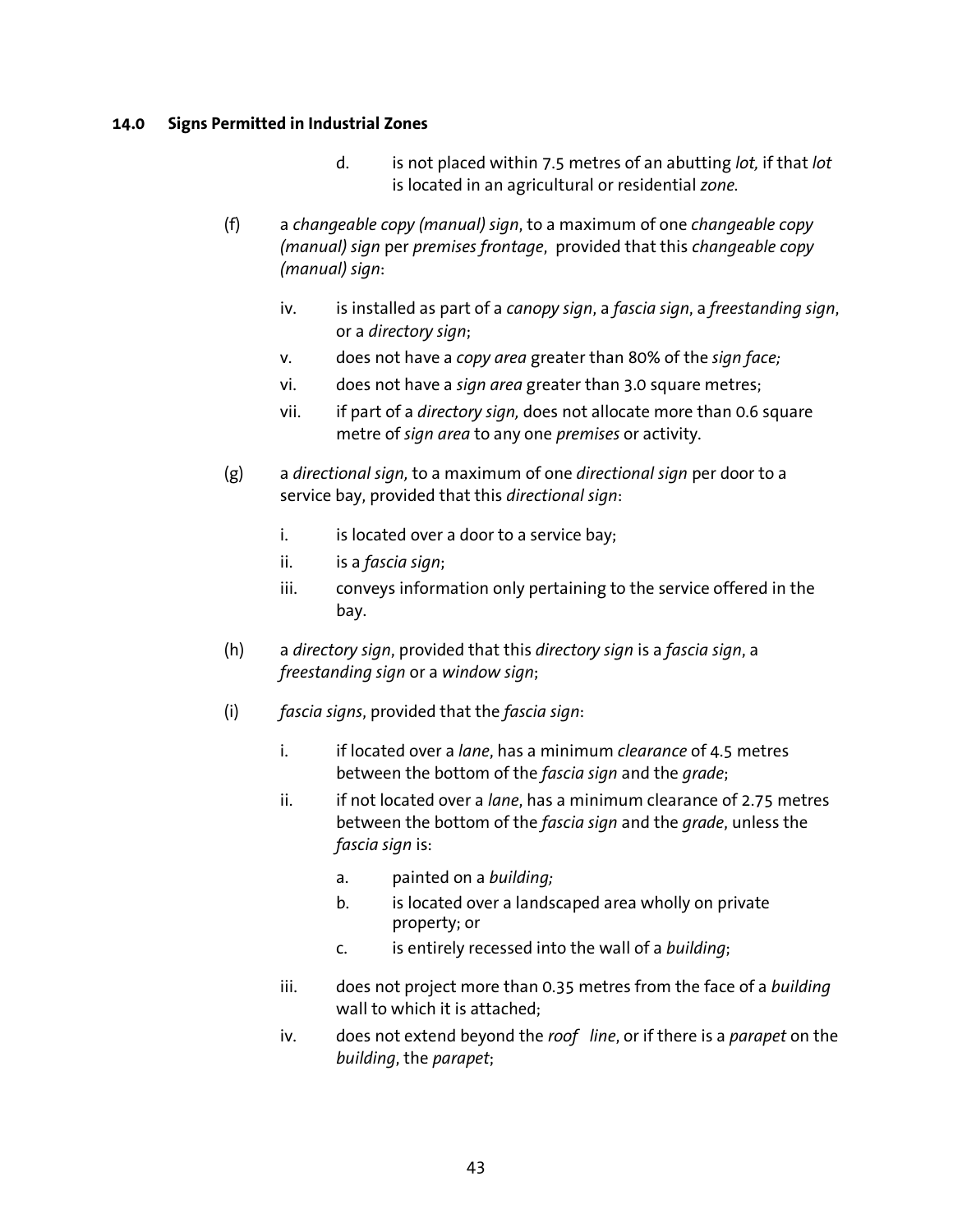- v. if located on a one storey *building* may extend up to one metre above the *roof line* if there is a *parapet,* but must not extend above the *parapet;*
- vi. does not cover a *balustrade;*
- vii. if intersecting with another *fascia sign* at a *building* corner, overlaps with one of the two *fascia sign* edges being flush with the face of the other *fascia sign*, but the area of overlap will not be included in the calculation of the *sign area;*
- viii. if it is a *parapet fascia sign* for a mansard-type structure, must be attached parallel to the structure and must not project more than 0.35 metres along its bottom edge, or 1.0 metre along its top edge;
- ix. if illuminated, is not placed within 7.5 metres of an abutting *lot,* if that *lot* is located in an agricultural or residential *zone*.
- (j) a *freestanding sign*, provided that:
	- i. on lots with a *street frontage* (excluding lanes) less than 12 metres:
		- a. only one (1) *freestanding sign* is permitted for each *street frontage*;
		- b. the *freestanding sign* must not exceed a *sign area* of 3.6 square metres;
	- ii. on lots with a *street frontage* (excluding lanes) less than 30 metres:
		- a. only one (1) *freestanding sign* is permitted for each *street frontage*;
		- b. the *freestanding sign* must not exceed a *sign area* of 13.9 square metres;
	- iii. on lots with a *street frontage* (excluding lanes) greater than 30 metres:
		- a. A maximum of two (2) *freestanding signs* are permitted for each *street frontage* provided that the *freestanding sign*s must be separated by a minimum distance of 30 metres;
		- b. where only one (1) *freestanding sign* is permitted along a *street frontage* the one *sign* must not exceed a *sign area* of 20 square metres;
		- c. where two (2) *freestanding sign*s are permitted along a street frontage, the combined *sign area* must not exceed 20 square metres.
	- iv. for *freestanding signs*, the *freestanding sign* does not have a *sign area* greater than 13.9 square metres, and on *lots* where two such *freestanding signs* are *permit*ted along a *street frontage*, the combined *sign area* of the two *freestanding signs* does not exceed 20 square metres; where the *lot frontage* is greater than 30 metres and an additional *sign* is *permit*ted according to ii. above, one *sign* no greater than 20 square metres is *permit*ted instead of, and not in addition to, two *signs*.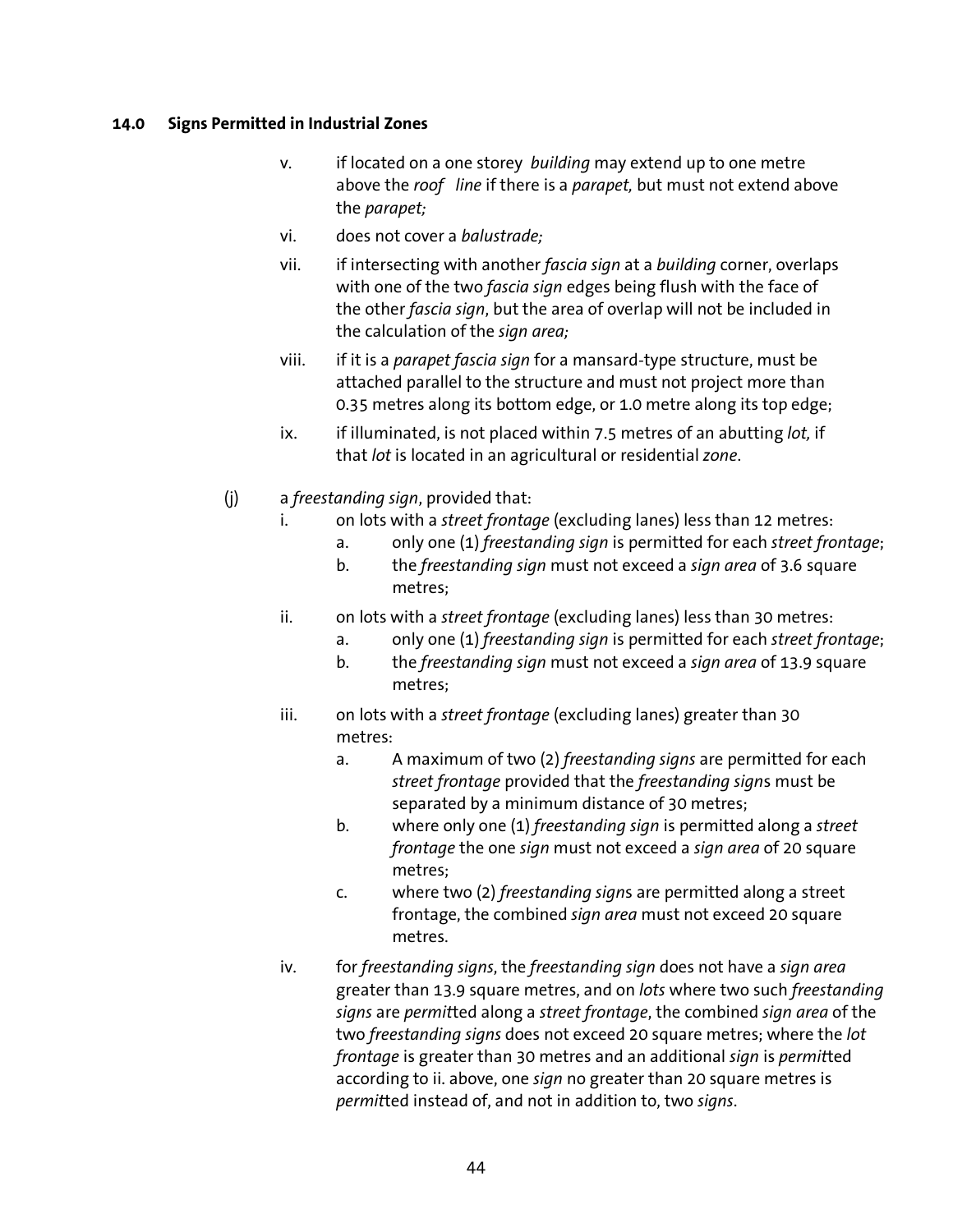- v. the maximum horizontal dimension of the *freestanding sign* does not exceed 6.5 metres;
- vi. where a *freestanding sign* does not project over vehicular traffic on private property, maintains a minimum *clearance* of 2.75 metres between the lowest portion of the *sign* and the *grade*;
- vii. includes a landscaped area extending a minimum of 0.6 metres around the entire base of the *freestanding sign*;
- viii. the owners of two or more adjoining *lots* may combine their *permit*ted *freestanding sign areas* to form one single *freestanding sign,* but the combined *sign area* for any such *freestanding sign*  does not exceed 20 square metres;
- ix. is not erected within the 6 metre triangular *sightline area* of a corner *lot*, or within 13.5 metres of the centerline of a major arterial *street*, as designated by the *City*;
- x. if illuminated, must not be placed within 7.5 metres of an abutting *lot,* if that *lot* is located in an agricultural or residential *zone*;
- xi. if in the form of a free-flying flag with words and/or *logos*, also complies with the provisions of the *Zoning Bylaw* regarding height exceptions; and
- xii. does not exceed a *height* of 4.5 metres, except that:
	- a. for properties fronting on Lougheed Highway, the Barnet Highway and the TransCanada Highway, a *freestanding sign*  may not exceed a *height* of 7.6 metres; and
	- b. for properties fronting on the following arterial roads, a *freestanding sign* may not exceed a *height* of 6.0 metres:
		- 1. Austin Avenue between North Road and Mariner Way
		- 2. Bernatchey Street between Brunette Avenue and Lougheed Highway
		- 3. Blue Mountain Street between Brunette and Como Lake Avenues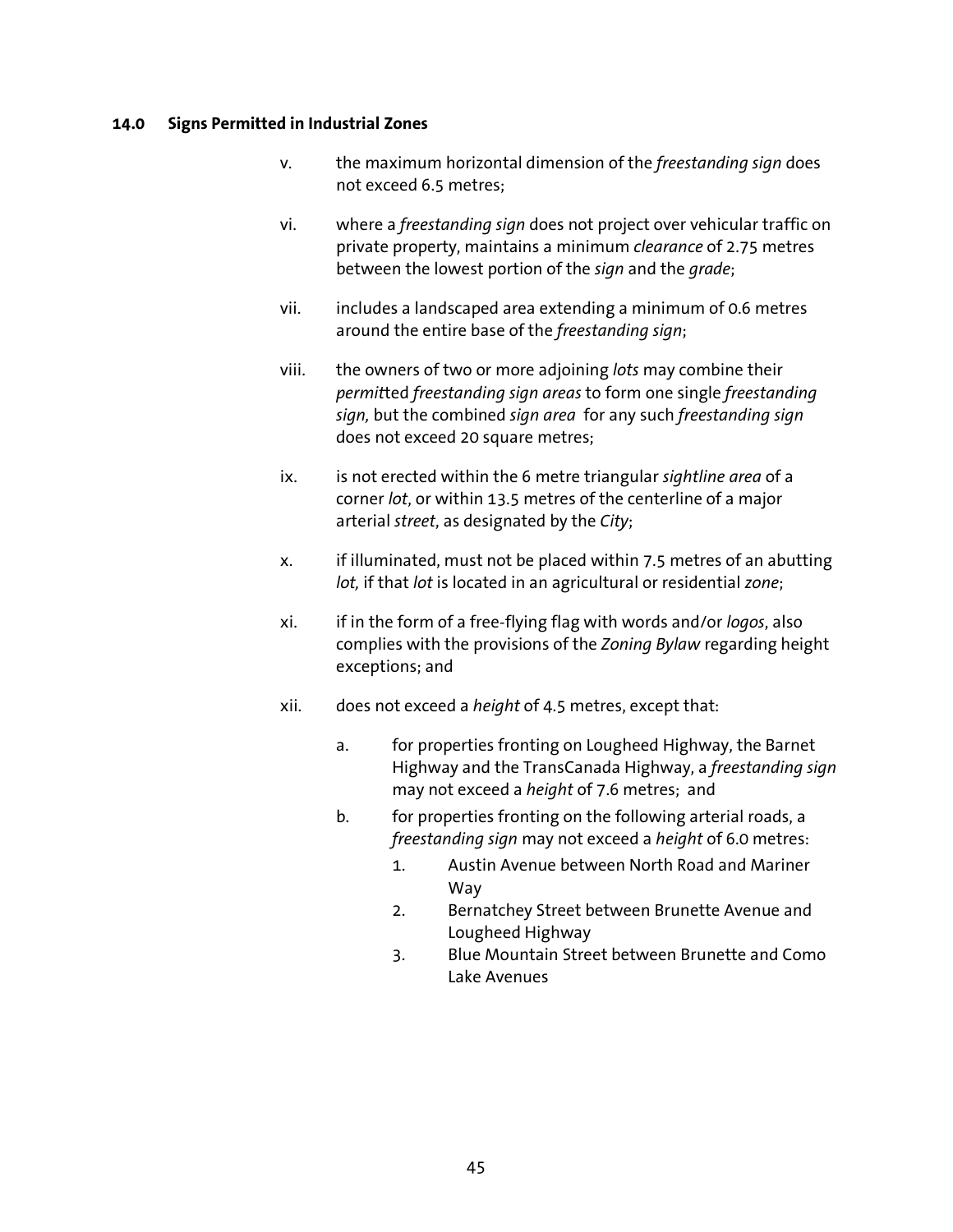- 4. Brunette Avenue between Trans Canada Highway and Dawes Hill Road
- 5. Clarke Road between North Road and Ingersoll Avenue
- 6. Coast Meridian Road between Victoria Drive and Harper Road
- 7. Como Lake Avenue between North Road and Mariner Way
- 8. David Avenue between Port Moody boundary and Victoria Drive
- 9. Dewdney Trunk Road between Mariner Way and Lougheed Highway
- 10. Freemont Street between Port Coquitlam boundary and David Avenue
- 11. Guildford Way between Port Moody boundary and Pipeline Road
- 12. Johnson Street between Barnet Highway and Panorama Drive
- 13. Lincoln Avenue between Pinetree Way and Oxford *Street*
- 14. Mariner Way between United Boulevard and Barnet Highway
- 15. North Road between Brunette River and Como Lake Avenue
- 16. Ozada Avenue between Lincoln Avenue and Pipeline Road
- 17. Pinetree Way between Lougheed Highway and Robson Drive
- 18. Pipeline Road between Lincoln Avenue and Gallette Avenue
- 19. Schoolhouse Street between Trans Canada Highway and Brunette Avenue
- 20. United Boulevard between Braid Street and Trans Canada Highway
- 21. Victoria Drive between Coast Meridian Road and Calgary Drive
- 22. Westwood Street between Christmas Way and Glen Drive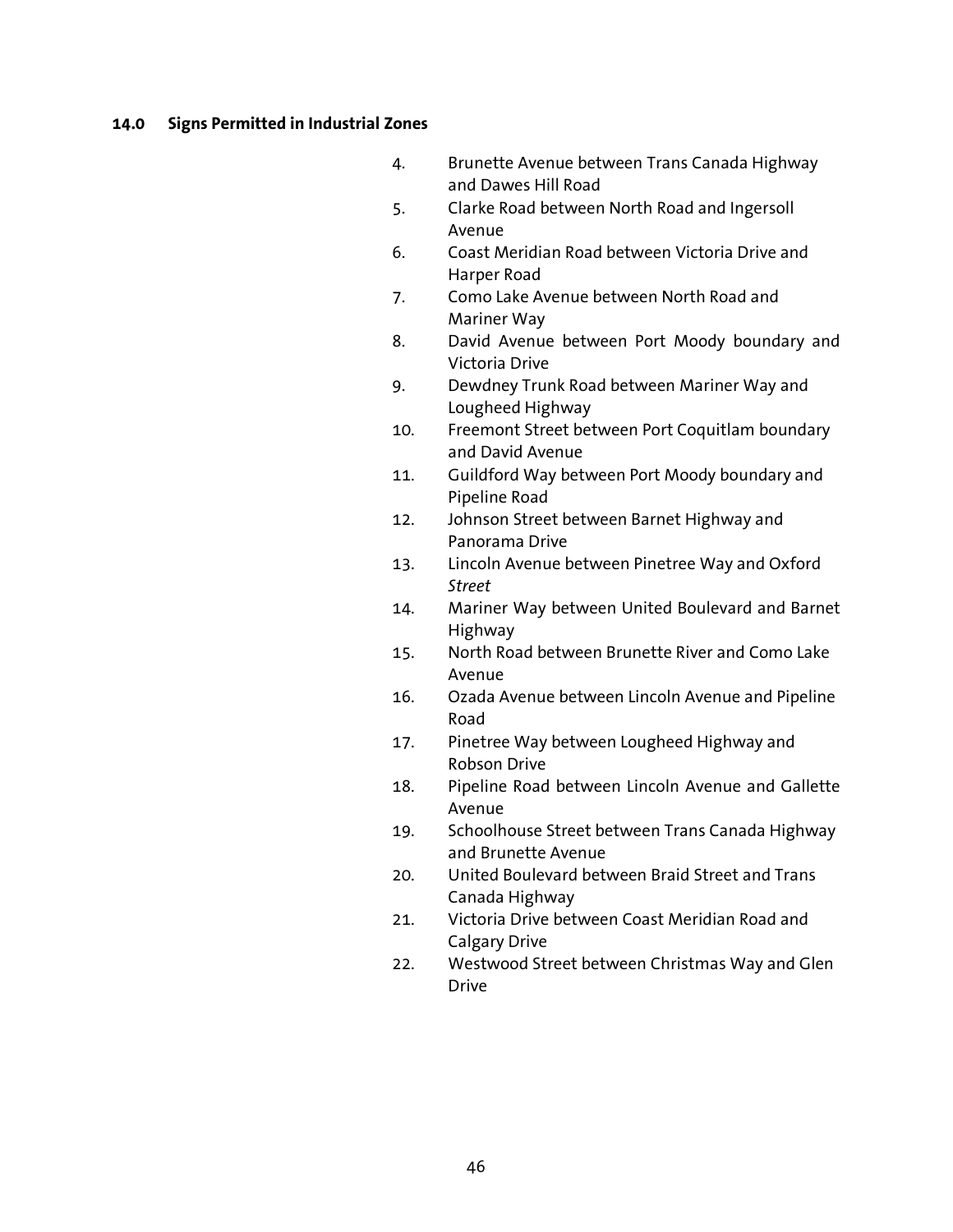- (k) a *portable sign,* to a maximum of one *portable sign* per *business* on a *lot* or *premises,* provided that this *portable sign*:
	- i. is a *time-limited sign*;
	- $ii.$  is not placed within a right-of-way;
	- iii. if it includes wiring, any such wiring is concealed, self-container or pre-wired to an adjacent power source (overhead wiring is not *permit*ted); and
	- iv. if placed on a wheeled conveyance, is not placed in any landscaped area.
- (l) a *projecting sign*, to a maximum of one *projecting sign* per ground floor *premises* or *business,* and provided that the *premises* or *business* does not already have a *freestanding sign*, an *awning sign* or a *canopy sign* on the *lot* where it is located, and provided that the *projecting sign*;
	- i. does not have a *sign area* greater than 2.8 square metres;
	- ii. does not have a *copy area* which exceeds 50% of the *sign area;*
	- iii. does not project more than 3.0 metres from the exterior wall to which it is attached;
	- iv. does not exceed a *height* of 9.0 metres;
	- v. is attached to the *premises* or *business* to which it pertains;
	- vi. is perpendicular to the face of the *building* to which it is attached, except that for corner sites, in which case it may be placed at equal angles to the two *frontage*s;
	- vii. does not project more than 0.6 metres, measured horizontally, from any *curb line;*
	- viii. does not extend above the lowest part of the *roof line* of the *building* to which it is attached, and the supporting structure of the *projecting sign* must not project more than 0.3 metres above the same *roof line*;
	- ix. does not project over public property unless the subject of an executed encroachment agreement with the *City*, and is covered by a \$3,000,000 liability insurance policy which names the *City* as an insured;
	- x. has a minimum *clearance* of 2.75 metres between the bottom of the *projecting sign* and the *grade*, unless the *projecting sign* projects over vehicular traffic in which case, it must have a minimum *clearance* of 4.5 metres between the bottom of the *projecting sign*  and the *grade*;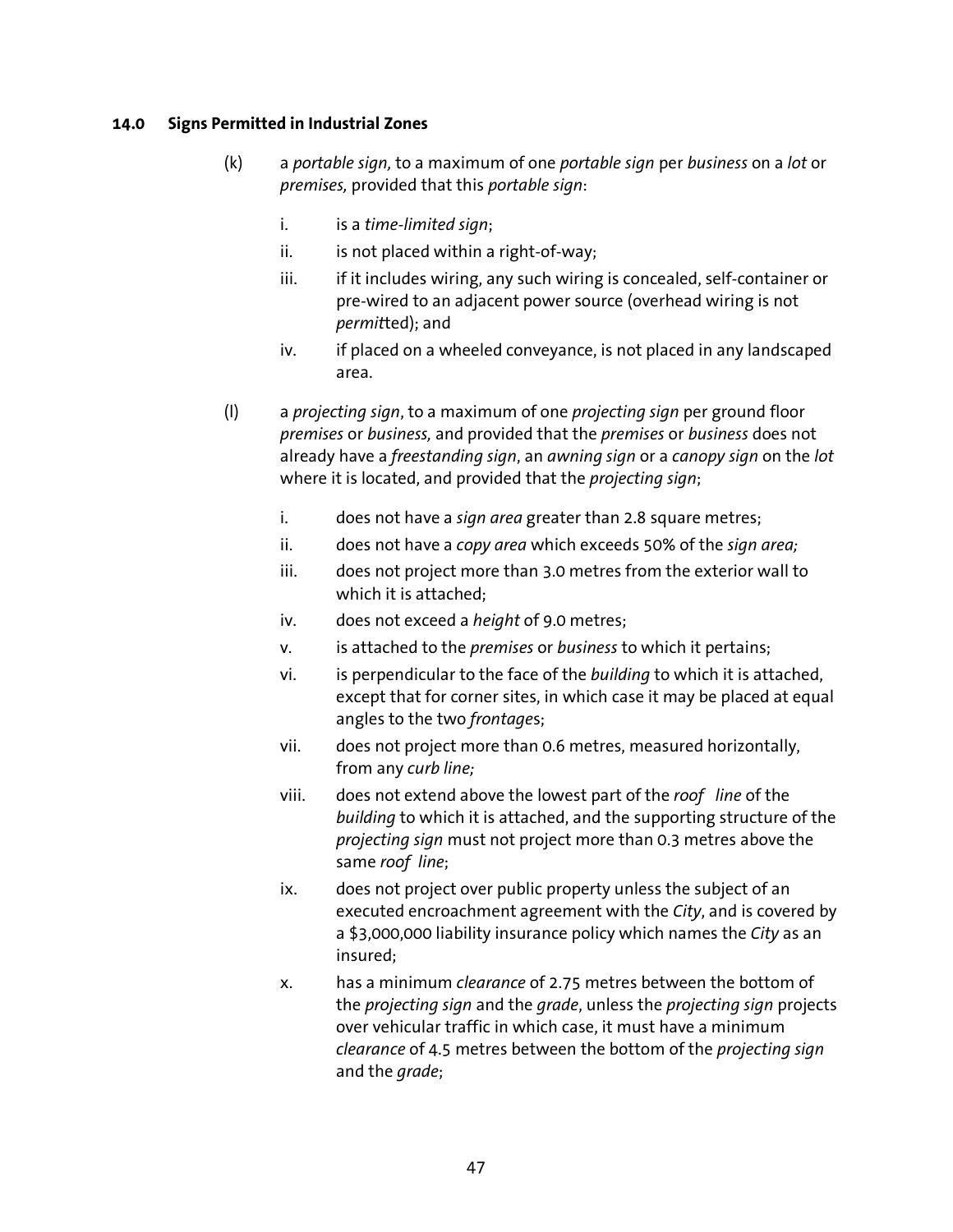- xi. if illuminated, must not be placed within 7.5 metres of an abutting *lot,* if that *lot* is located in an agricultural or residential *zone*.
- (m) a *sandwich board sign*, to a maximum of one *sandwich board sign* per *business*, provided that this *sandwich board sign*;
	- i. is only displayed during the operating hours of the *business* to which it refers;
	- ii. is located entirely on private property in front of the *business* or *premises* to which it refers;
	- iii. is not located in a parking *lot* or loading area;
	- iv. is not placed on public property unless the *sandwich sign* is the subject of an executed encroachment agreement with the *City*, and is covered by a \$3,000,000 liability insurance policy which names the *City* as an insured;
	- v. does not have a *sign area* greater than 1.5 square metres;
	- vi. does not have a *sign face* greater than 0.75 square metres;
	- vii. does not exceed a *height* of 1.05 metres, a width of 0.76 metres, or a footprint of 0.76 metres by 0.76 metres;
	- viii. does not cause a nuisance or obstruct pedestrian or vehicular movement and in particular must:
		- a. leave a minimum of 2.0 square metres of unencumbered area adjacent to a curb, property line, landscape feature, or structure; and
		- b. is not placed within 15 metres of an intersection or 1.05 metres of a curb.
	- ix. does not contain any electrical components;
	- x. is not illuminated.
- (n) *window signs,* to a maximum *sign area* of 20% of the window area;
- (o) a *time-limited sign* for the purpose of advertising a *special event*, to a maximum of three *time-limited signs* per calendar year, per *lot, business* or *premises*, and provided that this *time-limited sign:* 
	- i. is only erected for the time period specified in the *permit* obtained for that *time limited sign,* which may range from ten (10) to thirty (30) days, depending on the type of *permit* obtained;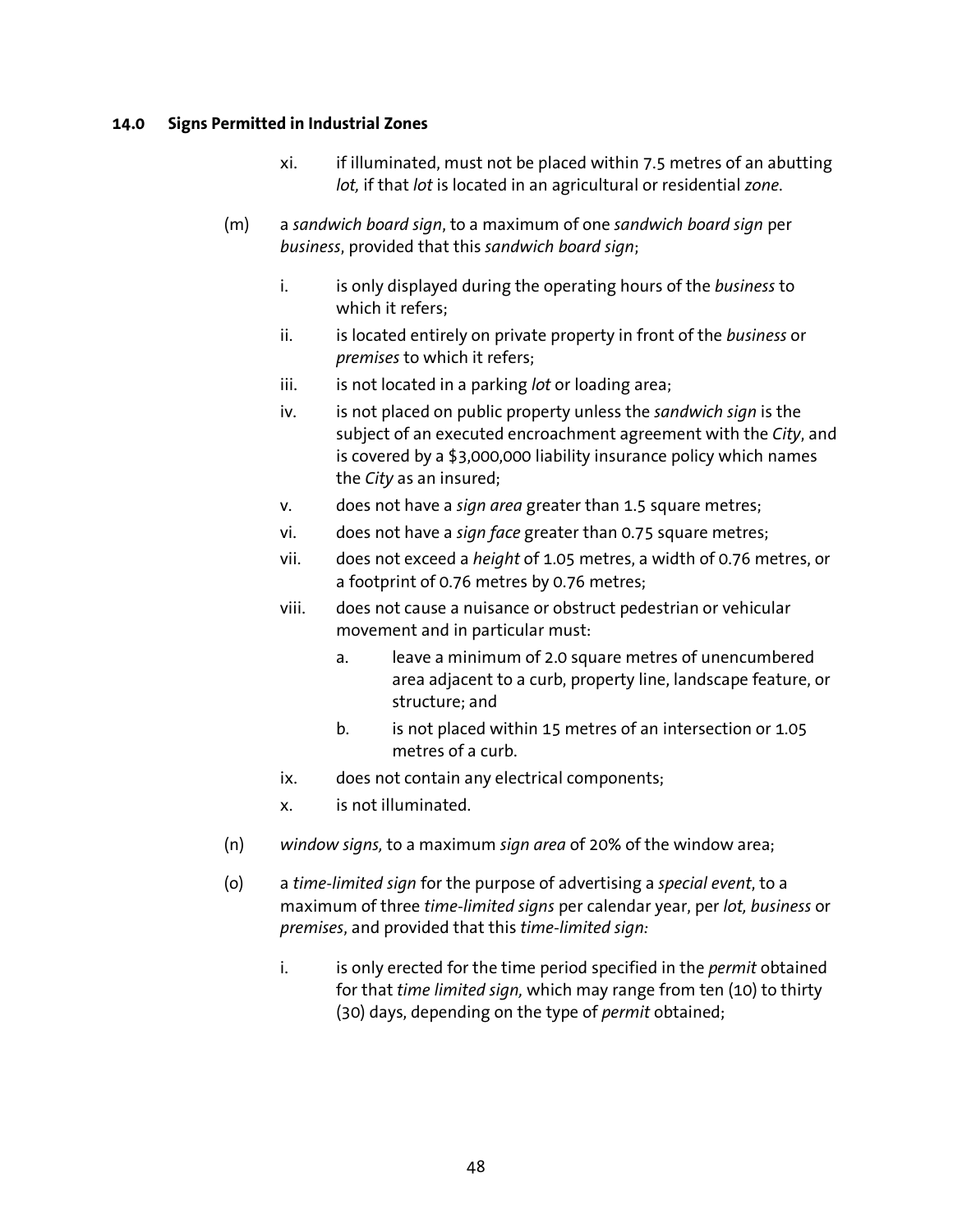- ii. does not have a *sign area* greater than 6.0 square metres;
- iii. is removed within twenty-four (24) hours of the expiry of the *permit*, or within ninety-six (96) hours of the termination of the event referred to in the *time-limited sign*, whichever occurs first;
- iv. may be in the form of the following *sign* types:
	- a. *portable signs*;
	- b. *banner signs*; and
	- c. an *existing sign* which conforms with this Bylaw.
- v. if an *illuminated sign* or a *flashing sign*, must not be placed within 7.5 metres of an abutting *lot,* if that *lot* is located in an agricultural or residential *zone*.
- (p) a *hoarding sign*, provided that the *hoarding sign*:
	- i. is fronting a *street*;
	- ii. does not have a *copy area* greater than 40% of the hoarding face area along the *street*;
	- i. the *height* of the *copy area* does not exceed 1.4 metres;
	- ii. is painted on or flush mounted on the hoarding;
	- iii. is not illuminated: and
	- iv. is placed wholly on the *premises* comprising the construction or development activity.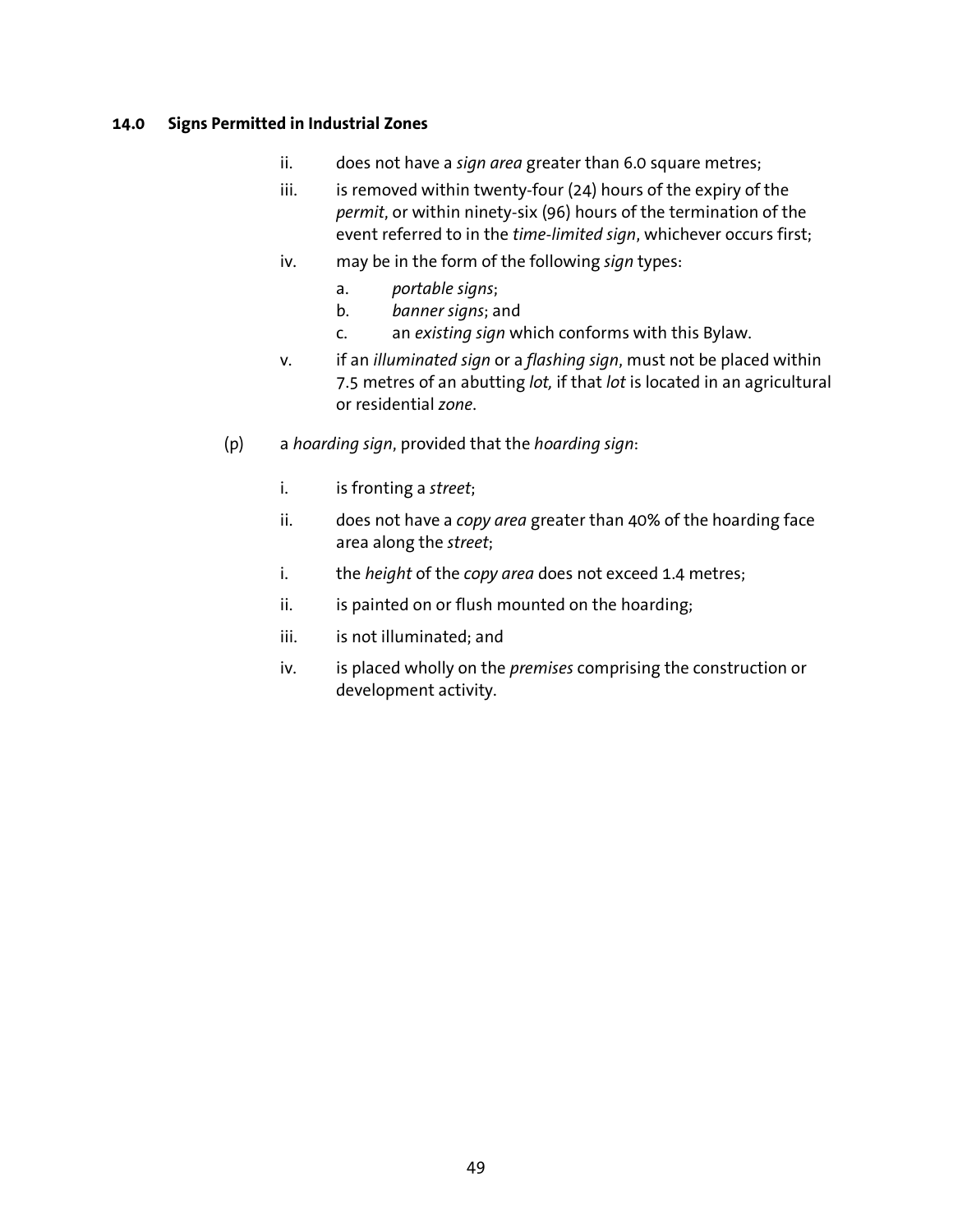- 15.1 The maximum combined *sign area* for all *signs*, excluding *freestanding sign*s, on any *lot*, *premises*, or *building* located in an institutional *zone*, must not exceed 0.33 square metres per lineal metre of *premises frontage*.
- 15.2 Provided that a *permit* is obtained from the *City*, the following *signs*, and no others except those for which a *permit* is not required as set out in this Bylaw, are *permit*ted in an Institutional *Zone*:
	- (a) an *awning sign,* provided that there is not also a *canopy* or *canopy sign* on the *building* or *premises,* to a maximum of one *awning sign* per *building*  entrance for each *premises frontage*, and provided that this *awning sign*:
		- i. has a maximum of one *awning sign* per face of the *awning*, although where the *awning* has more than one face, the *awning sign* may continue around the perimeter of the *awning* and will be considered as one *awning sign*;
		- ii. does not have a *copy area* that exceeds 40% of the *awning* face area;
		- $iii.$  is not supported with a support that projects more than 0.6 metres, measured horizontally, from any *curb line*;
		- iv. does not extend beyond the outer perimeter of the *awning* to which it is affixed;
		- v. does not project more than 0.2 metres from the *awning* face;
		- vi. has a minimum *clearance* of 2.75 metres between the bottom of the *awning* and the *grade* below the *awning*, except if the *awning sign* is on the soft *awning* fringe, in which case, it must have a minimum *clearance* of 2.3 metres between the bottom of the *awning sign* and the *grade*;
		- vii. if illuminated, must not be placed within 7.5 metres of an abutting *lot,* if that *lot* is located in an agricultural or residential *zone*.
	- (b) an *under-awning sign*, provided that the *under-awning sign*:
		- i. does not project beyond the front edge or side of the *awning;*
		- ii. is perpendicular to the wall;
		- iii. has a minimum *clearance* of 2.75 metres between the bottom of the *under-awning sign* and the *grade* below it, unless the *undercanopy sign* is made from a soft material (i.e. c*lot*h, canvas, flexible plastics etc.), in which case it must have a minimum of 2.3 metres between the bottom of the *under-awning sign* and the *grade*;
		- iv. does not have a vertical dimension exceeding 0.3 metres;
		- v. does not have a horizontal dimension exceeding 1.5 metres;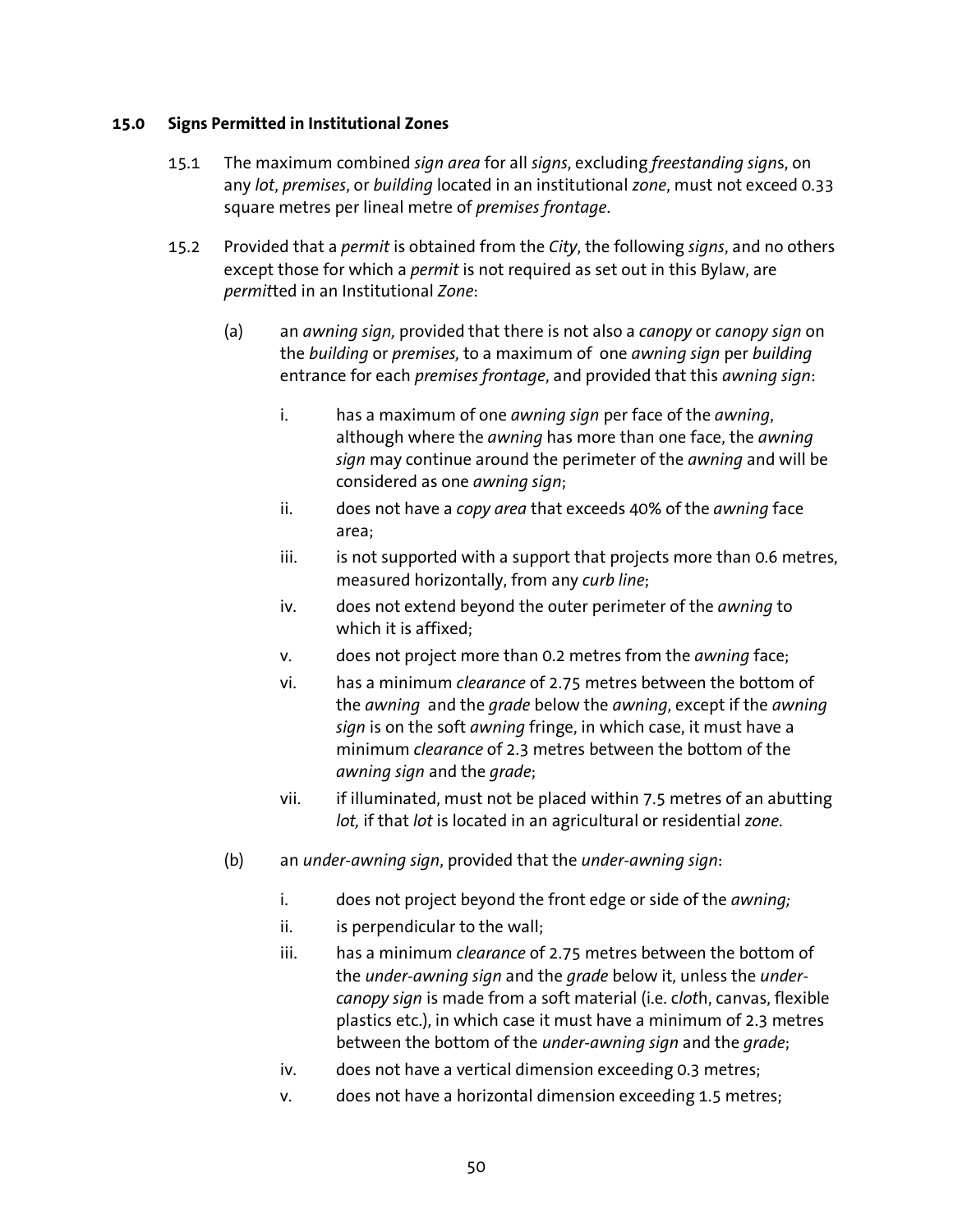- vi. have a space of no less than 0.05 metres between the top of the *under-awning sign* and the lowest part of the *awning*.
- (c) a *canopy sign,* provided that there is not already an *awning* or *awning sign*  at the *building* or *premises*, to a maximum of one *canopy sign* per *building*  entrance for each *premise frontage,* and provided that this *canopy sign*:
	- i. does not have a *copy area* greater than 50% of the *canopy* face area;
	- ii. is not located on the *canopy roof;*
	- iii. does not have a vertical dimension exceeding 1.0 metre, except that the maximum vertical dimension may be increased to 2.0 metres for a portion of the *canopy sign* not exceeding 20% of the horizontal dimension of the *canopy*;
	- iv. does not project within 0.6 metres of any *curb line*, measured horizontally;
	- v. has a minimum *clearance* of 2.75 metres between the bottom of the *canopy* and the *grade;*
	- vi. does not extend beyond the outer perimeter of any *canopy* to which it is affixed nor project more than 0.35 metres from any *canopy* face;
	- vii. if illuminated, is not placed within 7.5 metres of an abutting *lot,* if that *lot* is located in an agricultural or residential *zone*.
- (d) an *under-canopy sign*, provided that this *under-canopy sign*:
	- i. is directly attached to the *canopy apron;*
	- ii. does not project beyond the front edge or side edge of the *canopy;*
	- iii. if located over a *lane*, has a minimum *clearance* of 4.5 metres between the bottom of the *under-canopy sign* and the *grade*;
	- iv. if not located over a *lane*, has a minimum *clearance* of 2.2 metres between the bottom of the *under-canopy sign* and the *grade;*
	- v. if illuminated, is not placed within 7.5 metres of an abutting *lot,* if that *lot* is located in an agricultural or residential *zone*.
- (e) a *changeable copy (electronic) sign*, provided that this *changeable copy (electronic) sign:* 
	- i. is located in a P-1 or P-2 *zone*;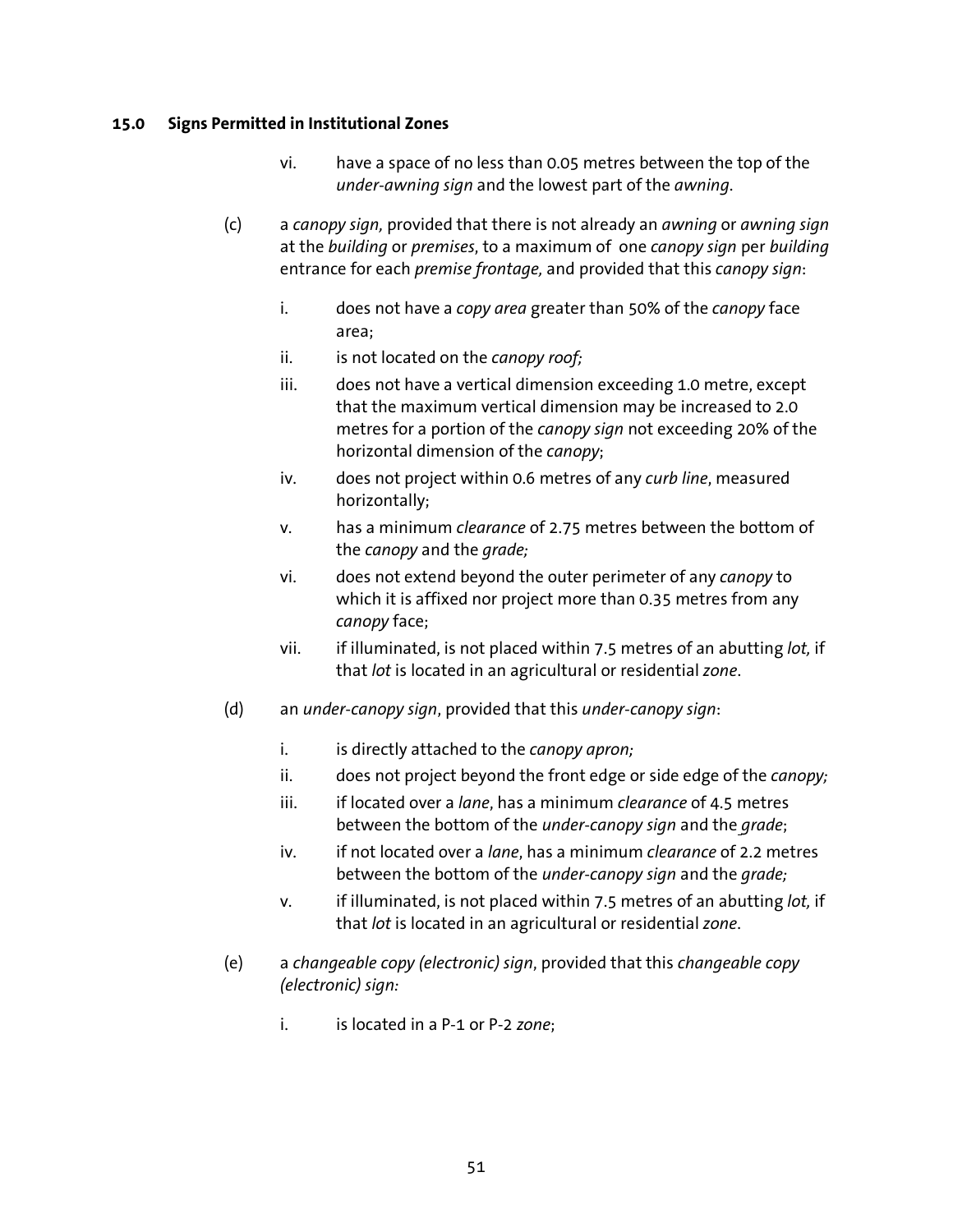- ii. when installed as part of a *fascia sign:*
	- a. does not have a *copy area* with a *horizontal dimension* or *vertical dimension* in excess of 7.0 metres;
	- b. does not have a *sign area* greater than 7.0 square metres;
	- c. shows the complete electronic message for a minimum of three (3) seconds before it is repeated.
- iii. when installed as part of a *freestanding sign:*
	- a. does not have a *copy area* exceeding 4.5 square metres and the *copy area* must form an integral part of the *freestanding sign*;
	- b. shows the complete electronic message for a minimum of three (3) seconds before it is repeated.
- iv. when installed as part of an *under canopy sign* or *under-awning sign*:
	- a. also complies with all the provisions of this Bylaw governing *under-canopy signs* or *under-awning signs* as the case may be, in institutional *zone*s;
	- b. is not *use*d to display to advertise or direct attention to a *business,* commodity, service or entertainment which is conducted sold or offered elsewhere than on the *premises*  or *lot* on which the *changeable copy (electronic) sign* is located;
	- c. shows the complete electronic message for minimum of three (3) seconds before it is repeated;
	- d. is not to be placed within 7.5 metres of an abutting *lot,* if that *lot* is located in an agricultural or residential *zone*.
- (f) a *changeable copy (manual) sign*, to a maximum of one (1) *changeable copy (manual) sign* per *premises frontage*, and provided that this *changeable copy (manual) sign*:
	- i. is installed as part of a *canopy sign*, a *fascia sign*, a *freestanding sign or a directory sign*;
	- ii. does not have a *copy area* greater than 80% of the *sign face* area;
	- iii. does not have a *sign area* greater than 3.0 square metres, except if on a church, synagogue or other religious establishment, in which case it must not have a *sign area* greater than 5.0 square metres;
	- iv. if part of a *directory sign,* does not allocate more than 0.6 square metres of *sign area* to any one *premises* or activity.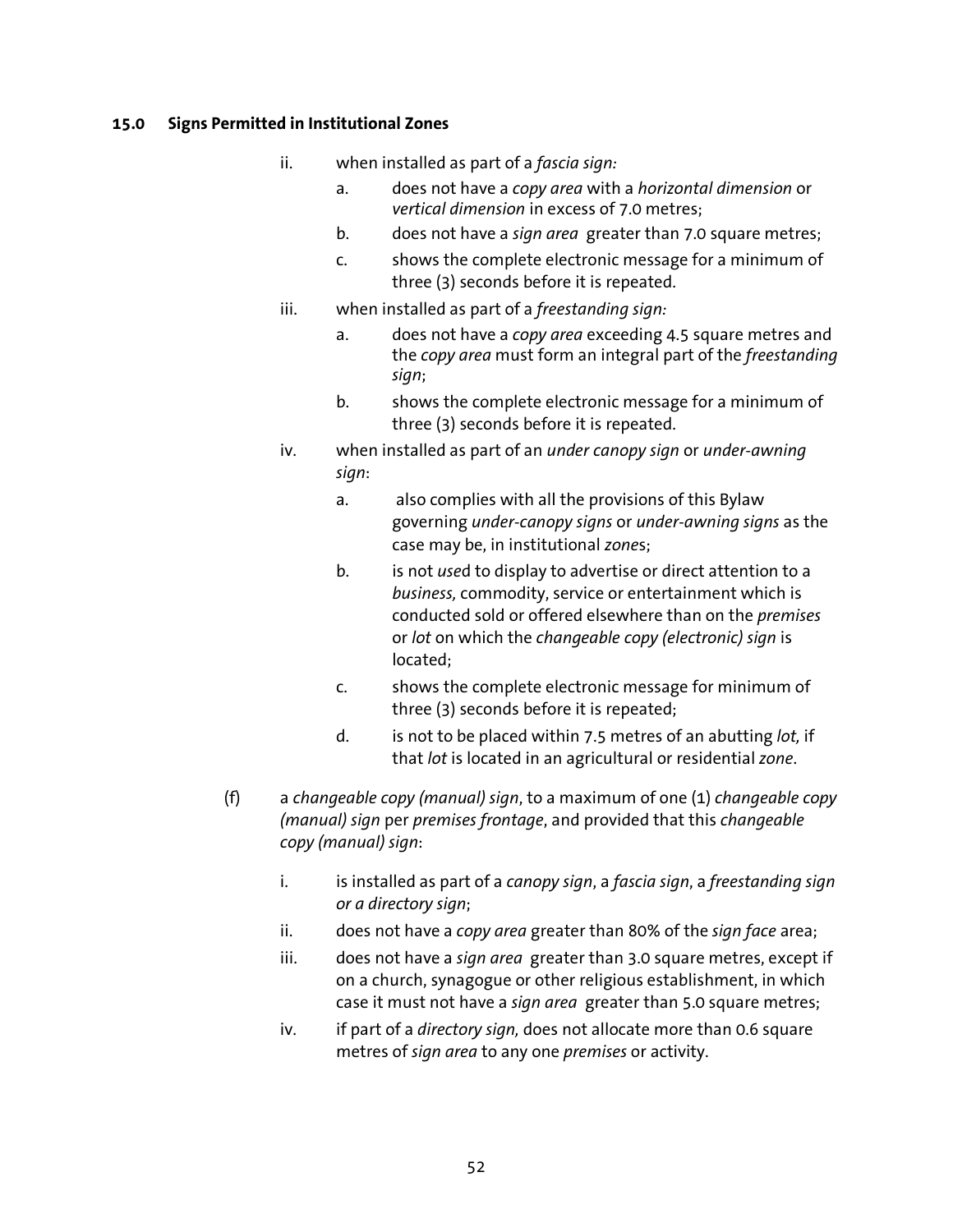- (g) a *directional sign,* to a maximum of one *directional sign* per door to a service bay, provided that this *directional sign*:
	- i. is located above a door to a service bay;
	- ii. is a *fascia sign*;
	- iii. conveys information only pertaining to the service offered in the bay.
- (h) a *directory sign*, provided that this *directory sign*:
	- v. is a *fascia sign,* a *freestanding sign* or a *window sign;* and
	- vi. does not refer to a *home occupation.*
- (i) *fascia signs*, provided that the *fascia sign*:
	- i. is related to the *premises* to which it is attached;
	- ii. if located over a *lane*, has a minimum *clearance* of 4.5 metres between the bottom of the *fascia sign* and the *grade*;
	- iii. if not located over a *lane,* has a minimum *clearance* of 2.75 metres between the bottom of the *fascia sign* and the *grade*, unless the *fascia sign* is:
		- a. painted on a *building;*
		- b. is located over a landscaped area wholly on private property; or
		- c. is entirely recessed into the wall of a *building*.
	- iv. does not project more than 0.35 metres from the face of a *building* wall to which it is attached;
	- v. does not extend beyond the *roof line*, or if there is a *parapet* on the *building* face, the *parapet*;
	- vi. if located on a one storey *building* may extend up to one metre above the *roof line* if there is a *parapet,* but must not extend above the *parapet;*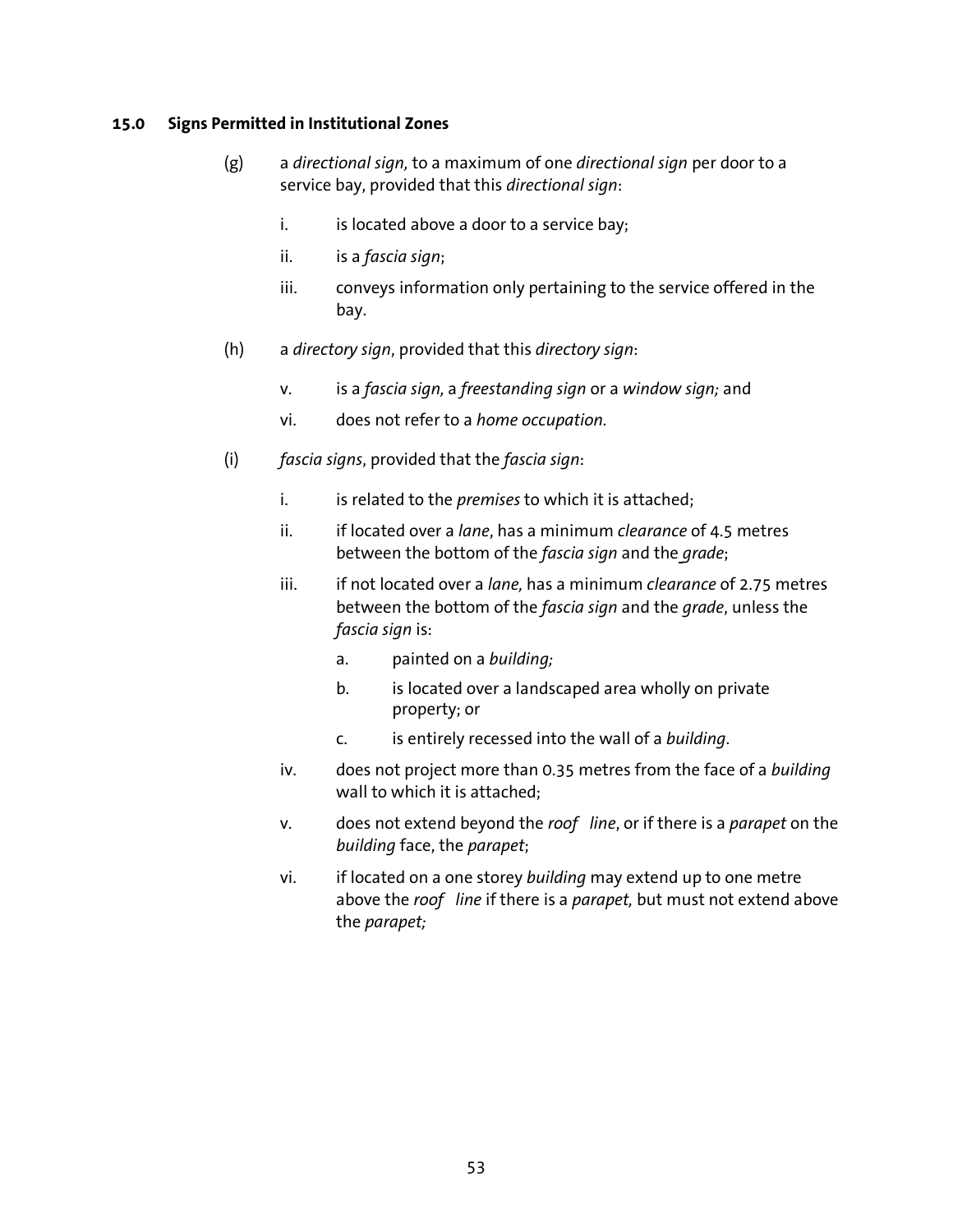- vii. does not cover a *balustrade;*
- viii. if intersecting with another *fascia sign* at a *building* corner, overlaps with one of the two *fascia sign* edges being flush with the face of the other *fascia sign*, but the area of overlap will not be included in the calculation of the *sign area*;
- ix. if it is a *parapet fascia sign* for a mansard-type structure, must be attached parallel to the structure and must not project more than 0.35 metres along its bottom edge, or 1.0 metre along its top edge;
- x. if illuminated, is not placed within 7.5 metres of an abutting *lot,* if that *lot* is located in an agricultural or residential *zone*.
- (j) a *freestanding sign*, provided there is not also a *projecting sign* erected on the same *street frontage* for the same *premises* or *business*, and provided that:
	- i. only one *freestanding sign* is *permit*ted for each *street frontage*  (excluding *lane*s) on *lots* with a *frontage* of less than 30 metres;
	- ii. a maximum of two (2) *freestanding signs* are *permit*ted on *lots* with a *frontage* of 30 metres or more, and these *freestanding signs* must be separated by a minimum distance of 30 metres;
	- iii. for a *business* or *premises* on *lot*s with a *frontage* of less than 12 metres, the *freestanding sign* does not have a *sign area* greater than 3.6 square metres;
	- iv. for *freestanding signs* on *lot*s with a *frontage* of less than 30 metres, the *freestanding sign* does not have a *sign area* greater than 13.9 square metres, and on *lot*s where two such *freestanding signs* are *permit*ted along a *street frontage,* the combined *sign area* of the two *freestanding signs* may not exceed 20 square metres*;* where the *lot frontage* is greater than 30 metres and an additional *sign* is permitted according to ii. above, one *sign* no greater than 20 square metres is permitted instead of, and not in addition to two *signs*;
	- v. the maximum horizontal dimension of the *freestanding sign* does not exceed 6.5 metres;
	- vi. where a *freestanding sign* projects over vehicular traffic on private property, maintains a minimum *clearance* of 4.5 metres between the lowest portion of the *freestanding sign* and the *grade*;
	- vii. includes a landscaped area extending a minimum of 0.6 metres around the entire base of the *freestanding sign;*
	- viii. the owners of two or more adjoining *lots* may combine their *permit*ted *freestanding sign areas* to form one single *freestanding sign,* but the combined *sign area* for any such *freestanding sign*  does exceed 20 square metres;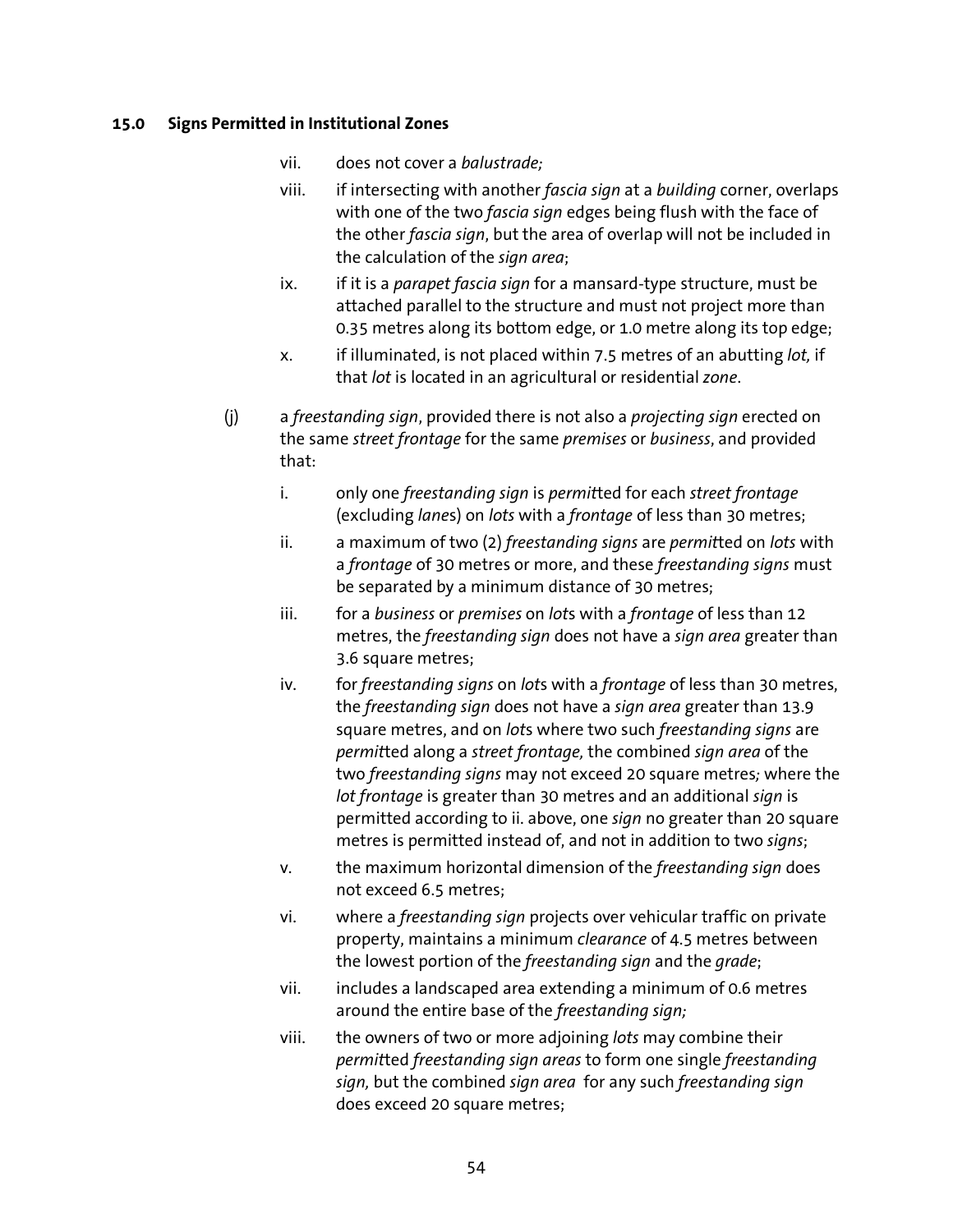- ix. is not erected within the 6 metre triangular *sightline area* of a corner *lot*, or within 13.5 metres of the centerline of a major arterial *street*, as designated by the *City*;
- x. if illuminated, must not be placed within 7.5 metres of an abutting *lot,* if that *lot* is located in an agricultural or residential *zone*;
- xi. if in the form of a free-flying flag with words and/or *logos*, also complies with provisions of the *Zoning Bylaw* regarding height exceptions; and
- xii. does not exceed a *height* of 4.5 metres, except that:
	- a. for properties fronting on Lougheed Highway, Barnet Highway and the TransCanada Highway, a *freestanding sign*  may not exceed a *height* of 7.6 metres; and
	- b. for properties fronting on the following arterial roads, a *freestanding sign* may not exceed a *height* of 6.0 metres:
		- 1. Austin Avenue between North Road and Mariner Way
		- 2. Bernatchey Street between Brunette Avenue and Lougheed Highway
		- 3. Blue Mountain Street between Brunette and Como Lake Avenues
		- 4. Brunette Avenue between Trans Canada Highway and Dawes Hill Road
		- 5. Clarke Road between North Road and Ingersoll Avenue
		- 6. Coast Meridian Road between Victoria Drive and Harper Road
		- 7. Como Lake Avenue between North Road and Mariner Way
		- 8. David Avenue between Port Moody boundary and Victoria Drive
		- 9. Dewdney Trunk Road between Mariner Way and Lougheed Highway
		- 10. Freemont Street between Port Coquitlam boundary and David Avenue
		- 11. Guildford Way between Port Moody boundary and Pipeline Road
		- 12. Johnson Street between Barnet Highway and Panorama Drive
		- 13. Lincoln Avenue between Pinetree Way and Oxford Street
		- 14. Mariner Way between United Boulevard and Barnet Highway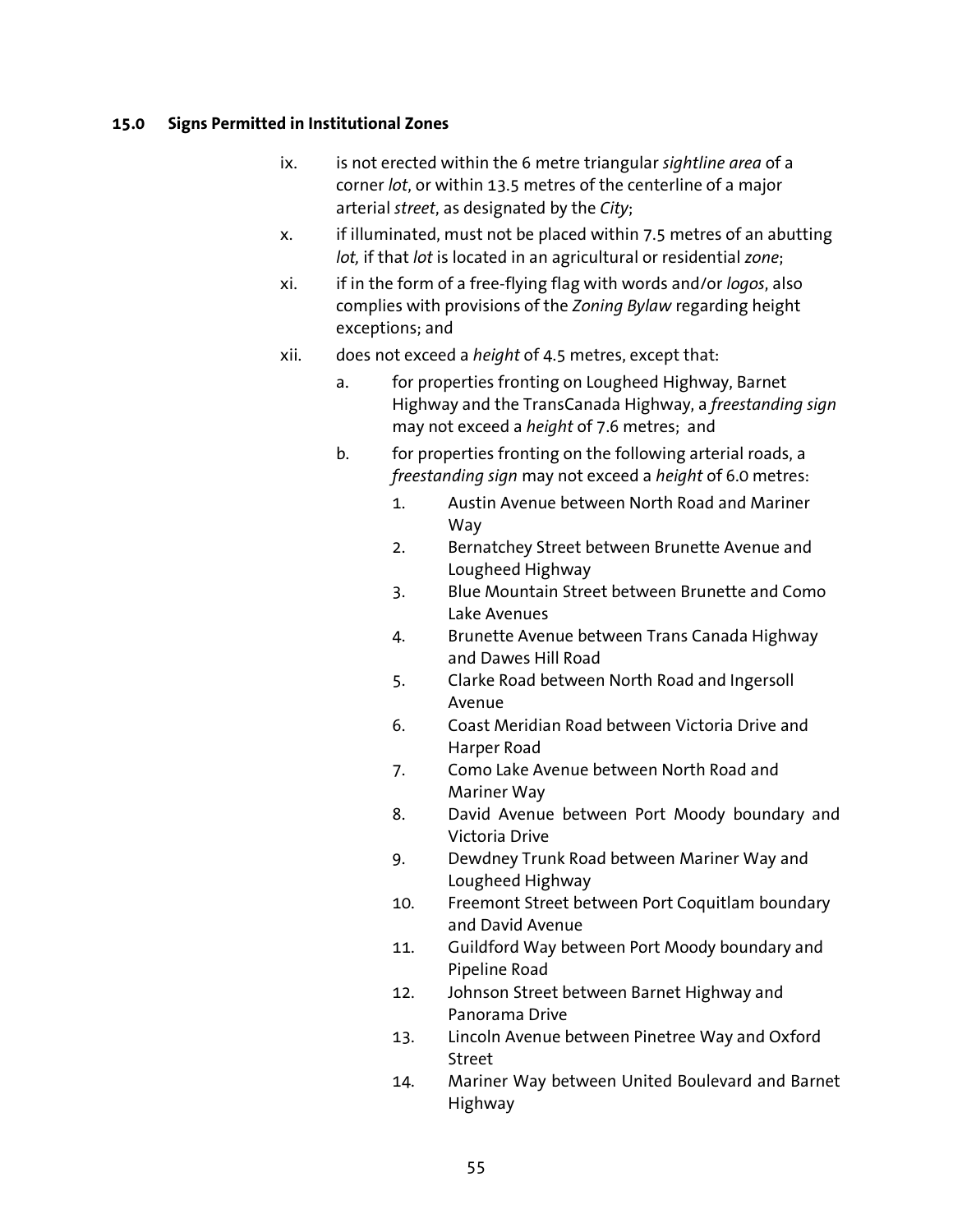- 15. North Road between Brunette River and Como Lake Avenue
- 16. Ozada Avenue between Lincoln Avenue and Pipeline Road
- 17. Pinetree Way between Lougheed Highway and Robson Drive
- 18. Pipeline Road between Lincoln Avenue and Gallette Avenue
- 19. Schoolhouse Street between Trans Canada Highway and Brunette Avenue
- 20. United Boulevard between Braid *Street* and Trans Canada Highway
- 21. Victoria Drive between Coast Meridian Road and Calgary Drive
- 22. Westwood Street between Christmas Way and Glen Drive
- (k) a *portable sign,* to a maximum of one (1) *portable sign* per *lot,* provided that this *portable sign*:
	- i. is a *time-limited sign*;
	- $ii.$  is not placed within a right-of-way;
	- iii. if it includes wiring, any such wiring is concealed, self-container or pre-wired to an adjacent power source. For greater certainty, overhead wiring is not *permit*ted;
	- iv. if it is placed on a wheeled conveyance, is not placed in any landscaped *area*.
- (l) a *projecting sign*, to a maximum of one (1) *projecting sign* per ground floor *premises* or *business*, and; provided that the *premises* or *business* does not already have a *freestanding sign*, an *awning sign* or a *canopy sign* on the *lot* where it is located, provided that the *premises* or *business* does not already have a *freestanding sign* an *awning sign* or a *canopy sign* on the *lot* where it is located, provided that the *projecting sign*:
	- i. does not have a *sign area* greater than 2.8 square metres;
	- ii. does not have a *copy area* which exceeds 50% of the *sign area;*
	- iii. does not project more than 3.0 metres from the exterior wall to which it is attached;
	- iv. does not exceed a *height* of 9.0 metres*;*
	- v. is attached to the *premises* to which it pertains;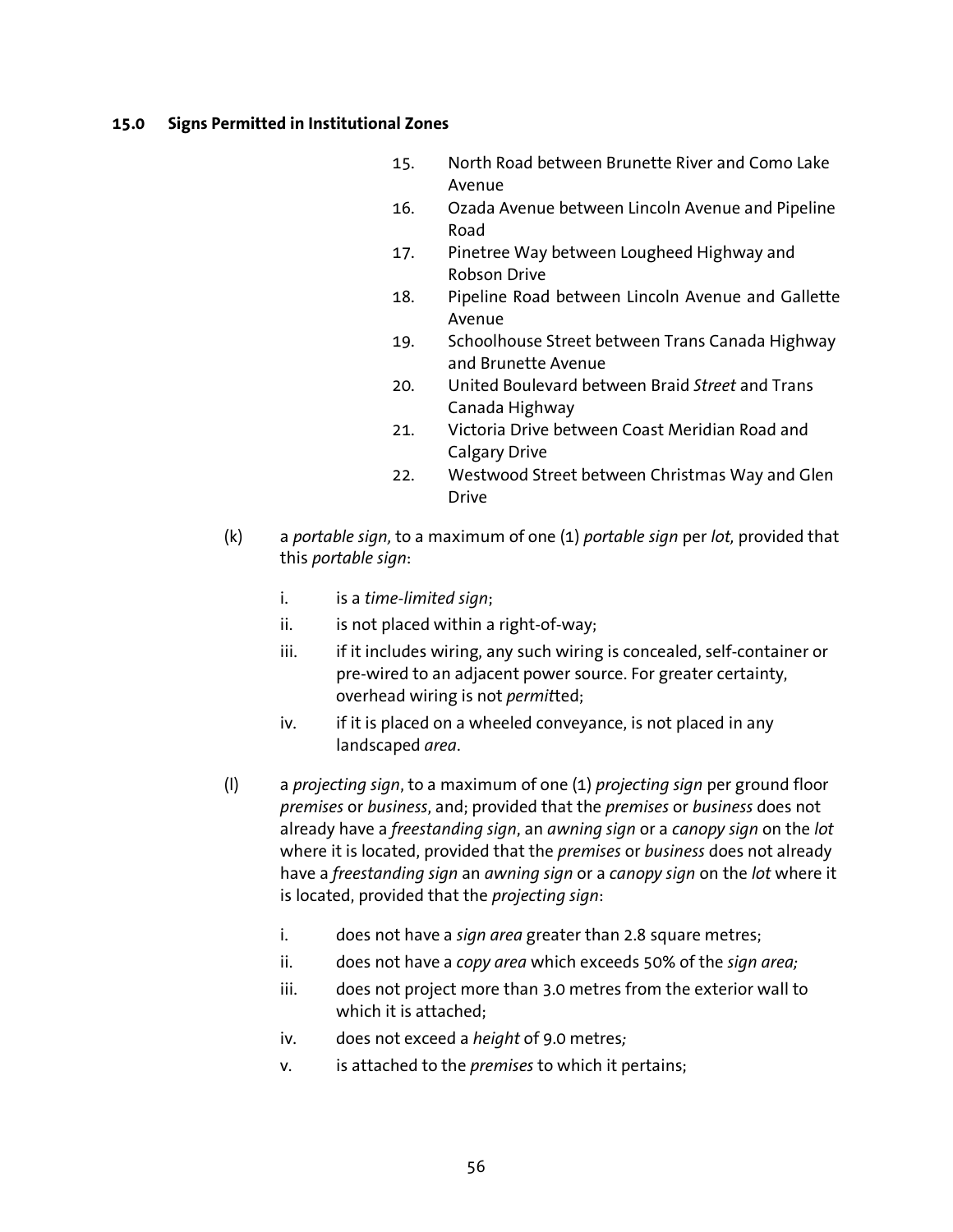- vi. is perpendicular to the face of the *building* to which it is attached, except that for corner sites, it may be placed at equal angles to the two frontages;
- vii. does not project more than 0.6 metres, measured horizontally, from any *curb line;*
- viii. does not project over public property unless it is the subject of an executed encroachment agreement between the *City,* and is covered by a \$3,000,000 liability insurance policy which names the *City* as an insured;
- ix. has a minimum *clearance* of 2.75 metres between the bottom of the *projecting sign* and the *grade*, unless the *sign* projects over vehicular traffic in which case, it must have a minimum *clearance* of 4.5 metres between the bottom of the *sign* and the *grade*;
- x. does not extend above the lowest part of the *roof line* of the *building* to which it is attached, and the supporting structure of the *projecting sign* must not extend more than 0.3 metres above the same *roof line*'
- xi. if illuminated, must not be placed within 7.5 metres of an abutting *lot,* if that *lot* is located in an agricultural or residential *zone*.
- (m) a *sandwich board sign,* to a maximum of one *sandwich board sign* per *business*, and provided that this *sandwich board*;
	- i. is only displayed during the operating hours of the *business* to which it refers;
	- ii. is located entirely on private property in front of the *building* or *premises* to which it refers, or if it does project over public property, is the subject of an executed encroachment agreement between the *City,* and is covered by a \$3,000,000 liability insurance policy which names the *City* as an insured;
	- iii. is not located in a parking *lot* or loading area;
	- iv. does not have a *sign area* greater than 1.5 square metres;
	- v. does not have a *sign face* greater than 0.75 square metres;
	- vi. does not exceed a *height* of 1.05 metres, a width of 0.76 metres, or a footprint of 0.76 metres by 0.76 metres;
	- vii. does not cause a nuisance, or obstruct pedestrian or vehicular movement and in particular must:
		- a. leaves a minimum of 2.0 square metres of unencumbered area adjacent to a curb, property line, landscape feature, or structure;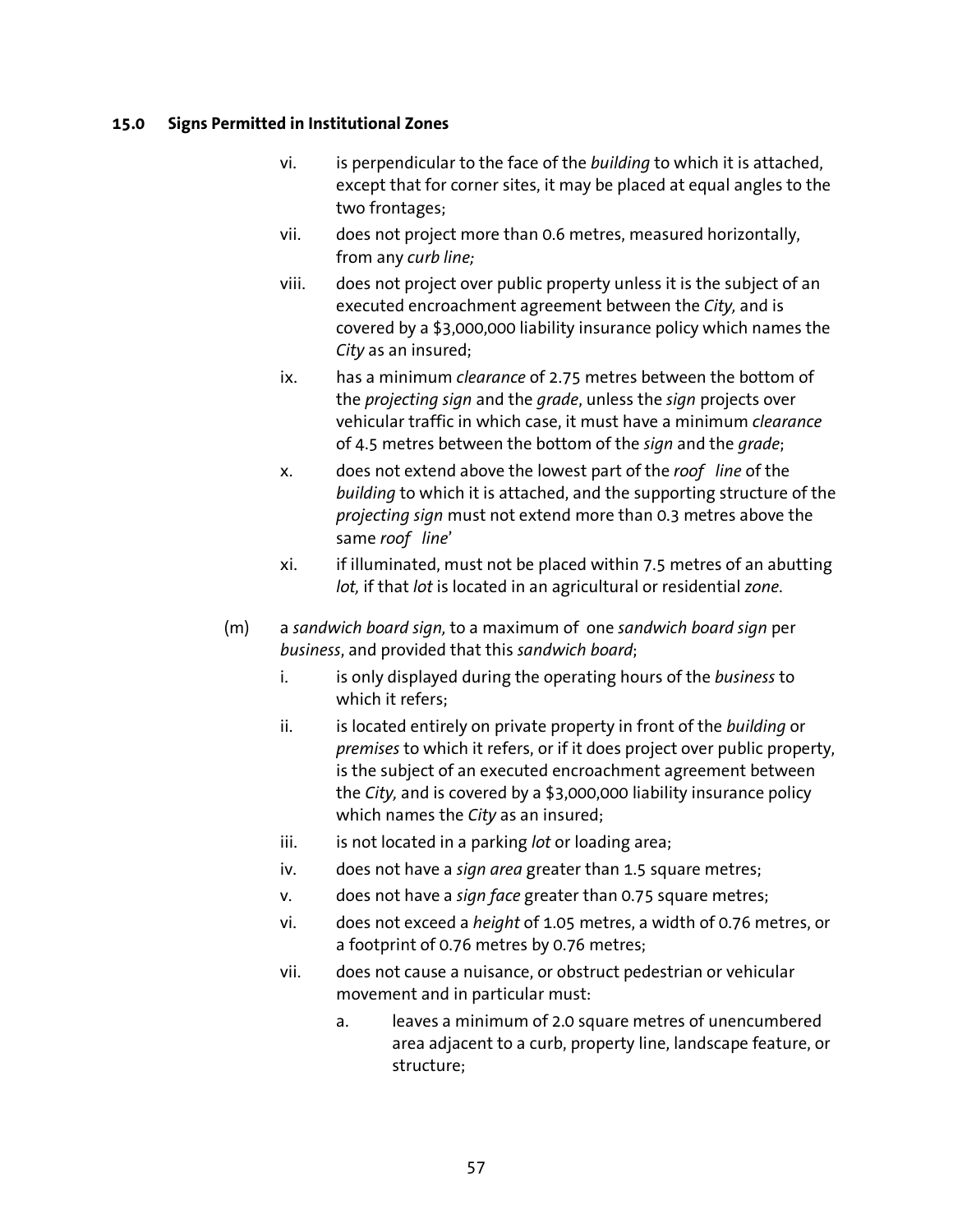- b. is not placed within 15 metres of an intersection or 1.05 metres of a curb.
- viii. does not contain any electrical components;
- ix. is not illuminated.
- (n) *window signs,* to a maximum *sign area* of 20% of the window area;
- (o) a *time-limited sign* for the purpose of advertising a *special event*, to a maximum of three (3) *time-limited signs* per calendar year, per *lot, business*  or *premises*, and provided that this *time-limited sign:* 
	- i. is only erected for the time period specified in the *permit* obtained for that *time limited sign,* which may range from ten (10) to thirty (30) days, depending on the type of *permit* obtained;
	- ii. does not have a *sign area* greater than 6.0 square metres;
	- iii. is removed within twenty-four  $(24)$  hours of the expiry of the *permit*, or within ninety-six (96) hours of the termination of the event referred to in the *time-limited sign*, whichever occurs first;
	- iv. must be in the form of the following *sign* types:
		- a. *portable sign;*
		- b. *banner sign*; and
		- c. *an existing sign which conforms with this Bylaw.*
	- v. if an *illuminated sign*, must not be placed within 7.5 metres of an abutting *lot,* if that *lot* is located in an agricultural or residential *zone*.
- (p) a *hoarding sign*, provided that the *hoarding sign*:
	- i. is fronting a *street*;
	- ii. does not have a *copy area* greater than 40% of the hoarding face area along the *street*;
	- vii. the *height* of the *copy area* does not exceed 1.4 metres;
	- viii. is painted on or flush mounted on the hoarding;
	- ix. is not illuminated; and
	- x. is placed wholly on the *premises* comprising the construction or development activity.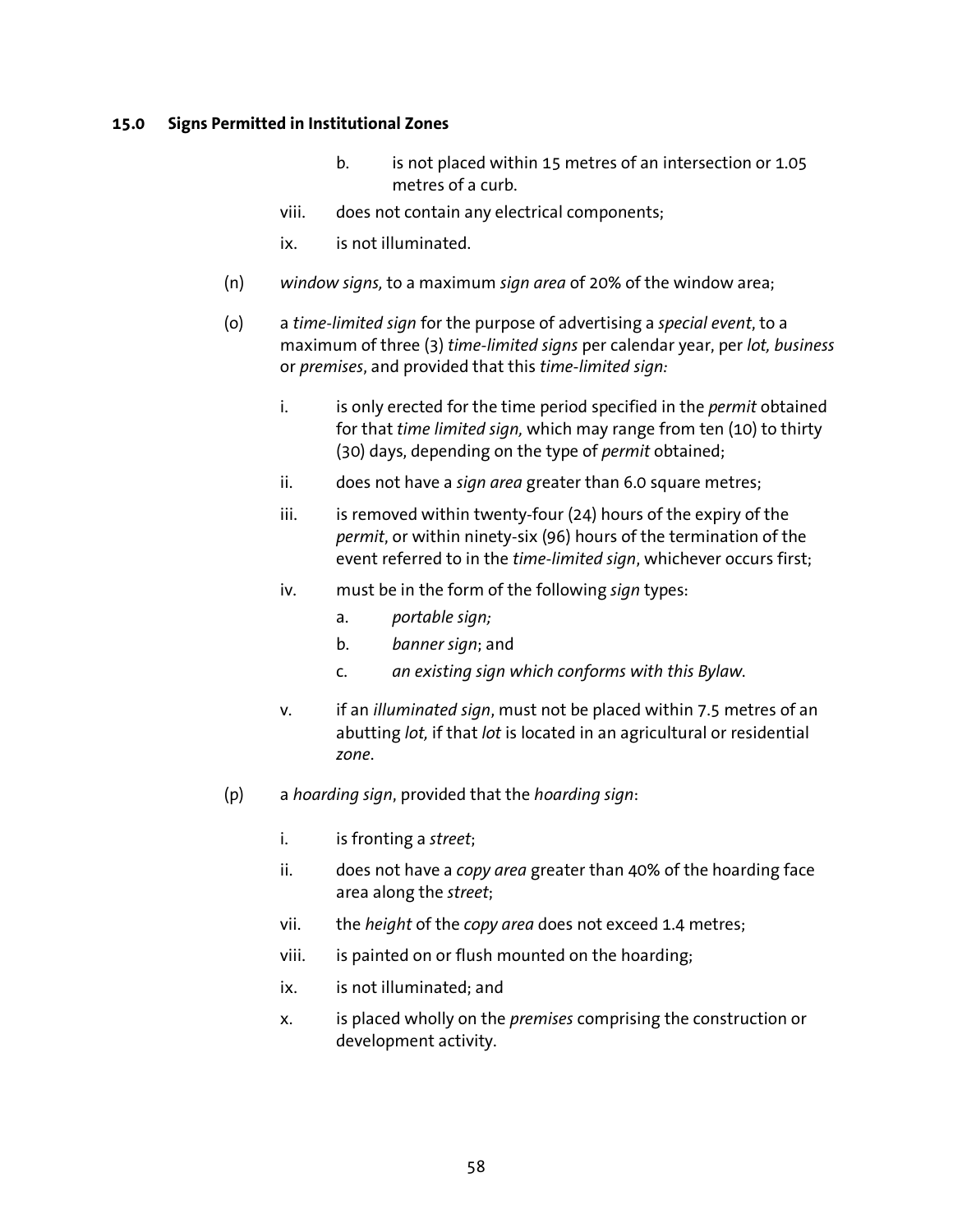# **16.0 Signs Permitted in Comprehensive Development** *Zone*

16.1 In a Comprehensive Development (CD) *Zone*, unless otherwise specified in the Development *Permit* Area Guidelines identified in the Citywide Official Community Plan, the *sign* regulations of the underlying *zone*s of the CD *zone* will prevail.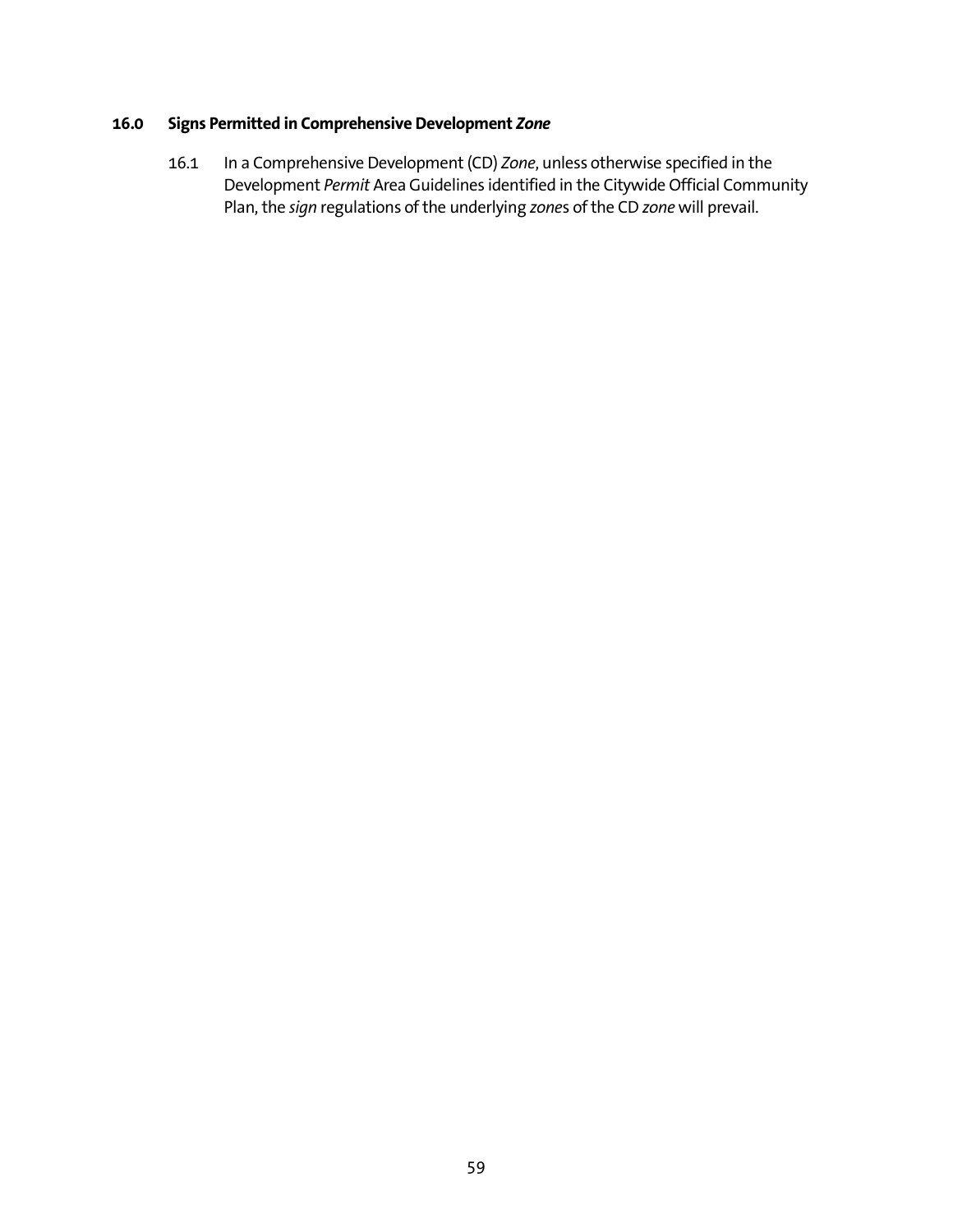# **PART 6 SIGN PERMIT APPLICATIONS**

# **17.0 Required Information**

- 17.1 An application for a *sign permit* shall be:
	- (a) made through a fully completed application form, signed by the applicant and the registered owner of the *lot* or *lots* affected;
	- (b) be accompanied by the appropriate application fee as provided in the current Fees and Charges Bylaw; and
	- (c) accompanied by such other information as is required by the *City* to evaluate the application.
- 17.2 Additional requirements where applicable include:
	- (a) Engineering drawings, Schedule B bearing the *Professional Engineer's* original stamp and signature where the application is for:
		- i. a *freestanding sign* that is 2.5 metres or greater in *height*; or
		- ii. a *fascia sign* that is 3.0 metres or greater in horizontal or vertical dimension, and has a *sign area* of 2.0 square metres or greater, except signs painted on, completely recessed or flush mounted on a wall.
	- (b) Engineering Schedule C-B showing the same *Professional Engineer's* signature and original stamp as the Schedule B, to be submitted to the *City* within ten (10) working days following erection of the *sign*.
	- (c) an executed encroachment agreement between the *person* responsible for the *sign* or the owner or occupier of the *lot* or *premises* on which the *sign* is to be erected and the *City* where the *sign* or any part thereof is suspended over a *street* right-of-way, a public place or sidewalk or walkway where public access is allowed, or as may otherwise be required by this Bylaw, along with proof of an insurance policy of at least \$3,000,000 which indemnifies the *City* against all loss, damage, expense, or other costs incurred by the *City* relating to the *sign.*
	- (d) Sign Coordinator's Appointment Form and Sign Coordinator's Approval Form for *lots* under a *Comprehensive Sign Plan*.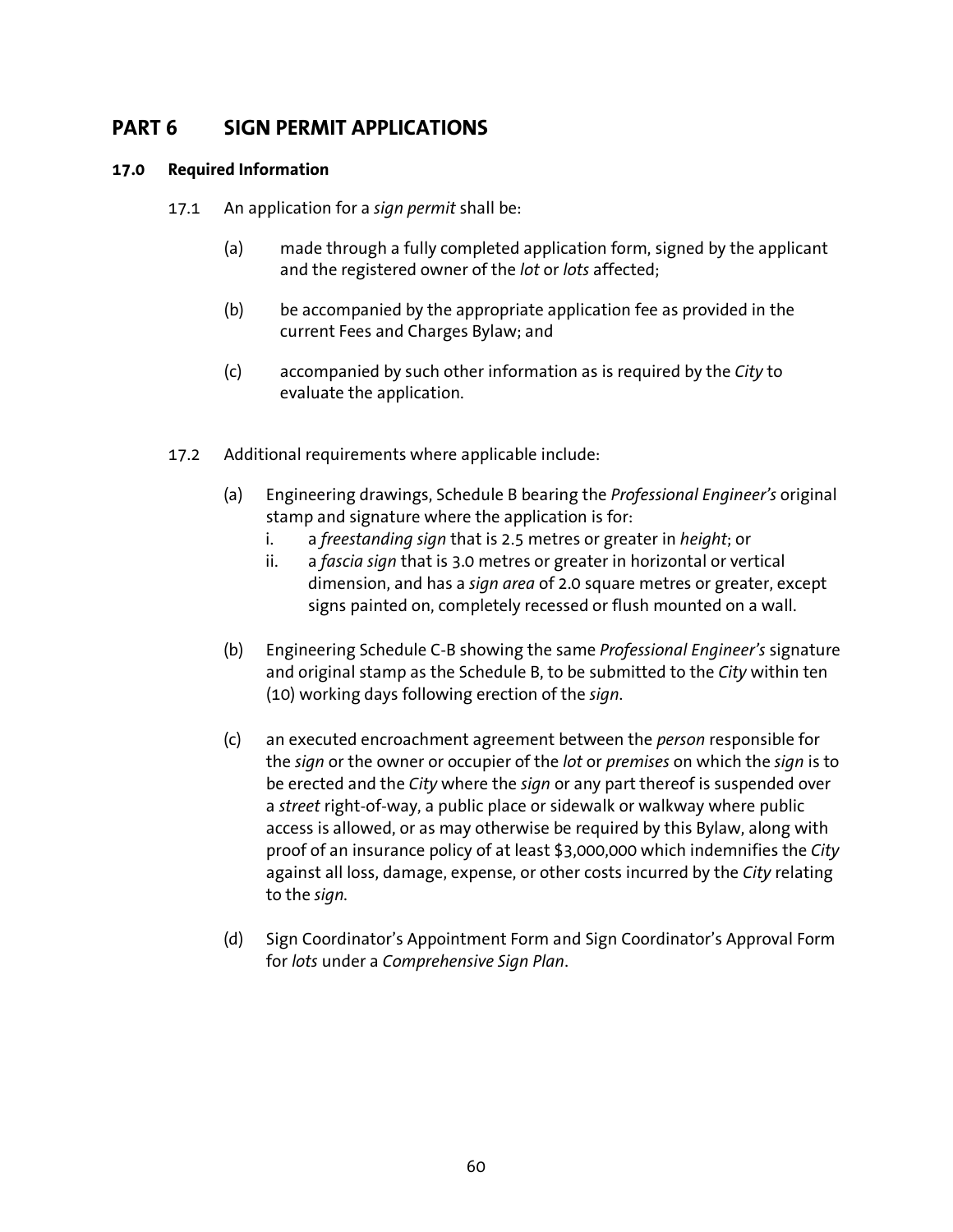#### **18.0 Permit Applications in Progress**

18.1 A *permit* application made on or prior to the effective date of this Bylaw is entitled to be processed and, where appropriate, an applicant is entitled to receive a *permit* pursuant to the provisions of the *City* of Coquitlam *Sign* Bylaw No. 3500, 2000, as amended, provided that the *permit* is claimed by the applicant within thirty (30) days of adoption of this Bylaw, and that construction of the *sign* commences and is proceeded with diligently within sixty (60) days of issuance of the *permit*. An applicant whose application qualifies to be processed pursuant to the provisions of the *City* of Coquitlam *Sign* Bylaw No. 3500, 2000, as amended, may, in writing, notify the *City* that it wishes the application to instead be processed under this Bylaw.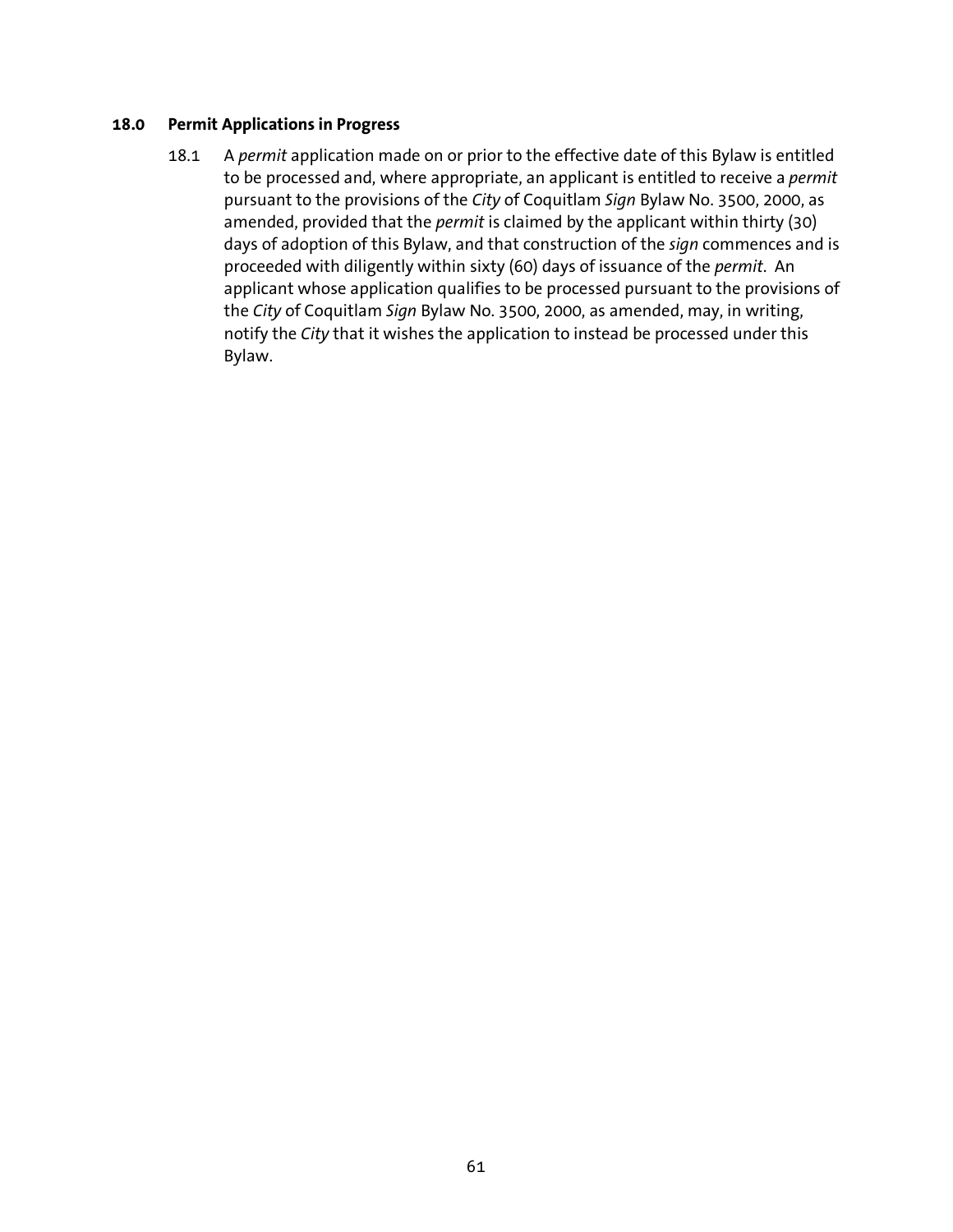**Blank Page (For Future Use)**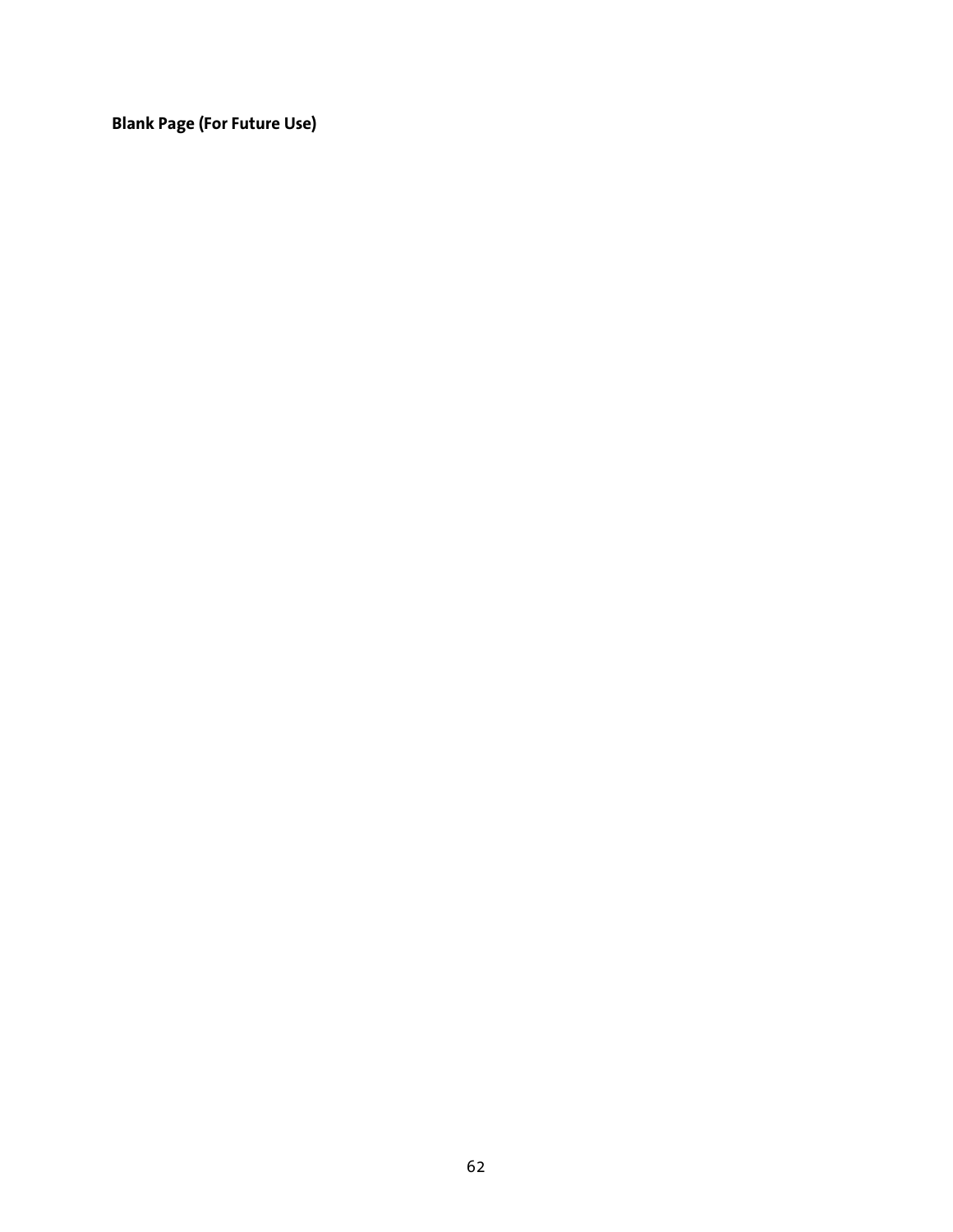**Blank Page (For Future Use)**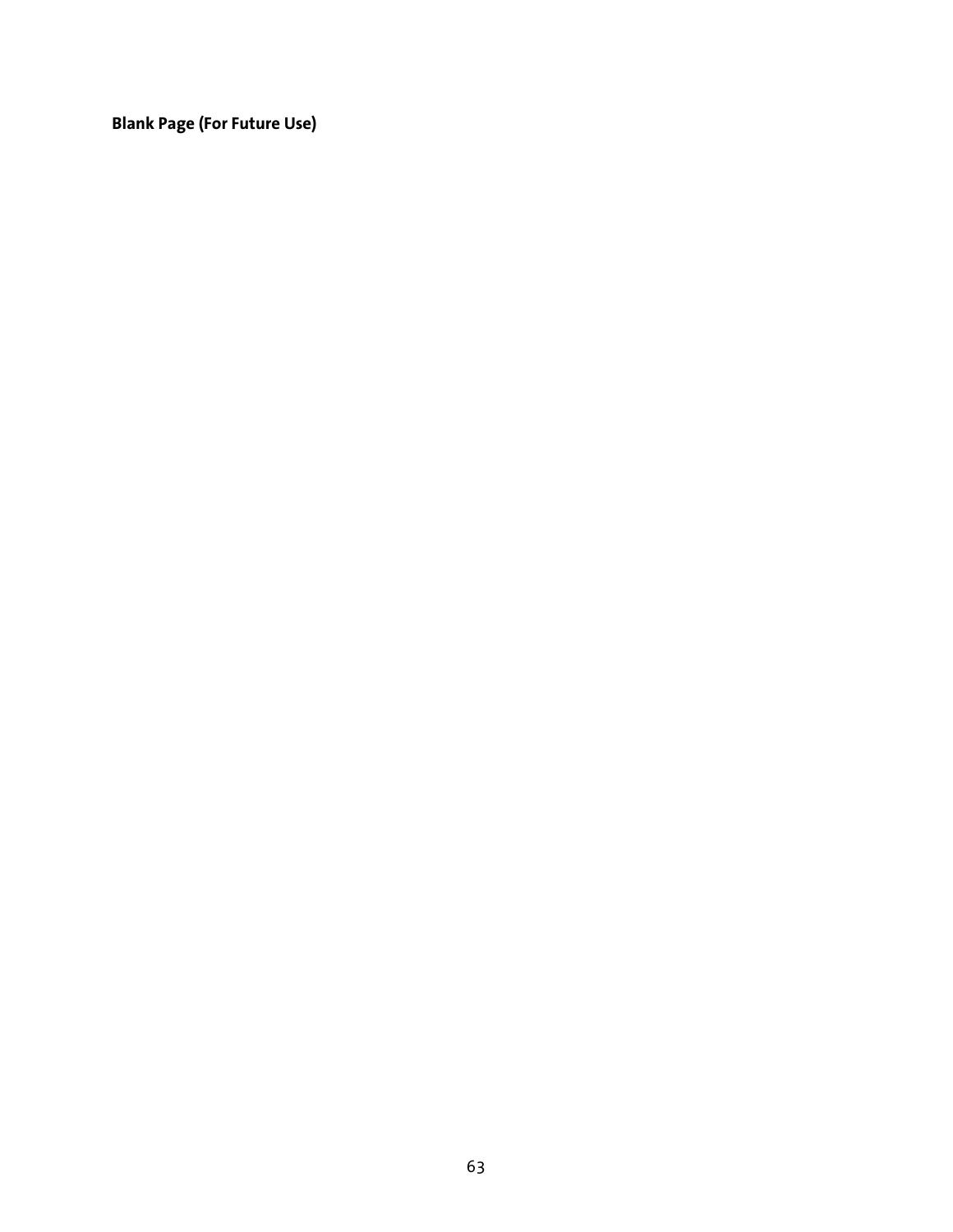#### **19.0 Comprehensive Sign Plan**

- 19.1 The purpose of *Comprehensive Sign Plan* is to coordinate a number of *signs* and *sign* types proposed for a *building*, a group of *buildings*, a multi-tenant complex, or a *sign* proposal for two or more adjoining *lots*. The plan may also pertain to one *lot* where there are multiple tenancies, a planned shopping centre, or a single development of substantial size on a large *lot*. A *comprehensive sign plan* may be submitted to the *General Manager Planning and Development* as part of an application for *permits* for all *signs* provided that:
	- (a) a *sign* coordinator is appointed, in writing, by the owner of the *lot* or *lots*, the planned shopping centre, or all the *businesses* involved in the *comprehensive sign plan*;
	- (b) the *sign* coordinator has jurisdiction over the proposed *signs*;
	- (c) the colour, size and shape of the proposed *signs* are compatible with existing and proposed *signs* and *building*s on the same *lot*;
	- (d) the overall area of *signs* does not exceed total *sign area* allowed for individual *signs* on the subject *lot* or *lots*;
	- (e) the *sign areas* for *freestanding signs* cannot be combined to form a single *sign* that exceeds the maximum *sign area* of 20 square *metres*;
	- (f) the *General Manager Planning and Development* will reject a *comprehensive sign plan* which does not meet the above considerations or is not in keeping with the intent of *Council*, as expressed in the preamble of this Bylaw.
- 19.2 As part of the *comprehensive sign plan* application the *sign* coordinator may:
	- (a) calculate the maximum combined *sign area* of all *signs*, excluding *freestanding signs, signs* for which a *permit* is not required, *sandwich board signs*, and *time-limited signs*, on a *lot* or *premises* for each *premise frontage* for all the *buildings* on the *lot* or *lots* based on the *permit*ted *sign area* per linear metre; and
	- (b) allocate the *sign area* for each *premises* as the *sign* coordinator deems appropriate, even if the *sign area* allocated by the *sign* coordinator exceeds the allowable per *premises frontage* that would normally be *permit*ted under the Bylaw.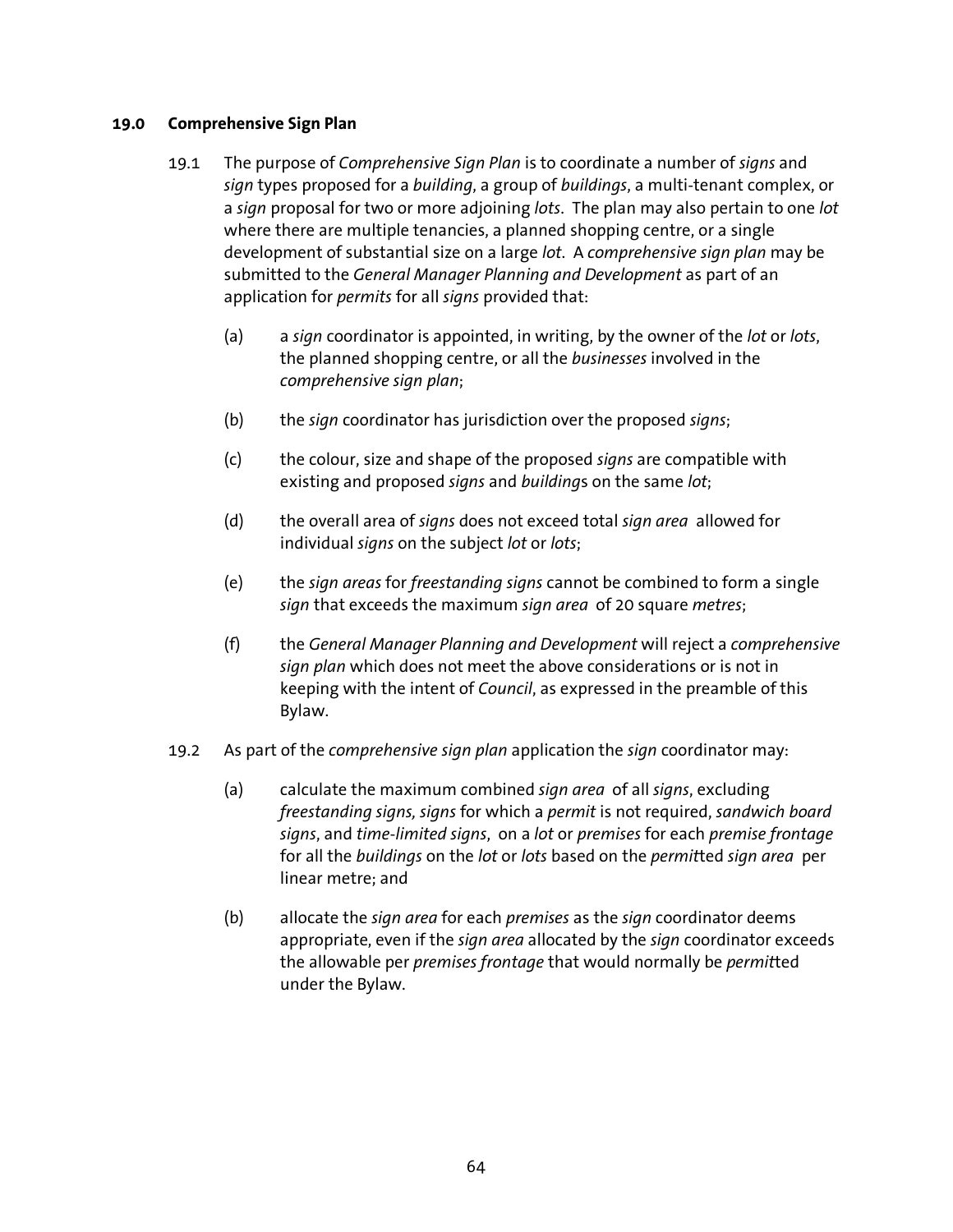# **PART 7 ADDITIONAL REQUIREMENTS**

# **20.0 Building Permits**

 Any *person* proposing to install an *awning sign* or a *canopy sign* must also apply for a *Building Permit* for this *sign*.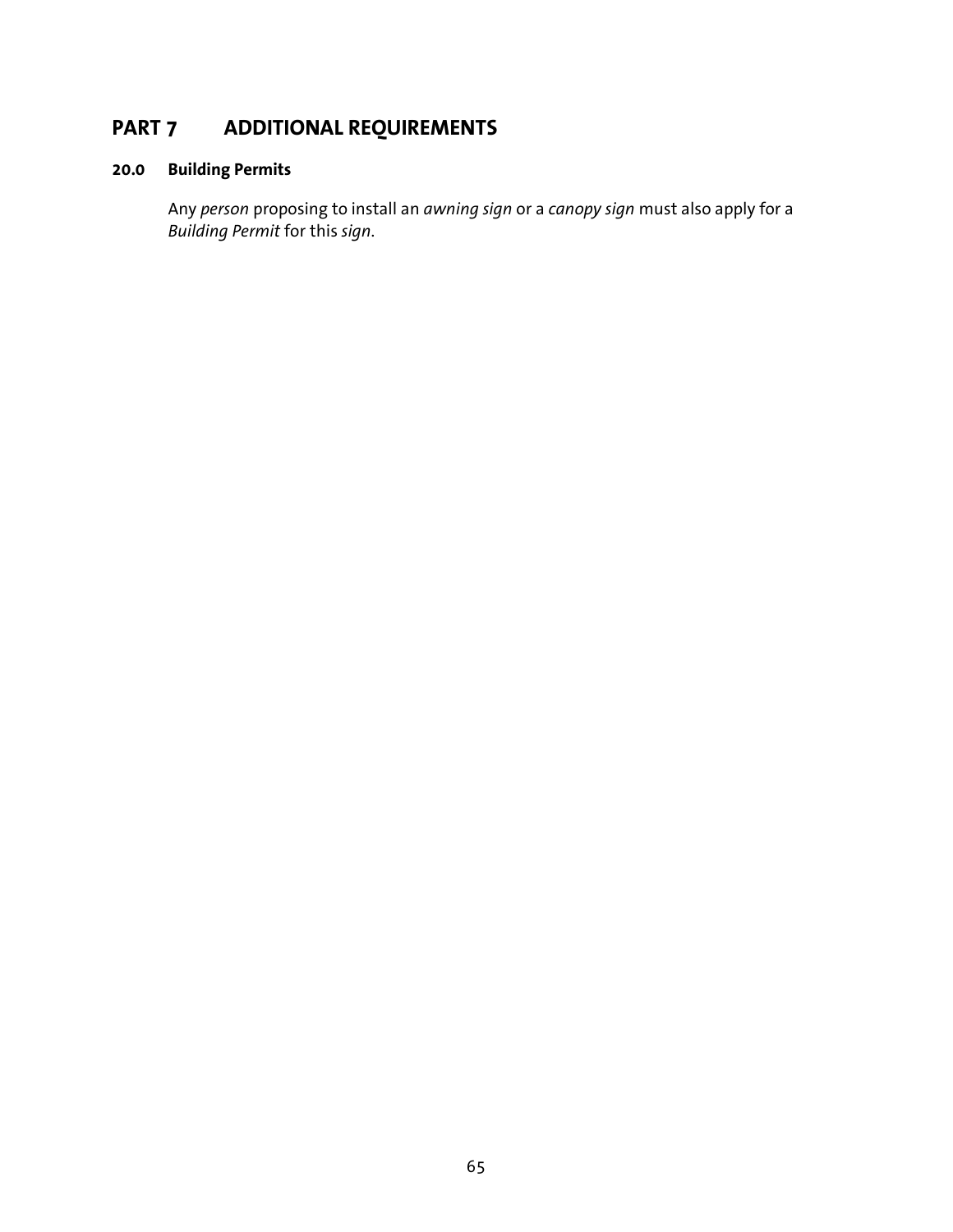# **21.0 Maillardville Neighbourhood Centre Development Permit Area**

 Any *person* proposing to install a *freestanding sign* within the Maillardville Neighbourhood Centre Development *Permit* Area must first obtain a Development *Permit* for this sign.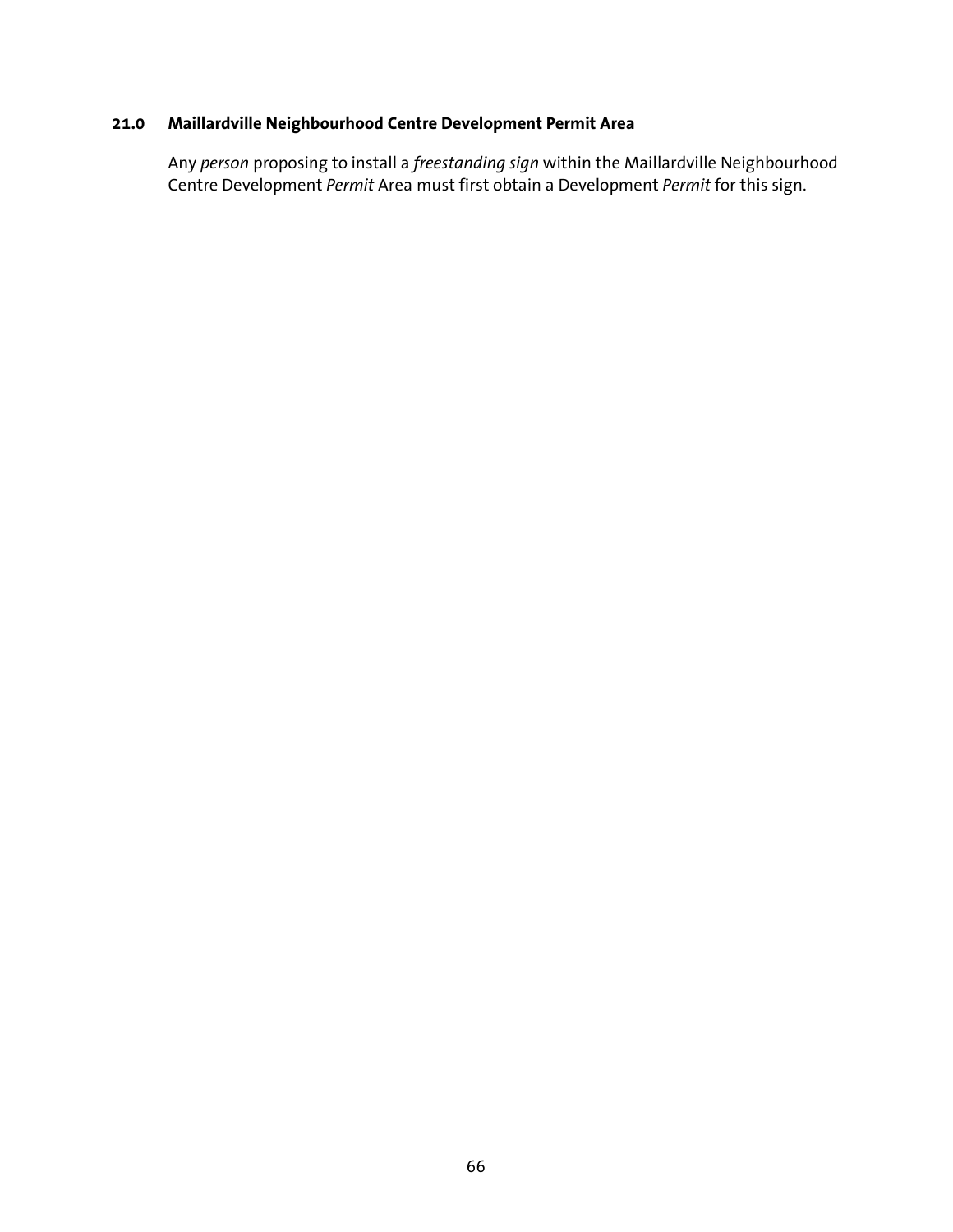### **22.0 Requirements Relating to Structural Soundness**

- 22.1 Where a *person,* or owner or occupier of a *lot* or *premises* intends to erect a *fascia sign* or *freestanding sign* on a *lot* or *premises*, the *General Manager of Planning and Development* may require that *person*, or owner or occupier to provide him or her with structural drawings prepared, signed and sealed by a *Professional engineer* as a condition of a *permit*. The costs associated with this will be borne by the *person* or owner or occupier of the *lot* or *premises* on which the *sign* is erected. This requirement will not apply to:
	- (a) a *freestanding sign* with an overall *height* of less than 2.5 metres;
	- (b) a *fascia sign* with a horizontal or vertical dimension of less than 3.0 metres, and an area of less than 2.0 square metres;
	- (c) a *sign* painted on, completely recessed or flush mounted on a wall.
- 22.2 If a *sign* has been designed and sealed by a *Professional Engineer*, the owner of the *sign* or his or her authorized agent must have the *sign* inspected by the *Professional Engineer* after erection of the *signs*. A Schedule C-B showing the same *Professional Engineer's* signature and his or her original stamp must be submitted to the *City* within ten (10) working days following the erection of the *sign*.
- 22.3 Where a *person* or owner of occupier of a *lot* or *premises* intends to attached a *sign*  to a *building*, and the *General Manager of Planning and Development* may require a *person*, or owner or occupier to provide plans for all wall and *roof* attachments which have been prepared, signed and sealed by at *Professional engineer* as a condition of a *permit*. The costs associated with this will be borne by the *person* or owner or occupier of the *lot* or *premises* on which the *sign* is erected.
- 22.4 Where the site condition, or weight or complexity of the proposed *sign* warrants, or where the *General Manager of Planning and Development* has concern for the structural integrity of a sign, or where he or she considers it necessary or advisable, he or she may require a *person*, or owner or occupier of a *lot*, parcel or *premises* where a *sign* is to be erected to provide design, drawings and specifications for the *sign* to the *City*. He or she may require these designs, drawings and specifications to have been prepared, signed and sealed by a *Professional engineer* and that the construction of the *sign* is supervised by that *Professional engineer*.The costs associated with this will be borne by the *person* or owner or occupier of the *lot* or *premises* on which the *sign* is erected.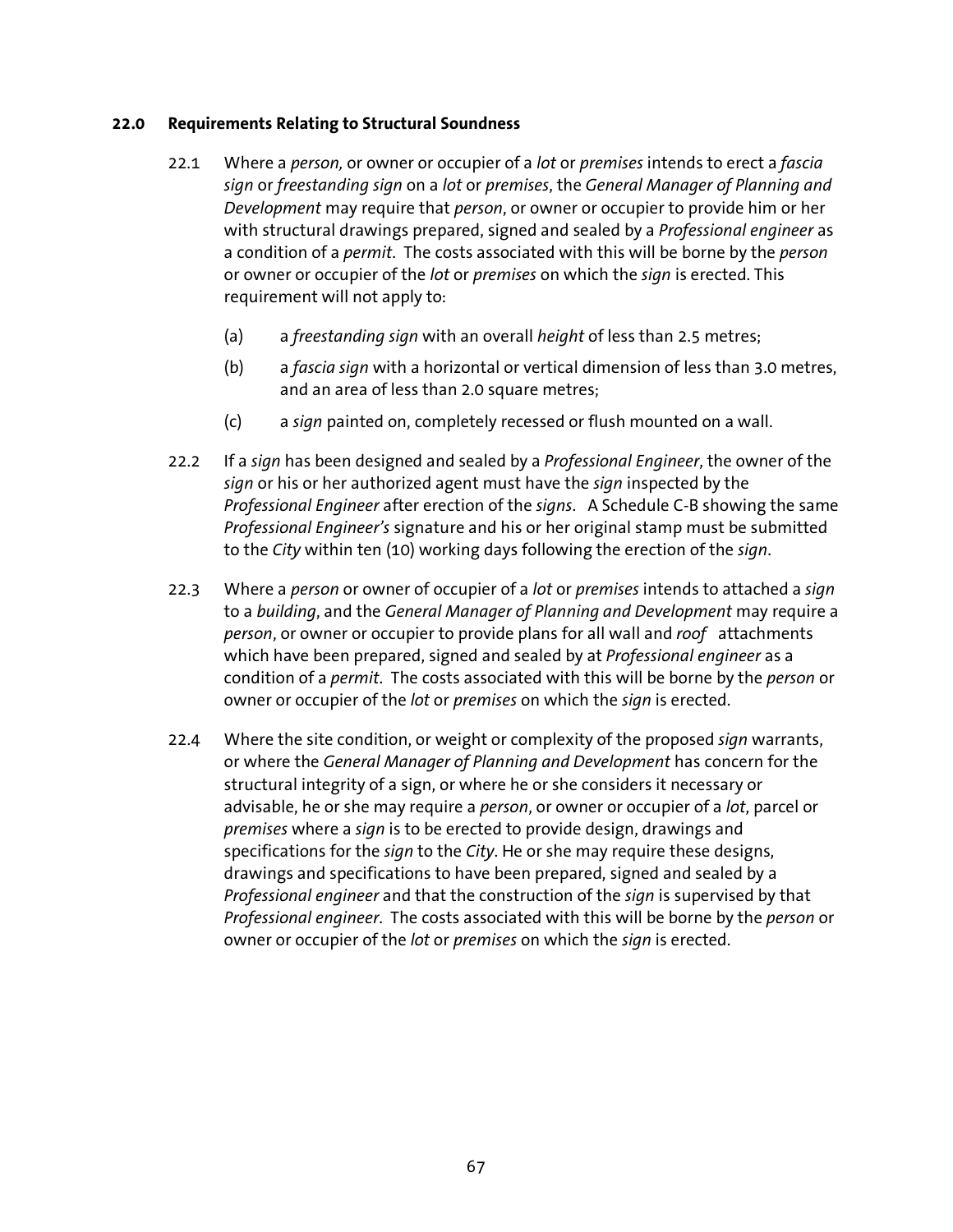# **PART 8 POWERS OF THE CITY REGARDING NON-COMPLIANT SIGNS**

#### **23.0 Power to Enter Onto Property and Inspect**

- 23.1 The *General Manager of Planning and Development* or the *Manager of Bylaw and Animal Control*, may enter onto any property located in the *City* at all reasonable times to inspect and determine whether the provisions of this Bylaw are being, or have been, complied with.
- 23.2 Where the *General Manager of Planning and Development* considers it advisable, he or she may require a *person*, or owner or occupier of a *lot* or *premises* to provide a report prepared, signed and sealed by at *Professional engineer* which provides assurance as to the structural soundness of a sign. The costs associated with this report will be borne by the *person* or owner or occupier of the *lot*, parcel or *premises*.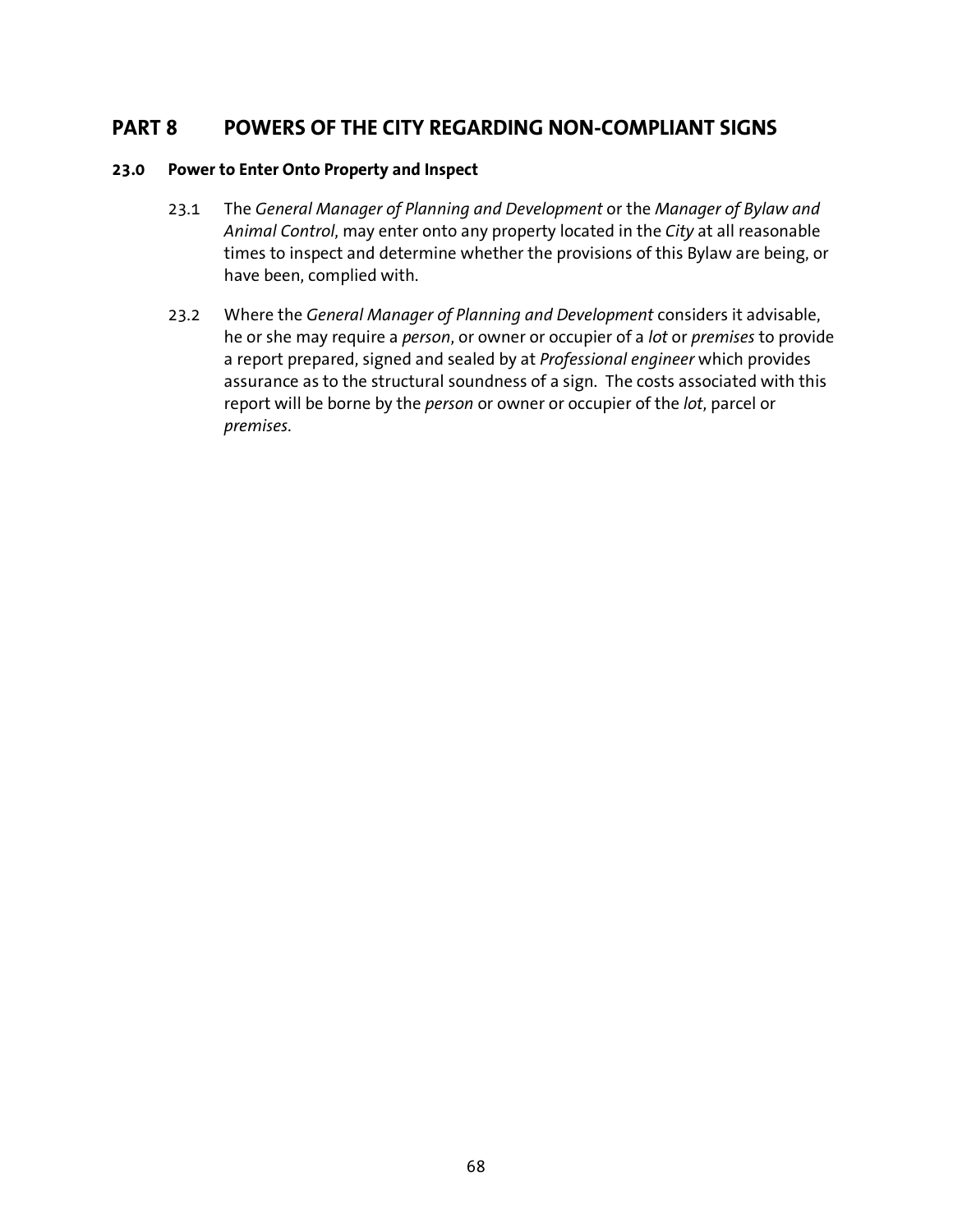### **24.0 Power to Order and Enter Effect Compliance**

- 24.1 If the *General Manager of Planning and Development* or the *Manager of Bylaw and Animal Control* conclude that the provisions of this Bylaw have not been, or are not being, complied with, they may order the *person* responsible for a *non-compliant sign* or an owner of occupier of a *lot* or *premises* upon which a *non-compliant sign*  is erected, to immediately remove the *non-compliant sign* or bring it into conformity with the Bylaw*.*
- 24.2 If the owner or occupier of a *lot* or *premises* fails to obey an order to remove a *sign*  or bring the *sign* into conformity with this Bylaw when required to do so pursuant to the provisions of section 20.3 of this Bylaw, the *City* may, after forty-eight (48) hours of having given notice of the order described in that provision, remove the sign.
- 24.3 If the *non-compliant sign* is in such a condition as to be an immediate danger or is a menace to the safety of people on the property, the provisions of 20.4 do not apply, and the *City* may remove the *non-compliant sign* after twenty-four (24) hours of having given of the order to remove the *non-compliant sign*.
- 24.4 If the *City* exercises its right to enter onto property and effect compliance with this Bylaw, it will invoice the *person* responsible for the sign, or the owner or occupier of the *lot* or *premises* on which the *sign* is erected for all costs associated with the removal, transportation and/or storage of the *sign* and the owner of occupier must, upon receipt of that invoice from the *City*, pay the same immediately.
- 24.5 A *person* responsible for a *non-compliant sign* or an *owner* or *occupier* of an *lot* or *premises* from which a *non-compliant sign* has been removed by the *City* pursuant to the provisions of this Bylaw, who seeks to reclaim the *non-compliant sign,* must submit a request in writing for return of the *non-compliant sign* to the *General Manager of Planning and Development* within fourteen (14) days of the *noncompliant sign* having been removed, after which time the *non-compliant sign* may be destroyed and/or disposed of in any way the *General Manager of Planning and Development* considers appropriate. Before reclaiming any such sign, the owner must pay all costs associated with the removal, transportation and storage of the *non-compliant sign* up to the date on which the *non-compliant sign* is reclaimed from the *City*.
- 24.6 In the event that a *person* responsible for a *non-compliant sign or* an owner or occupier of a *lot* or *premises* on which a *sign* was removed pursuant to this Bylaw fails to pay the costs for which he or she is responsible, the *Charter* provides that such costs will then be deemed to be taxes in arrears on the *lot* or parcel.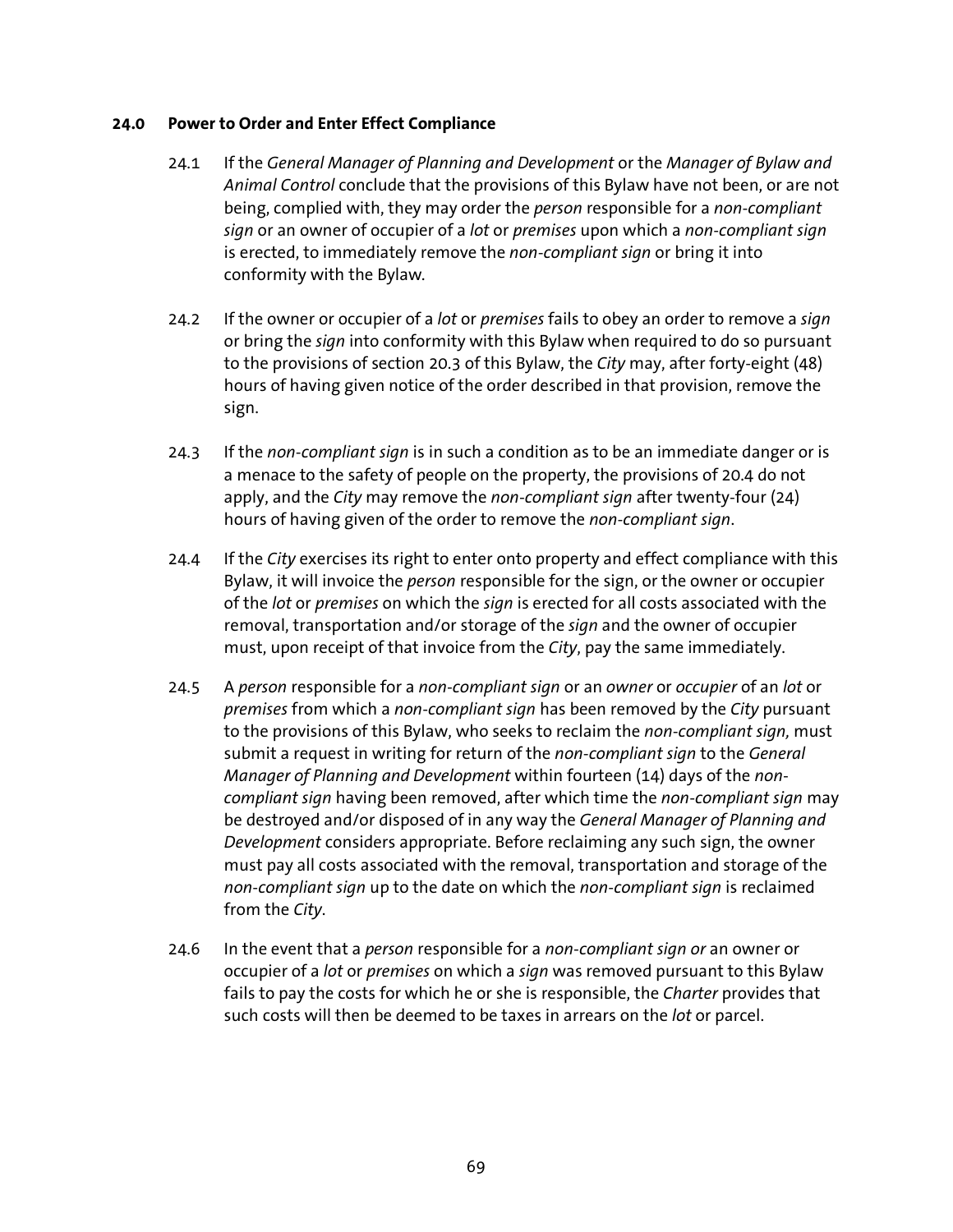# **PART 9 ENFORCEMENT**

# **25.0 Offences**

 Any *person* who contravenes any provision of this Bylaw commits and offence punishable on summary conviction and is liable to a fine not exceeding \$10,000.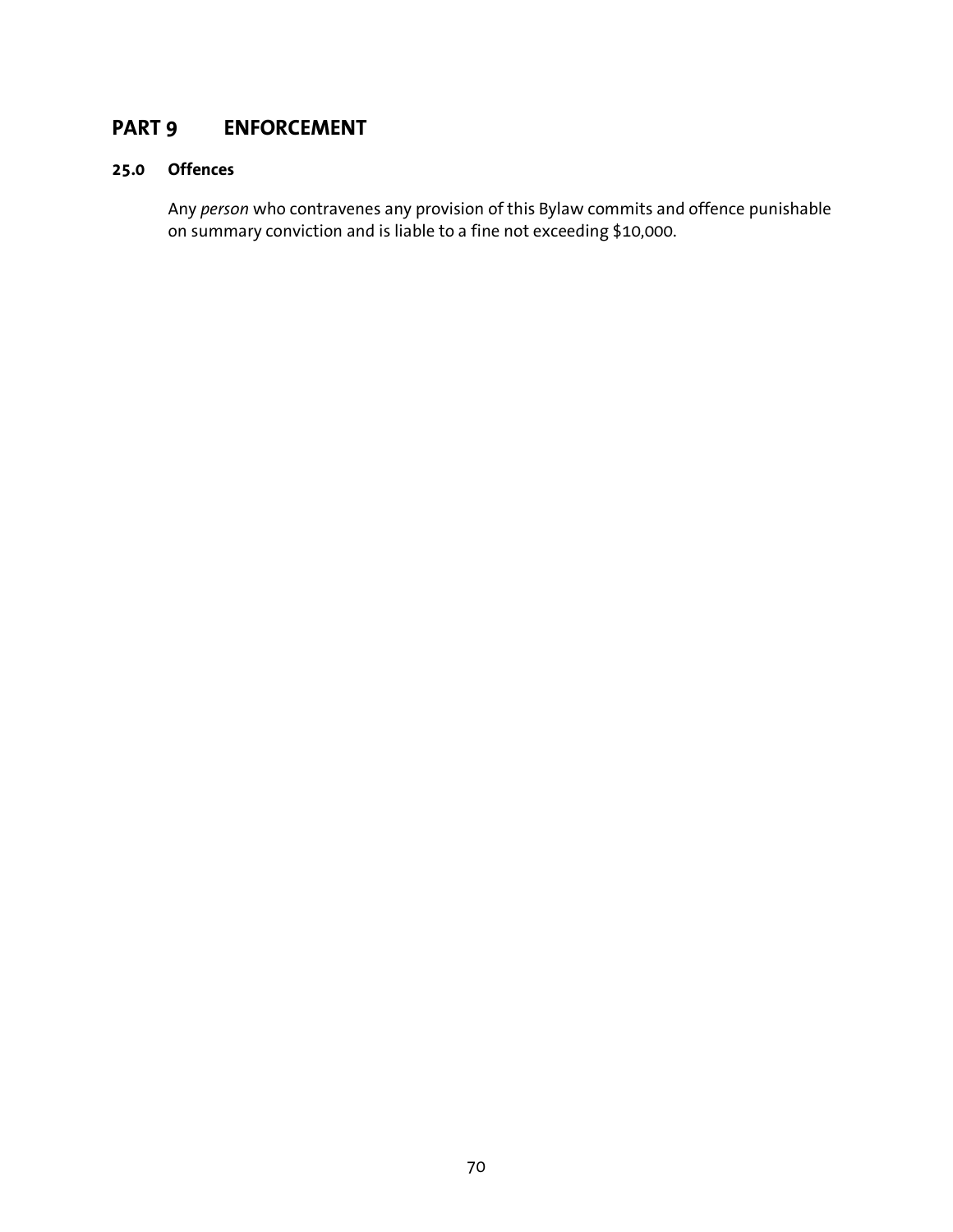# **26.0 Severability**

 If any section, subsection, clause or phrase of this Bylaw is, for any reason, held to be invalid by a court of competent jurisdiction, it will be deemed to be severed and the remainder of the Bylaw will remain valid and enforceable in accordance with its terms.

READ A FIRST TIME this 21<sup>st</sup> day of April, 2008.

READ A SECOND TIME this 21<sup>st</sup> day of April, 2008

READ A THIRD TIME this 21<sup>st</sup> day of April, 2008

GIVEN FOURTH AND FINAL READING and the Seal of the Corporation affixed this 5<sup>th</sup> day of May, 2008.

MAYOR

CLERK